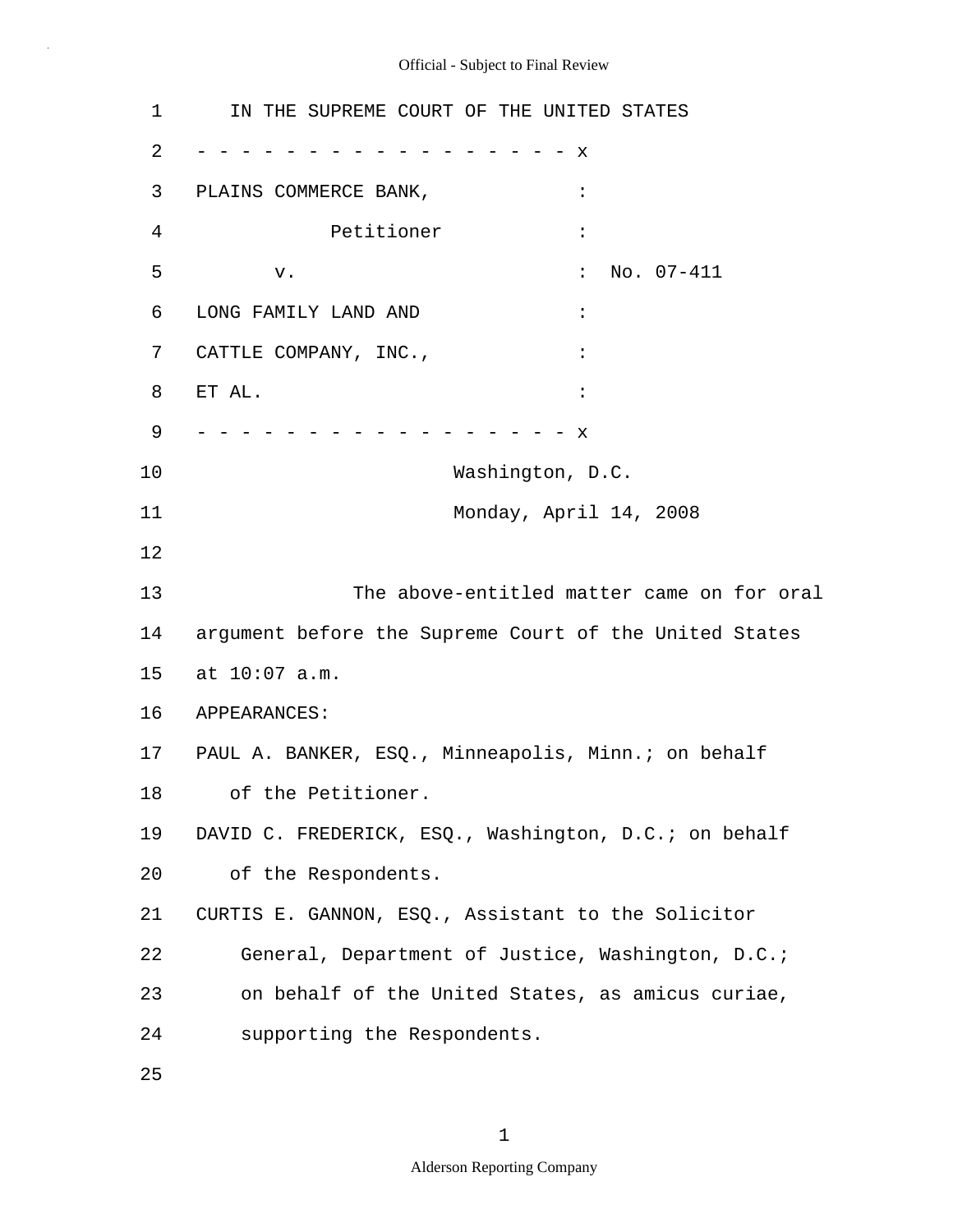| 1              | CONTENTS                                  |      |
|----------------|-------------------------------------------|------|
| 2              | ORAL ARGUMENT OF                          | PAGE |
| 3              | PAUL A. BANKER, ESQ.                      |      |
| $\overline{4}$ | On behalf of the Petitioner               | 3    |
| 5              | DAVID C. FREDERICK, ESQ.                  |      |
| 6              | On behalf of the Respondents              | 25   |
| 7              | CURTIS E. GANNON, ESQ.                    |      |
| 8              | On behalf of the United States, as amicus |      |
| 9              | Curiae, supporting the Respondents        | 44   |
| 10             | REBUTTAL ARGUMENT OF                      |      |
| 11             | PAUL A. BANKER, ESQ.                      |      |
| 12             | On behalf of the Petitioner               | 55   |
| 13             |                                           |      |
| 14             |                                           |      |
| 15             |                                           |      |
| 16             |                                           |      |
| 17             |                                           |      |
| 18             |                                           |      |
| 19             |                                           |      |
| 20             |                                           |      |
| 21             |                                           |      |
| 22             |                                           |      |
| 23             |                                           |      |
| 24             |                                           |      |
| 25             |                                           |      |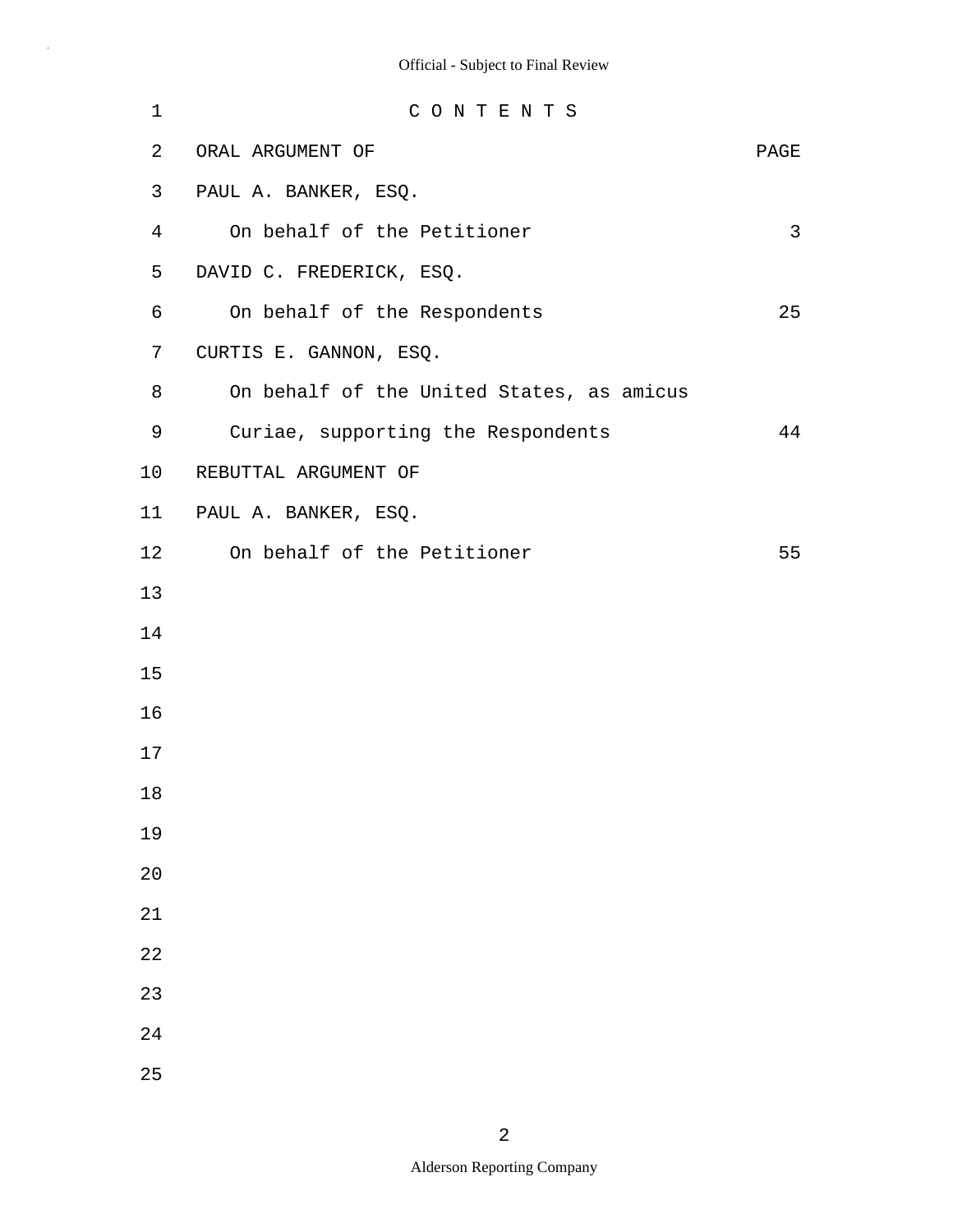5 10 15 20 25 1 P R O C E E D I N G S 2 (10:07 a.m.) 3 CHIEF JUSTICE ROBERTS: We'll hear argument 4 first this morning in Case No. 07-411, Plains Commerce Bank versus Long Family Land and Cattle Company. 6 Mr. Banker. 7 ORAL ARGUMENT OF PAUL A. BANKER 8 ON BEHALF OF THE PETITIONER 9 MR. BANKER: Mr. Chief Justice, and may it please the Court: 11 Tribes lack inherent sovereign power over 12 nonmembers. This court in the Montana decision 13 recognized two narrow exceptions based on the underlying 14 principles of protecting tribal self-government and controlling internal relations. Neither of those 16 exceptions applies here. 17 The question today is whether the tribal 18 court possessed adjudicatory jurisdiction to hear the 19 Longs' discrimination claim against the nonmember bank. It did not. There was no qualifying consensual 21 relationship here of the qualifying kind. There was -- 22 adjudication is not another means of regulating 23 nonmember defendant conduct. 24 JUSTICE SCALIA: We've said that regulation does include regulation by adjudication for purposes of

3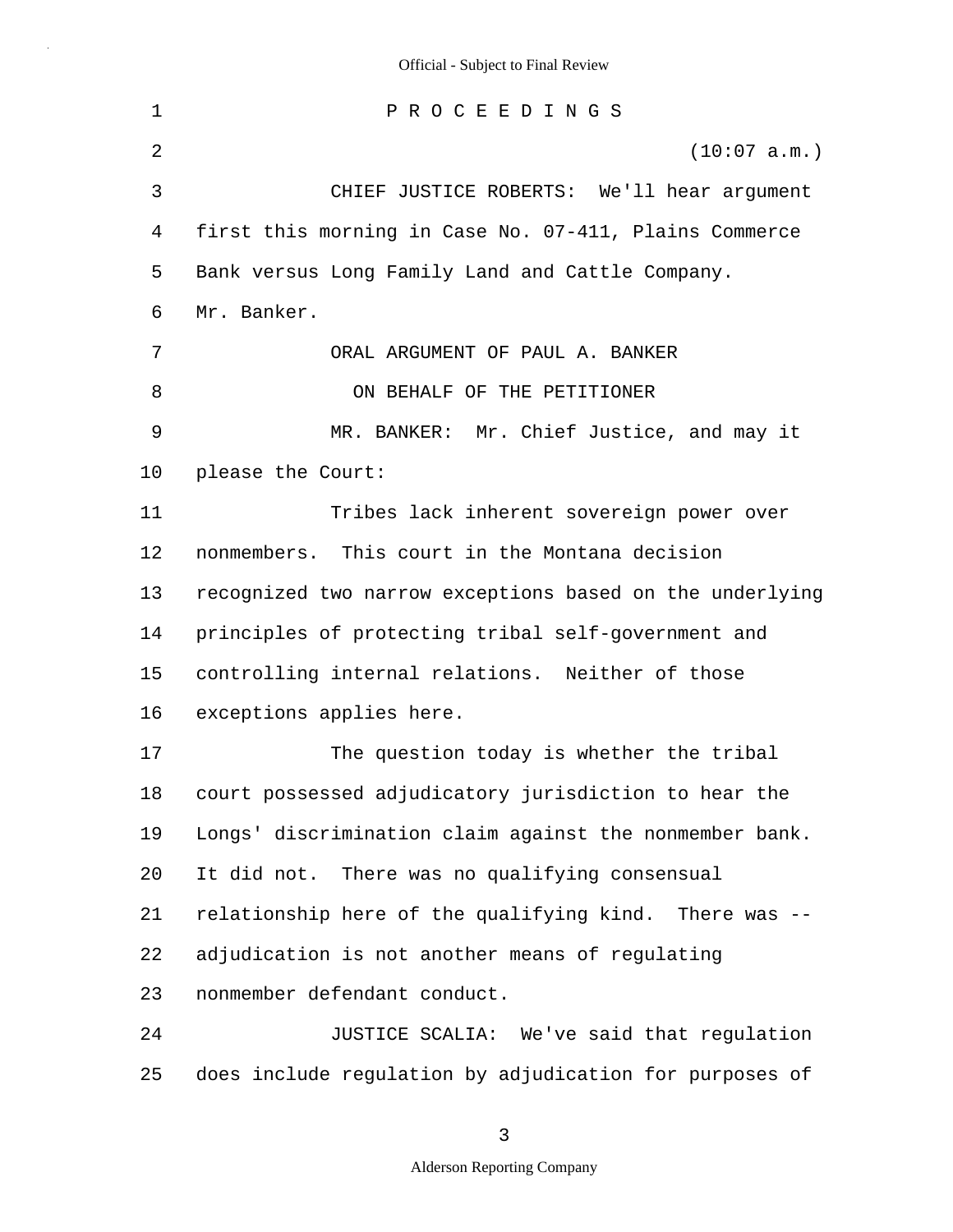|  |  |                                                |  |  | 1 -- of Federal pre-emption laws. Why would it -- why |  |
|--|--|------------------------------------------------|--|--|-------------------------------------------------------|--|
|  |  | 2 would it be different for -- for Indian law. |  |  |                                                       |  |
|  |  |                                                |  |  | MR. BANKER: Well, I think the reason that             |  |

5 10 4 it would be different for Indian law is the way that it bears on the nonmember defendants' rights. The -- if 6 you look at what Montana was based on and the underlying 7 principles, I think it is important to recognize that 8 nonmember defendants in tribal court, finding themselves 9 there to adjudicate, that is something that I think was contemplated by the second exception, but not the first 11 exception.

12 The reason that I think that is that in 13 carving out two exceptions --

15 20 14 JUSTICE SCALIA: Yes, I understand, but I'm just talking about the first one now. You say it is not 16 -- it is not regulation, right, under the first? And 17 that's -- that's the only point I'm addressing. Why 18 should regulation through a process of adjudication not 19 be considered regulation for purposes of our Indian law where -- whereas, we have made clear in several cases 21 that it does constitute regulation for purposes of 22 Federal pre-emption under statutes that pre-empt state 23 regulation?

25 24 MR. BANKER: I think that it is different in the tribal-law context because in articulating the --

4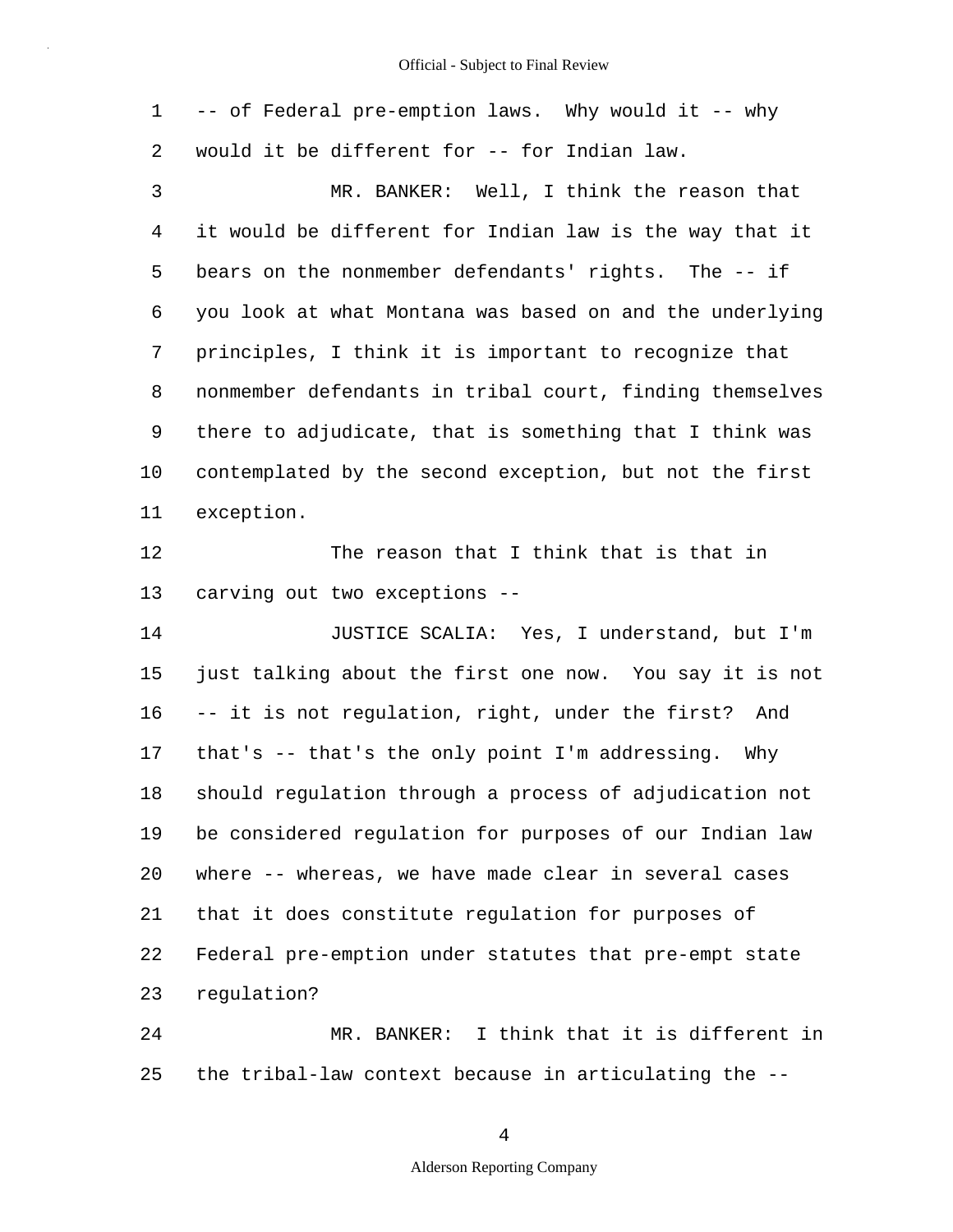5 10 15 20 25 1 the first exception when the Court said: Regulate 2 nonmember conduct through other means, if the Court had 3 meant to say "adjudication," I think the court could 4 have articulated that there. And I think it's -- JUSTICE SCALIA: We could have said the same 6 thing about the Congress. Congress just said -- just 7 said "regulation," and we interpreted that term to 8 include common-law adjudication. 9 MR. BANKER: When I look at the -- you know, at the -- and compare the language in the first Montana 11 exception of regulation to the language in the 12 Constitution under the Indian Commerce Clause, I see a 13 parallel there between saying that, you know, there are 14 certain types of legislative authority that tribes may exercise over nonmembers versus exercising the power of 16 the courts. 17 **JUSTICE SOUTER:** Well, are you saying that 18 the -- that the regulatory authority could be broader 19 than the adjudicatory authority? MR. BANKER: I think that has been well 21 established: That the regulatory -- 22 JUSTICE GINSBURG: Can you give any example 23 of that? I mean, I found that rather surprising your 24 brief. The Montana -- a clear case that Montana talks about is tax, the imposition of a tax. Well, if a

5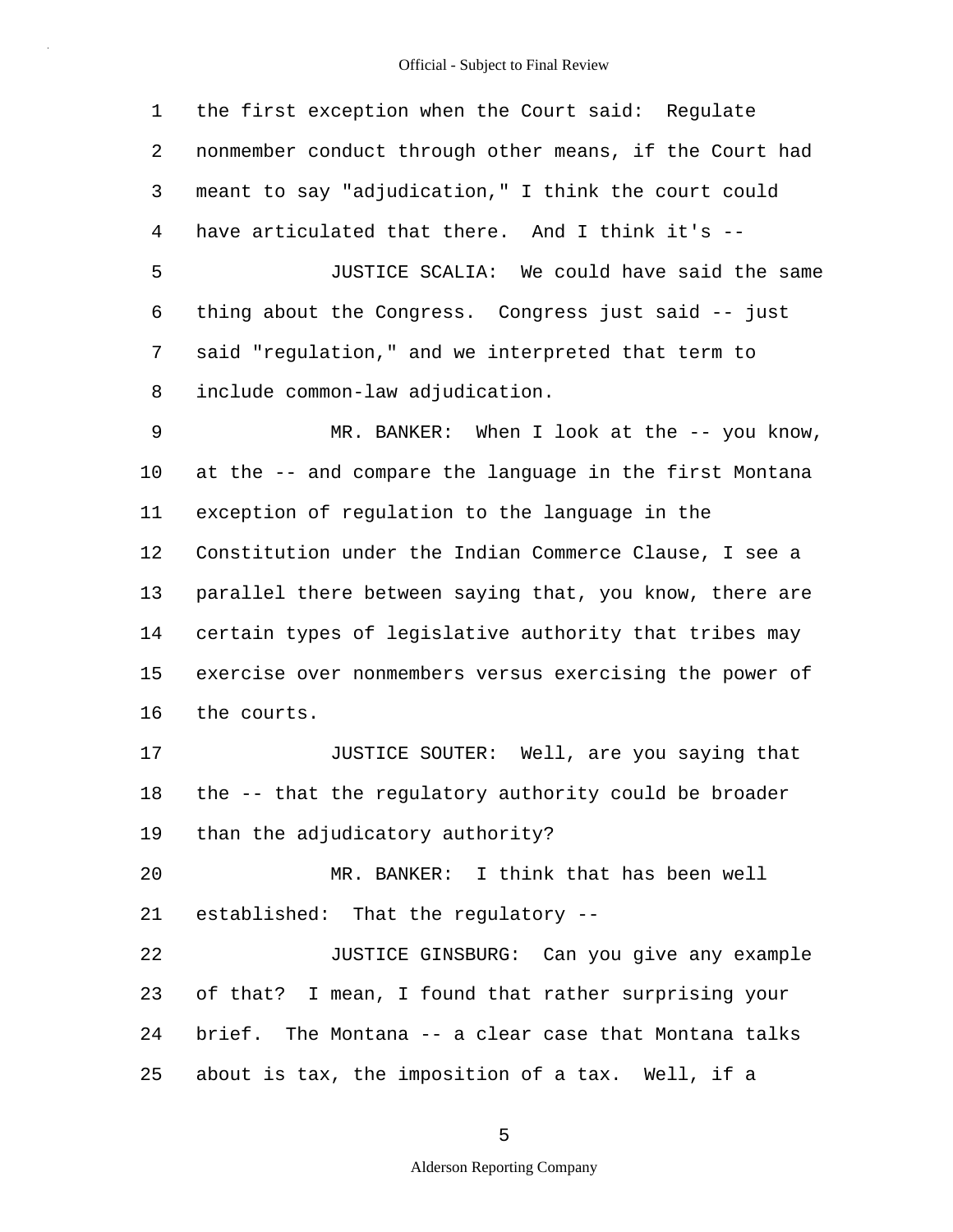5 1 jurisdiction has authority to tax, then surely it has 2 authority to sue to collect that tax. So I am not aware 3 of a case where a State or tribe or nation has authority 4 to regulate, to legislate, but lacks authority to enforce that regulation. And if you have an example of 6 that, I would appreciate being enlightened.

10 15 7 MR. BANKER: Well, I think that there's a 8 tension between what the Court said in the Strate case, 9 where it said, presumptively, if there is the power to regulate, then there is presumptively the power to 11 adjudicate. That, I believe, was called into question 12 by the second footnote in the Nevada versus Hicks 13 decision, which questioned, in my mind, whether or not 14 there was any adjudicatory power at all. And I think that is the question that the Court has to determine, is 16 whether --

20 17 **JUSTICE GINSBURG:** What was the requlation 18 that was authorized but unenforceable in the courts? I 19 don't recall -- Montana -- Hicks having said anything on that subject.

25 21 MR. BANKER: Well, there was a -- the footnote 22 number 2 in Hicks at least called into question about 23 whether or not -- you know, I think it's been made clear 24 by the Court's opinions that -- that adjudicatory authority is certainly no broader than legislative

6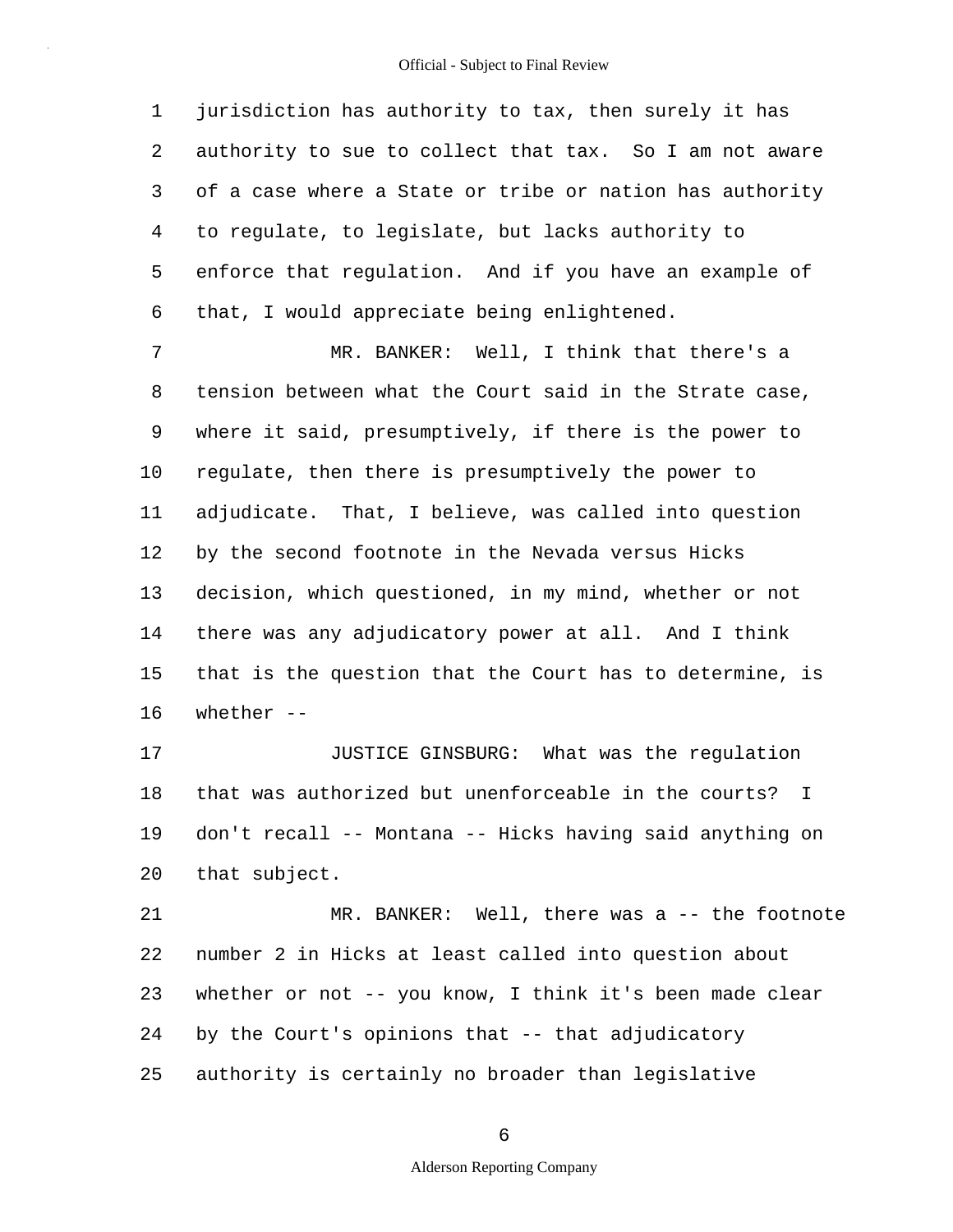1 authority. The question raised by the second footnote 2 in the Hicks opinion, in my mind, is whether or not 3 adjudicatory authority exists at all in the first 4 exception.

5 10 CHIEF JUSTICE ROBERTS: Well, what is a tribe 6 supposed to do? Let's say there is a gas station on the 7 reservation. The tribe has a tax. Anybody doing 8 business -- it's, you know, 1 percent of gross proceeds. 9 And at the end of the year the gas station owner says, well, I'm just not going to pay it. What do they do 11 then?

15 12 MR. BANKER: Well, I think that there is a 13 difference between situations where there is a clear 14 ability to regulate and where you would move to enforce that regulation and a situation where you are 16 adjudicating, you know, separate claims under the common 17 law of the tribe.

20 18 CHIEF JUSTICE ROBERTS: So you think there 19 would be -- there would be tribal-court jurisdiction in the case I hypothesized?

25 21 MR. BANKER: I don't think so. I think the 22 nature of the first exception is a consensual 23 relationship. And I think if there is going to be an 24 ability to regulate in the first instance, then the regulation needs to be clearly consented to.

7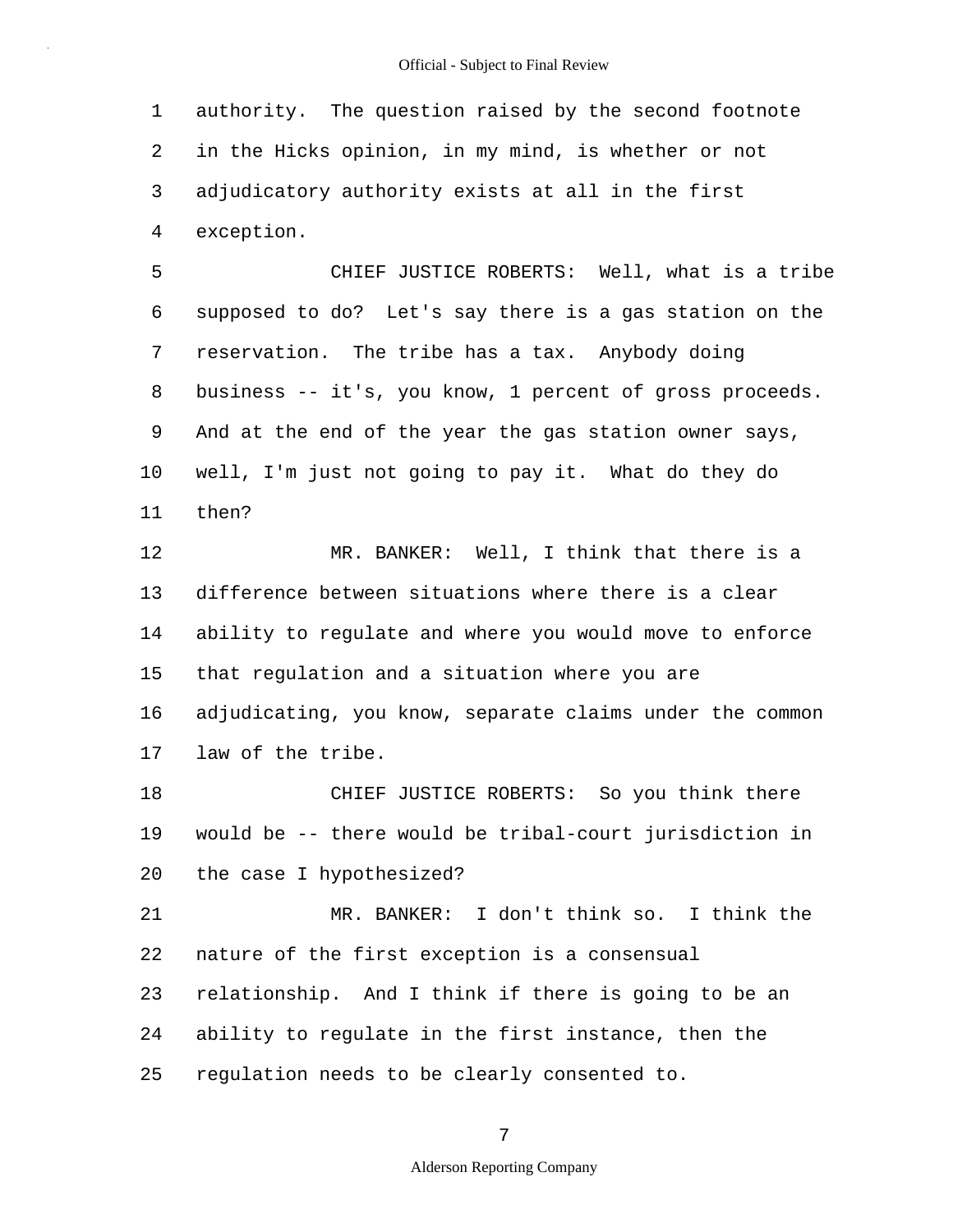| 1              | CHIEF JUSTICE ROBERTS: So your case, your                |
|----------------|----------------------------------------------------------|
| 2              | entire case, is based on whether or not there's consent  |
| 3              | to dealing with the tribe by the nonmember?              |
| $\overline{4}$ | MR. BANKER: Well, I think it goes further                |
| 5              | than that. If I could -- you know, in your example of    |
| 6              | the taxation, if there was clear consent to be taxed --  |
| 7              | JUSTICE GINSBURG: Who would consent to be                |
| 8              | taxed? I mean the tax is $-$ -                           |
| 9              | (Laughter.)                                              |
| 10             | JUSTICE GINSBURG: It's being imposed. But,               |
| 11             | say, at the gas station, they don't ask you when you     |
| 12             | drive up: Now do you consent to the tax?                 |
| 13             | MR. BANKER: Well, but by engaging in commerce            |
| 14             | on the reservation and by, you know -- and this Court    |
| 15             | has addressed it in a number of taxation decisions       |
| 16             | regarding Indian law, the -- there is a quid pro quo for |
| 17             |                                                          |
| 18             | But that's different from<br>JUSTICE GINSBURG:           |
| 19             | consent. You can say I don't consent as loudly as you    |
| 20             | like and as often as you like, and you still have to pay |
| 21             | the tax.                                                 |
| 22             | MR. BANKER: But that -- you know, in the                 |
| 23             | taxation context, I think that is the price of doing     |
| 24             | business.                                                |
| 25             | JUSTICE SOUTER: No, but if that kind of                  |

8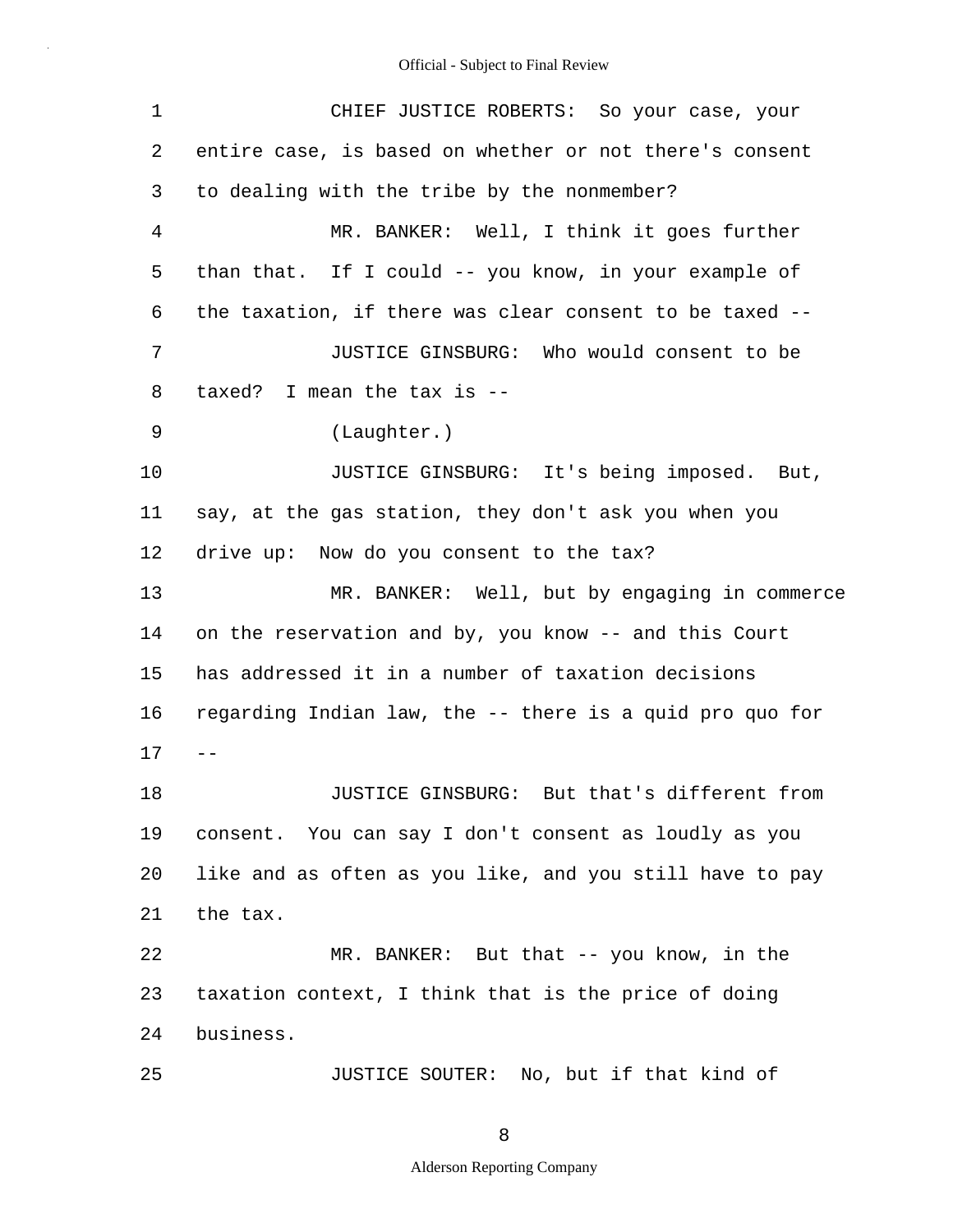1 implicit consent applies in the tax context, I don't see 2 why in theory it doesn't apply in the situation we've 3 got here.

4 MR. BANKER: Well --

5 10 JUSTICE SOUTER: If somebody is going to do 6 business with the tribe, with tribal members, in a way 7 that affects the tribe on the reservation, it makes just 8 as much sense to say, well, they implicitly consent not 9 to discriminate against tribal members because of their Indian status.

11 MR. BANKER: I think it is, you know, that 12 consent under the first Montana exception can't be 13 implicit. I think it needs to be explicit.

15 14 **JUSTICE SOUTER:** Well, I thought it was implicit in the tax situation, as you responded to 16 Justice Ginsburg's question.

20 17 MR. BANKER: Well, I think we need to be 18 specific about the taxation context. You know, I don't 19 think that any taxation context would carry with it implicit consent.

25 21 JUSTICE SOUTER: All right. Let me take 22 another example, the other explicit example from 23 Montana, which mentioned taxing and licensing. Are you 24 saying that if a -- in any particular activity, say, running a filling station or advertising oneself as a

9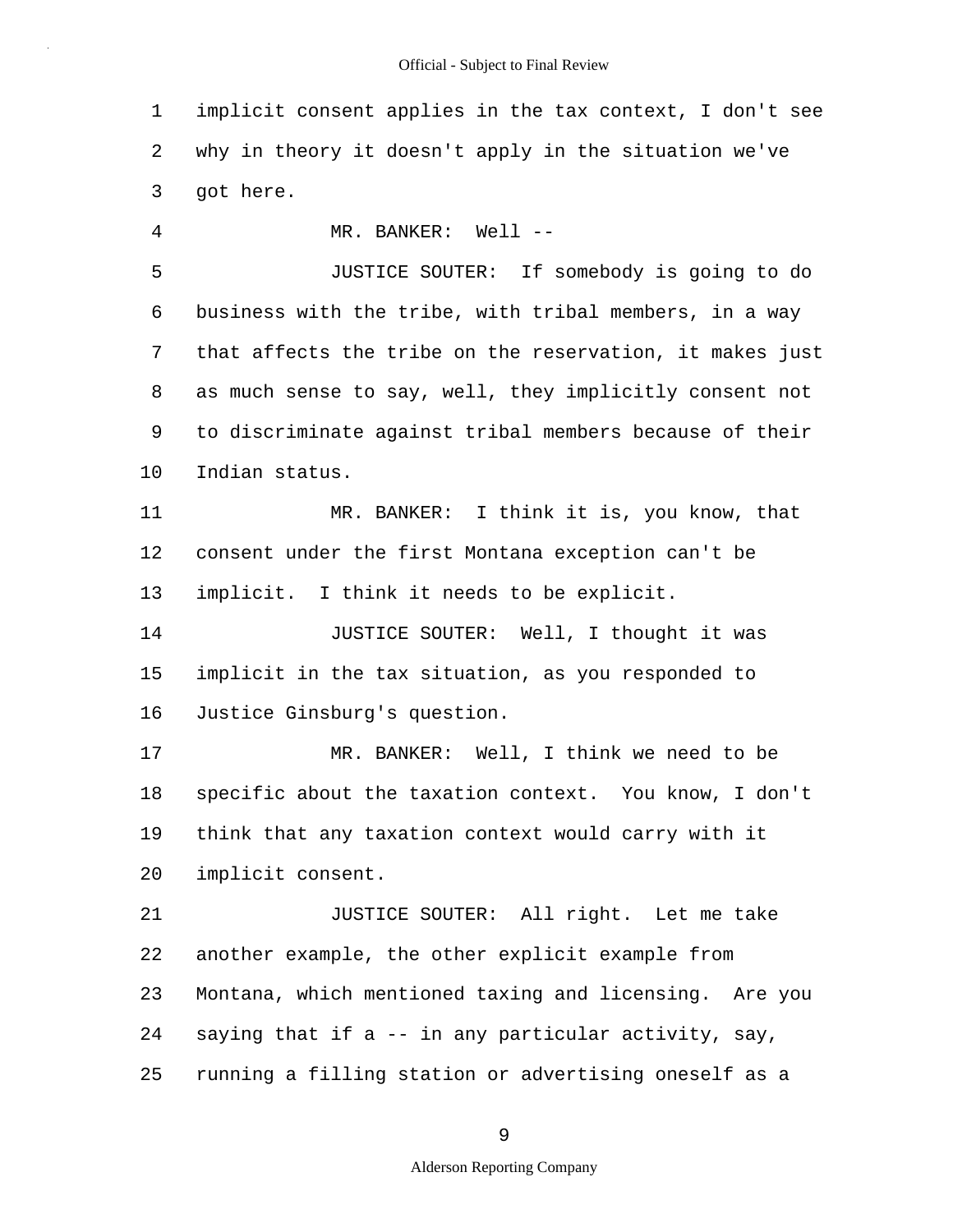| 1       | certified mechanic in the -- at the filling station on  |
|---------|---------------------------------------------------------|
| 2       | the reservation, and the tribe says, well, we are going |
| 3       | to license mechanics to make sure they are competent.   |
| 4       | Are you saying that there has got to be an explicit     |
| 5       | agreement to the licensing in order for the tribe to    |
| 6       | enforce its licensing restriction against somebody who  |
| 7       | goes to work for that gas station?                      |
| 8       | MR. BANKER: I mean in that situation, if the            |
| 9       | tribe said, here is the licensing that we are going to  |
| $10 \,$ | impose on you for being a mechanic, and the mechanic    |
| 11      | then went to work at that gas station, knowing about    |
| 12      | that licensing requirement, I mean, that is -- that is  |
| 13      | the sort of actual --                                   |
| 14      | JUSTICE SOUTER: Okay. Then, that's --                   |
| 15      | that's implicit consent then, isn't it?                 |
| 16      | MR. BANKER: I think it comes --                         |
| 17      | JUSTICE SOUTER: He doesn't sign a document              |
| 18      | saying "I consent"; he just goes to work. And your      |
| 19      | answer says, okay, that's enough to catch him on        |
| 20      | licensing. In Justice Ginsburg's example, if they       |
| 21      | started doing business, that's enough to catch them on  |
| 22      | taxation. And if that is so, why isn't tribal dealing   |
| 23      | sufficient in effect to supply an implicit consent not  |
| 24      | to discriminate?                                        |
| 25      | MR. BANKER: Well, I don't know that I would             |

10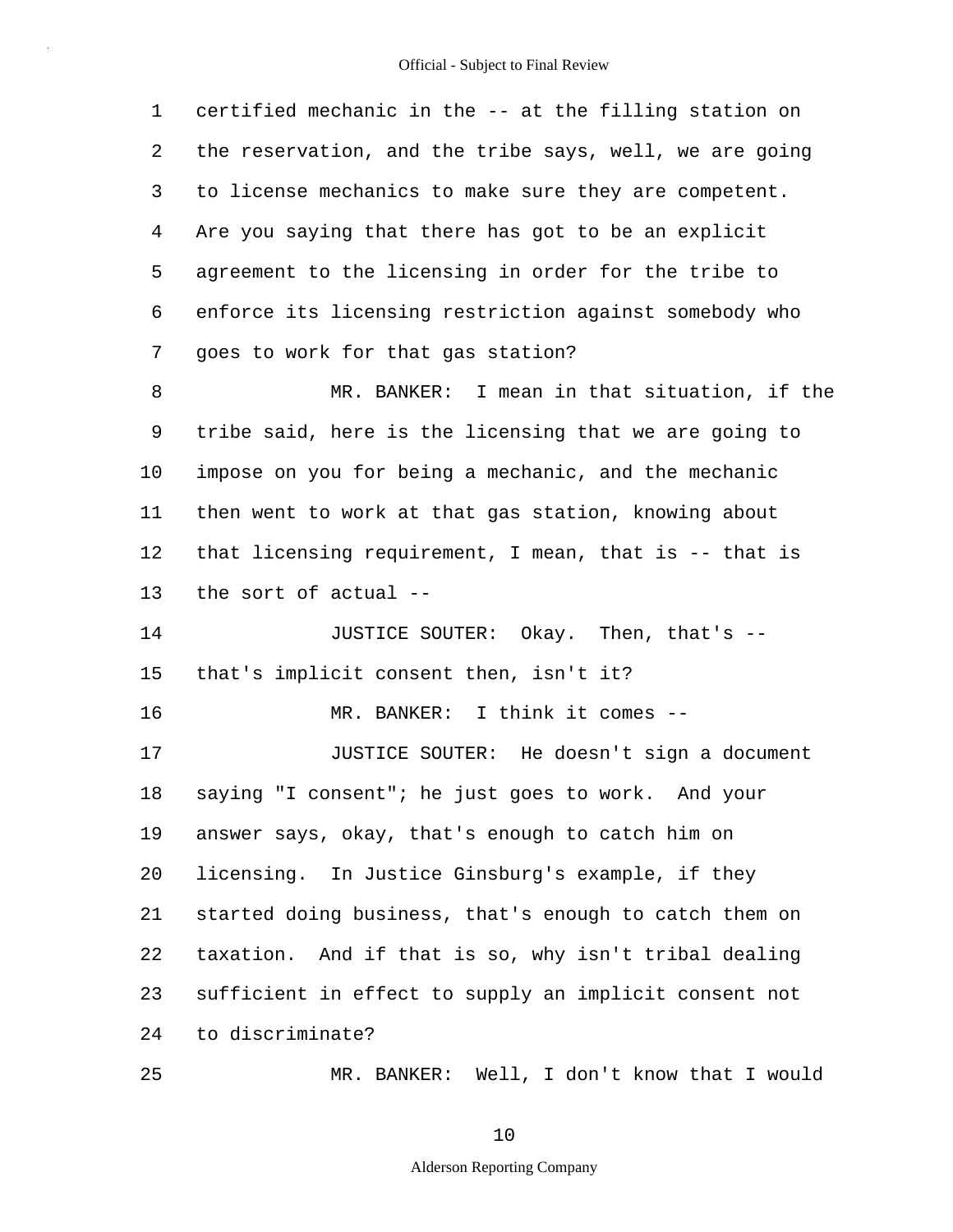| 1  | -- I would disagree that -- I would say that those          |
|----|-------------------------------------------------------------|
| 2  | examples of consent of the licensing of the taxation are    |
| 3  | much closer to being actual consent. I'm not saying by      |
| 4  | "actual consent" that there needs to be a written           |
| 5  | document that says --                                       |
| 6  | JUSTICE SCALIA: You don't really mean "actual               |
| 7  | consent" by "actual consent," right?                        |
| 8  | (Laughter.)                                                 |
| 9  | MR. BANKER: Well, yes.                                      |
| 10 | JUSTICE SCALIA: Maybe you should use a                      |
| 11 | different term, like "implicit consent," maybe.             |
| 12 | (Laughter.)                                                 |
| 13 | $MR. BANKER: The -- I think that there has to$              |
| 14 | be a line drawn.                                            |
| 15 | JUSTICE SOUTER: All right. Why draw the line                |
| 16 | where you want to draw it? We've got a line in which        |
| 17 | the $--$ I'll put a blank, the "X" consent $--$ what did we |
| 18 | want -- whatever adjective we want suffices for taxation    |
| 19 | and it suffices for licensing. Why doesn't it suffice       |
| 20 | for nondiscrimination? Why do we draw the line where        |
| 21 | you want it drawn?                                          |
| 22 | MR. BANKER: The reason where we would draw                  |
| 23 | the line where I want to drawn it is that, you know, the    |
| 24 | discrimination claim that was made here ultimately          |
| 25 | turned out to be based on tribal common law.<br>It arose    |

# 11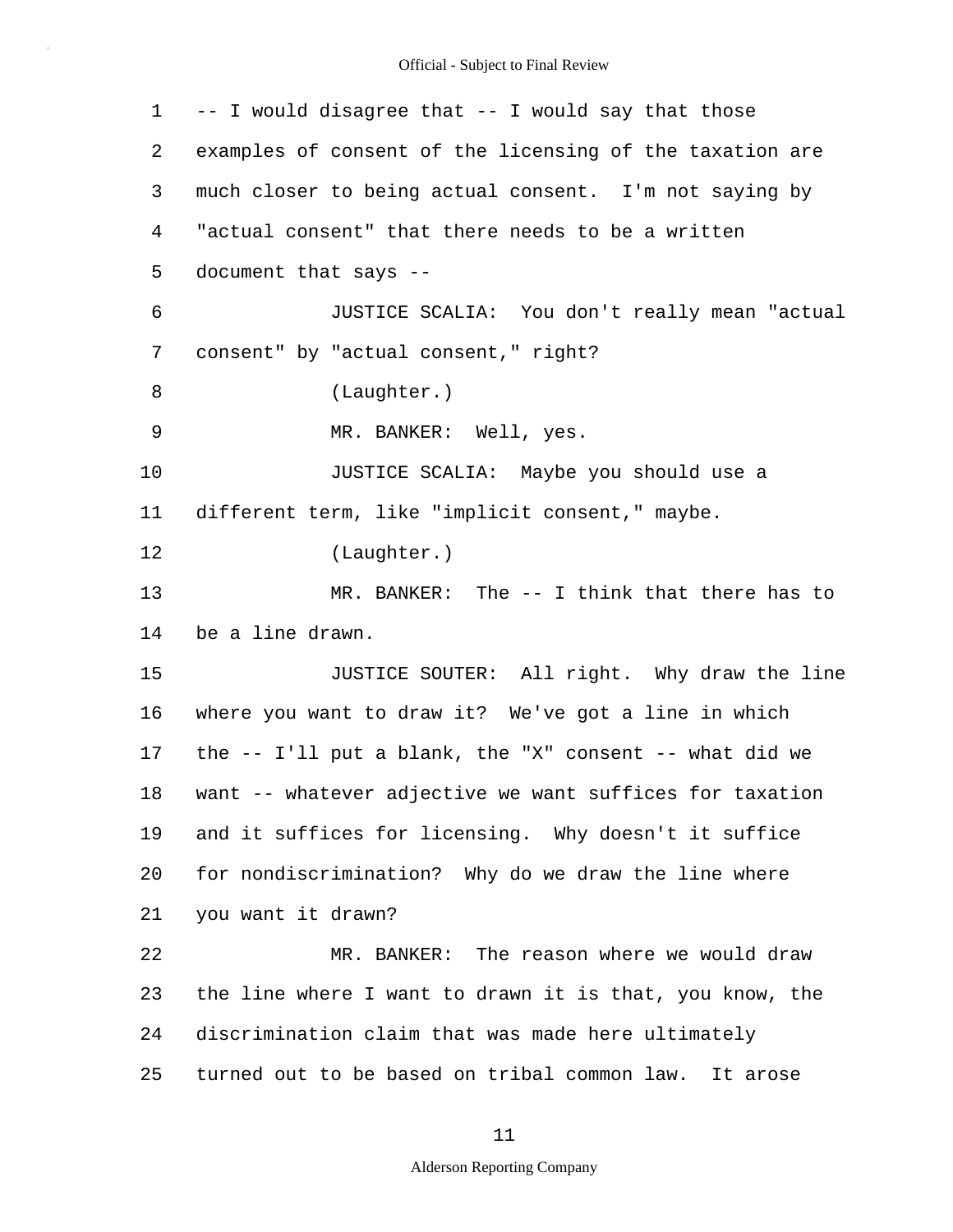5 1 out of this -- the dealings, the contractual dealings, 2 between the bank and a nonmember corporation. It is 3 important for a nonmember to know where tribal 4 jurisdiction attaches or doesn't attach. And it is not possible to predict when a common law, tribal -- for an 6 outsider to determine when a tribal common-law 7 discrimination claim is going to attach as a form of 8 regulation --

10 15 9 JUSTICE SCALIA: Oh, so one of your answers to an earlier question suggests the same point that you now 11 seem to be making, although I don't -- I don't recall it 12 from your brief. Apparently you think that it would be 13 different if this antidiscrimination law of the tribe 14 had been set forth in a tribal ordinance. Is that right? Would you say your client could have been held 16 to it if it had been written, rather than simply a -- a 17 portion of tribal common law?

20 18 MR. BANKER: If it had been a tribal 19 antidiscrimination statute, there would have at least been the possibility of notice and the possibility of -- 21 **JUSTICE SCALIA:** That's not what I asked. 22 That's not what I asked. I asked whether you would 23 acknowledge that your client could be bound if it had 24 been written.

25

MR. BANKER: I think what is required to bind

12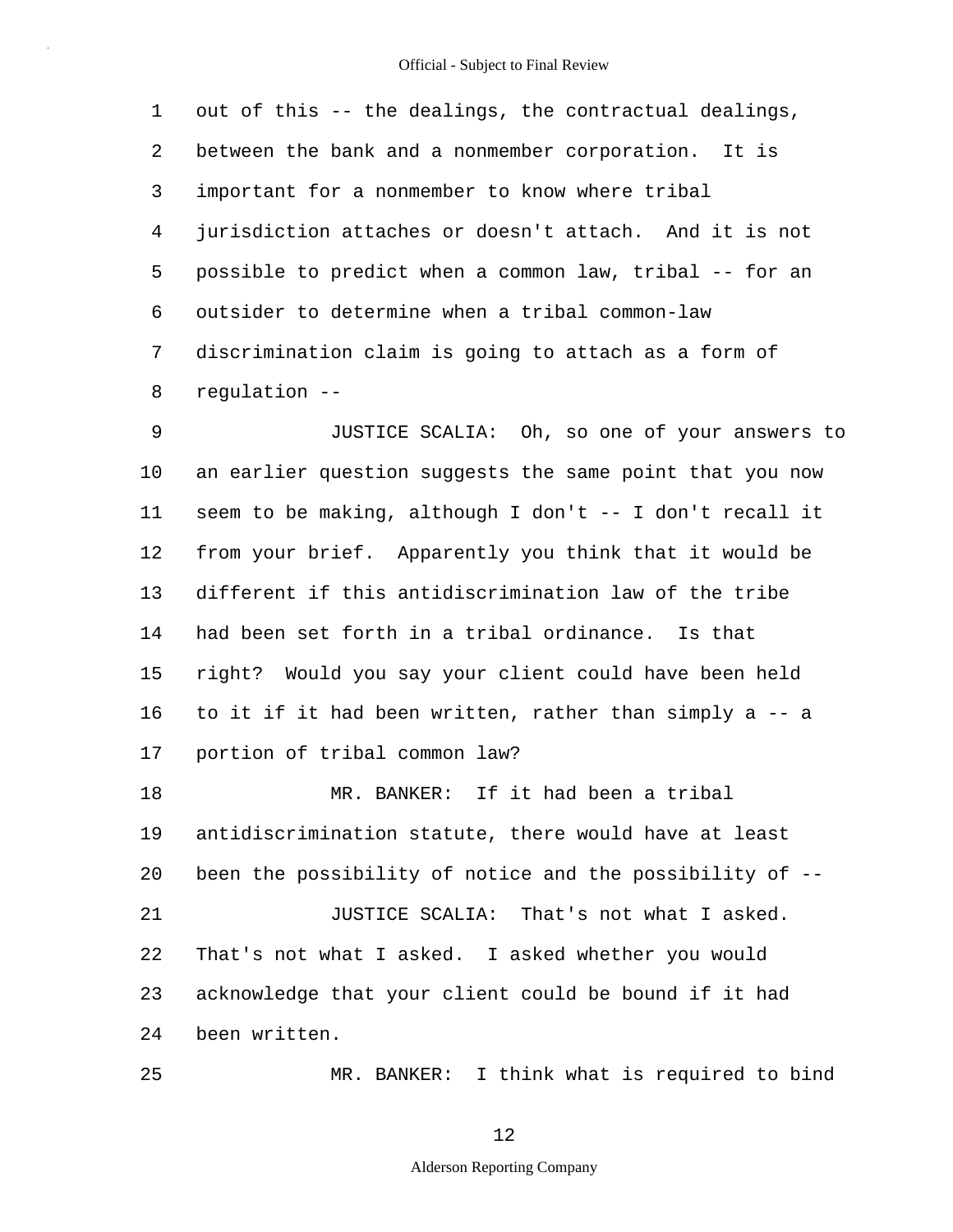5 10 15 20 25 1 a nonmember to tribal law is clear consent, and merely 2 knowing about the tribal antidiscrimination -- 3 JUSTICE SCALIA: Well, that doesn't make any 4 difference. We shouldn't place any weight on the fact that this was a common-law regulation, rather than 6 regulation by a statute or ordinance. You can't have it 7 both ways. It either makes a difference or it doesn't 8 make a difference. 9 MR. BANKER: I -- I think that it does make a difference. 11 JUSTICE SCALIA: But you just told me it 12 didn't. 13 MR. BANKER: I think -- 14 JUSTICE SCALIA: You just told me that even if it were written down, you would still need what you 16 think is express consent. 17 MR. BANKER: I think that that provides the 18 clearest guidance for when tribal jurisdiction attaches 19 or doesn't. JUSTICE GINSBURG: Well, do you recognize 21 that the bank was on notice, at least that it was a Federal 22 requirement that when you deal with individual Indians 23 or what this loan company was, it was an organization of 24 Indians -- that's what the Federal law calls it -- there is a duty of fair dealing? The Federal law requires

13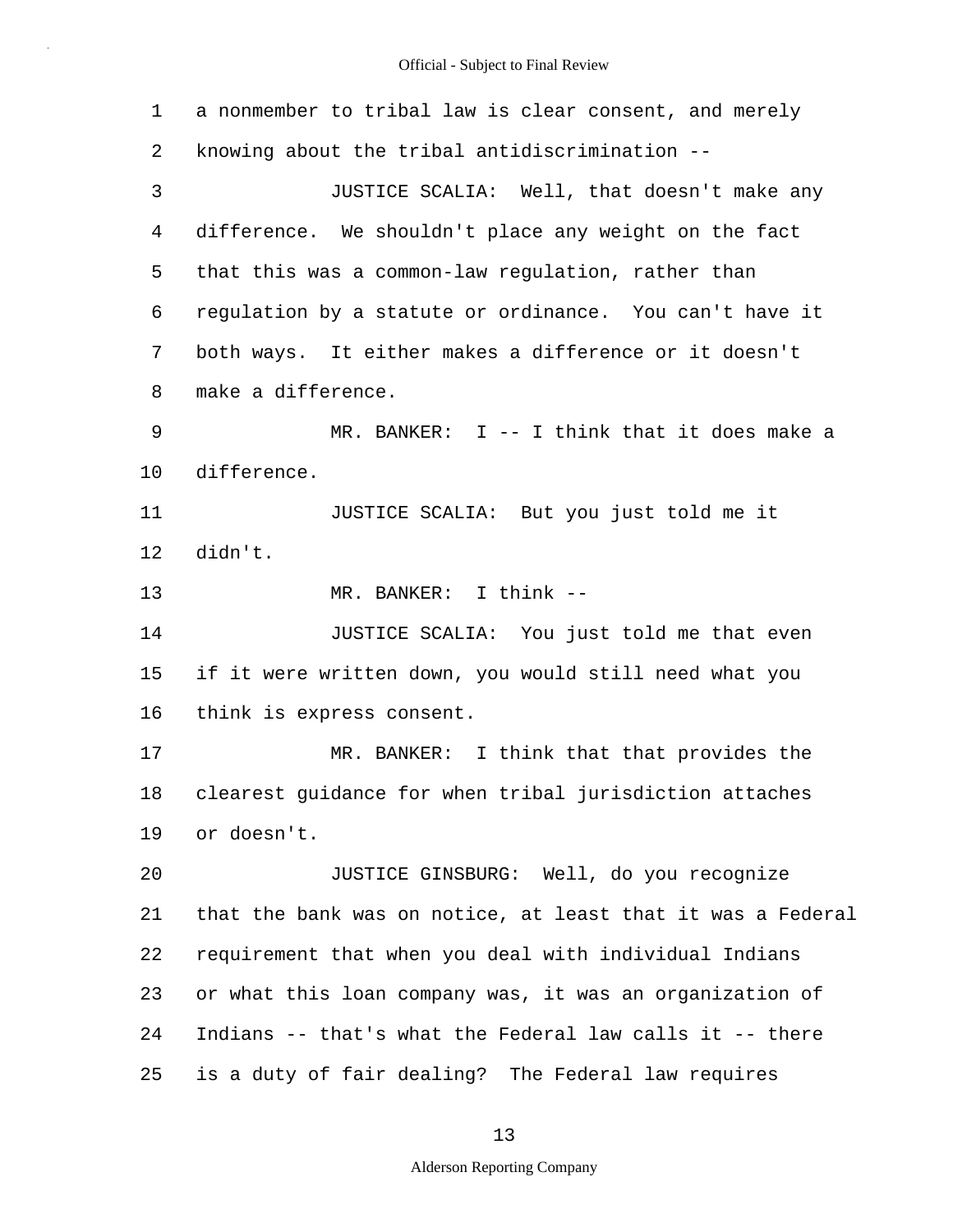1 that. Isn't that so?

5 2 MR. BANKER: That is so, but, you know, 3 we're not here to, you know -- the Federal courts don't 4 provide a substantive review on the merits. Another side to the story about the merits of the 6 discrimination.

10 15 7 JUSTICE GINSBURG: But it's not -- it's not 8 uncommon that a State would adopt a Federal standard as 9 its -- as its own on a question of civil rights. A State might stay, well, we choose to construe our human 11 rights law in accord with the Federal -- Federal law? 12 MR. BANKER: No. That's, that's not 13 uncommon. But I think it's important to focus on the 14 background about, out of which this discrimination claim arose. And, you, know it began in the first instance 16 with the bank, a nonmember, entering into a contract 17 with a South Dakota corporation. And the South Dakota 18 corporation, the Long Family Land and Cattle Company, is 19 not a tribal member, cannot be --

20 JUSTICE GINSBURG: But it is an organization 21 of Indians? 22 MR. BANKER: It is closely held by tribal 23 members. And it is organized for the purpose of 24 facilitating Bureau of Indian Affairs loan --

25 JUSTICE SCALIA: Can a State distinguish

14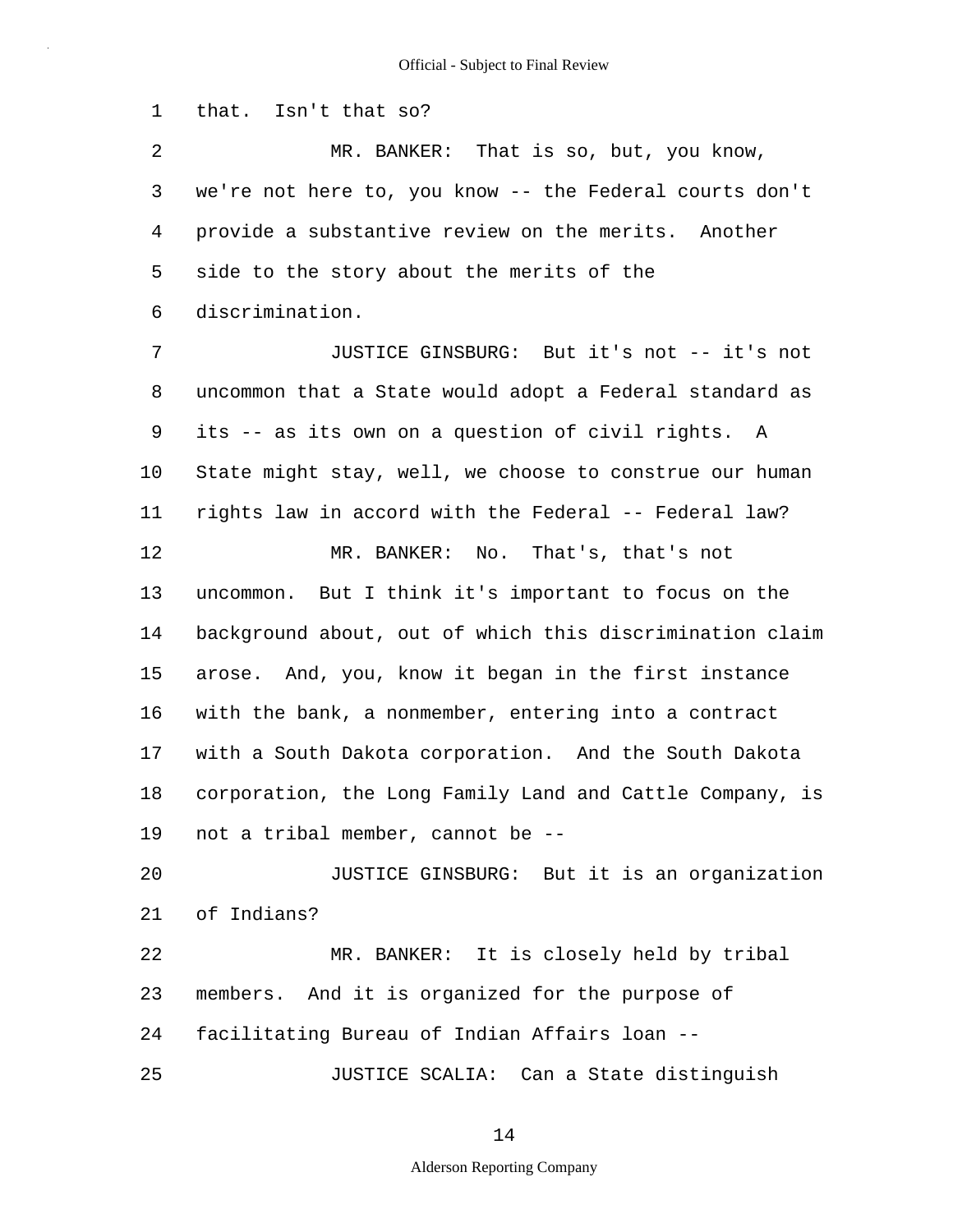1 when it grants a corporation status between non- Indian 2 and Indian corporations. 3 MR. BANKER: I don't believe so. 4 JUSTICE KENNEDY: Can you incorporate under

5 tribal law.

6 MR. BANKER: You cannot incorporate under 7 tribal law.

10 15 8 JUSTICE SCALIA: Wasn't part of the 9 transaction the obtaining of back-up liability on the part of the individual Indians who, who owned the 11 corporation? Didn't they guarantee the loan? 12 MR. BANKER: You have to be specific about 13 the loan guarantees and the contracts that we are 14 talking about. Before 1996, before the loan contracts that are at issue here, there were lending relationships 16 and loan guarantees that were made. And after 1996, 17 when additional loans were made, there were personal 18 guarantees that were made. There was no attempt ever to 19 enforce those personal guarantees, but they were part of

20 the record.

25 21 JUSTICE SCALIA: No, but it does give the 22 whole thing a decided flavor of dealing with, with 23 Indians on the reservation. You're dealing with a 24 corporation that, that's majority owned or entirely owned. Is it majority or entirely?

15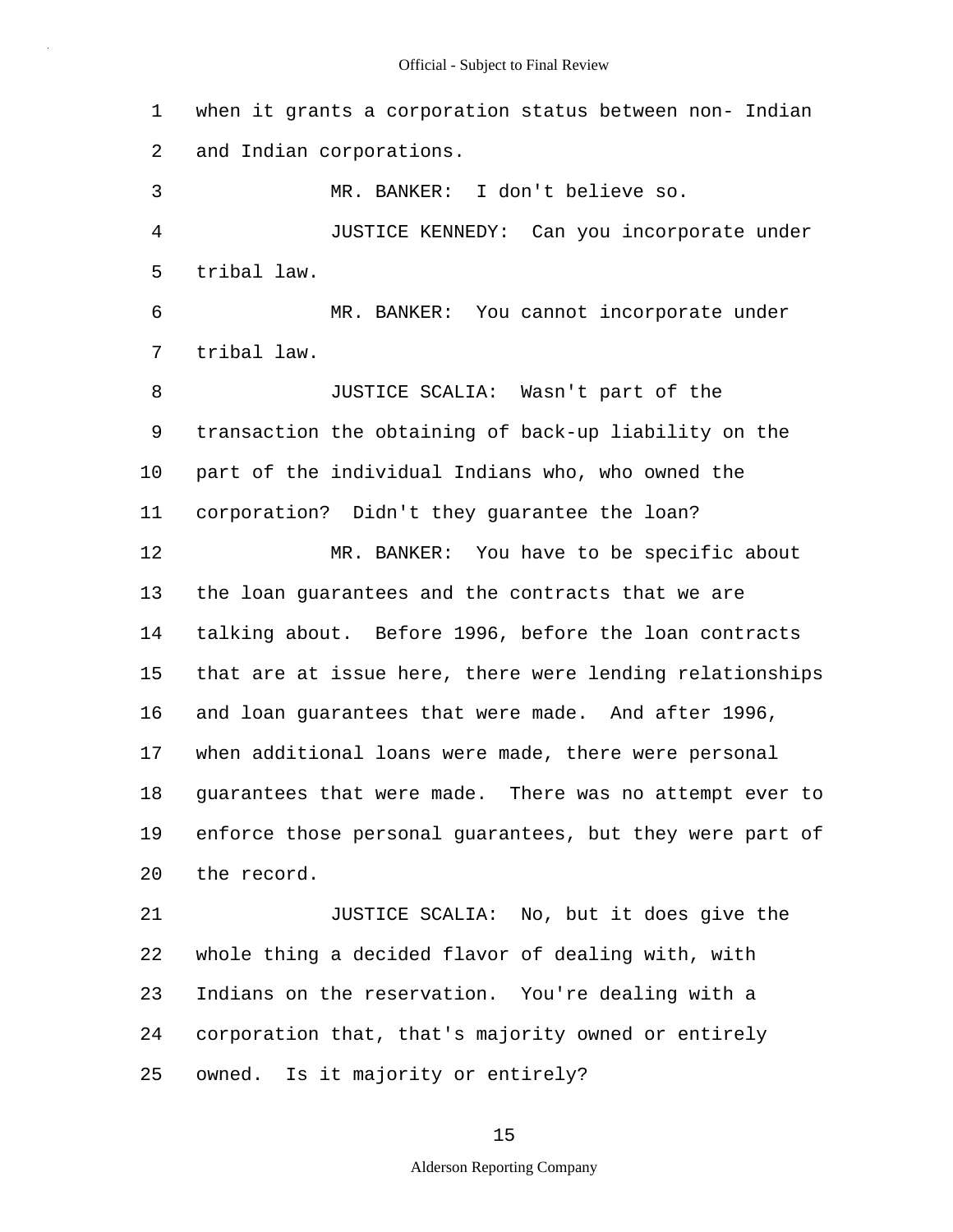5 10 15 20 25 1 MR. BANKER: I believe it is certainly 51 2 percent. 3 JUSTICE SCALIA: Yes. 4 MR. BANKER: There is a question about whether it's more. 6 JUSTICE SCALIA: And then you get guarantees 7 from, on reservation Indians. It smells like dealing 8 with Indians on the reservation to me. Of course, this 9 certainty that you're -- that you're asking, your client could have obtained that certainly by inserting a choice 11 of law provision providing that any disputes would be 12 resolved somewhere else, couldn't it? 13 MR. BANKER: There is no question that this 14 whole question would have been avoided had there been a choice of forum selection that placed the dispute 16 resolution squarely in South Dakota courts. In the 17 absence of that, in the silence of that -- 18 JUSTICE SCALIA: In the absence of that, why 19 should we bend over backwards to give something that has the smell of dealing with the Indians any other name? 21 Your clients can fully protect themselves by a choice of 22 forum provision. 23 MR. BANKER: I think that in the face of 24 silence in the contract, the general rule controls rather than its exceptions.

#### 16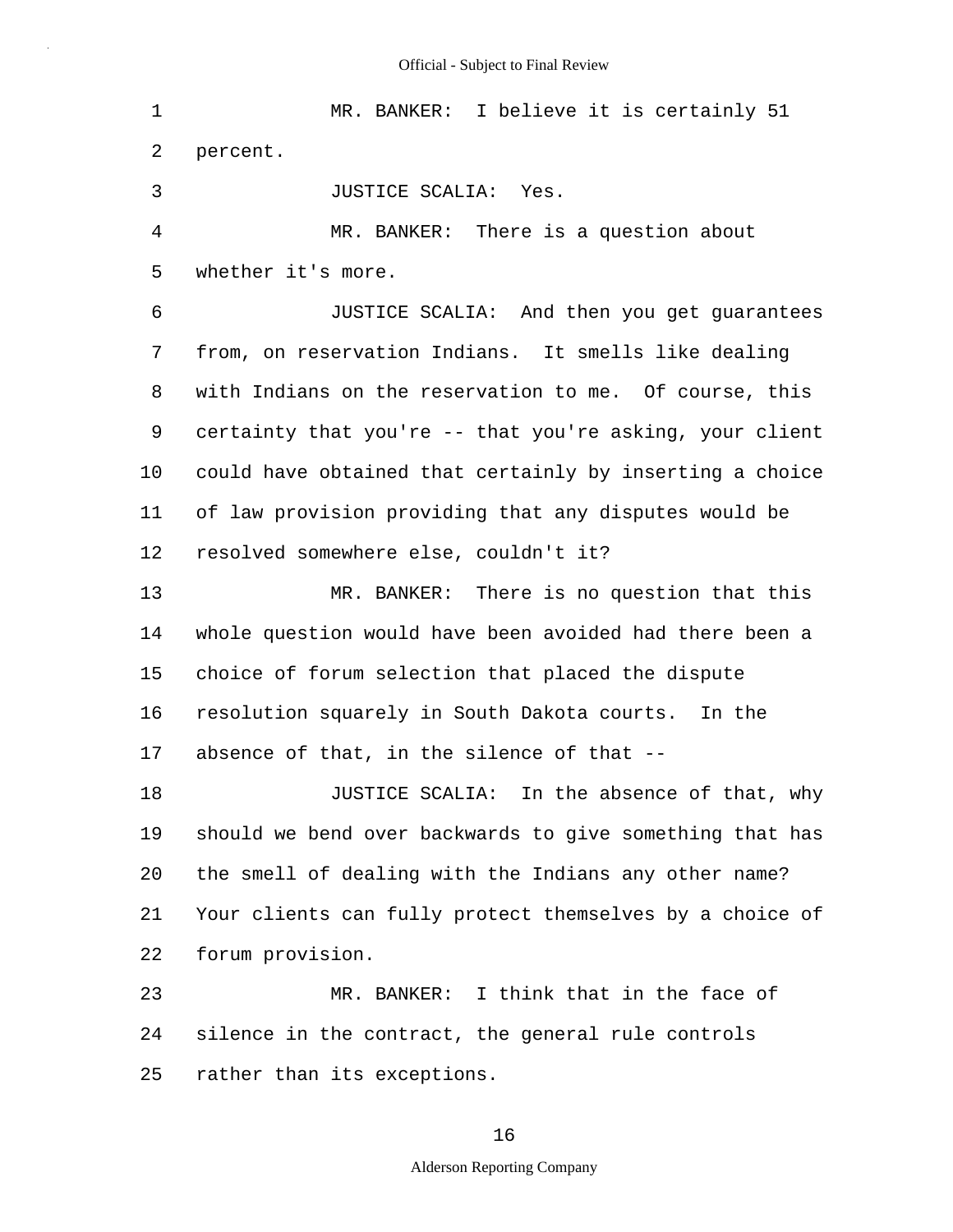5 10 15 20 25 1 CHIEF JUSTICE ROBERTS: Well, your clients 2 could they fully protect themselves. What if the tribe 3 sought to enforce tribal law against them, can they 4 bring that claim in State court? MR. BANKER: If the tribe or if the tribal 6 members sought to enforce that? 7 CHIEF JUSTICE ROBERTS: Right. Well, just 8 like this and there was a choice of forum provision, 9 says, well, you've got to bring this in State court. I thought there were restrictions on whether or not tribal 11 law can be enforced in State courts. 12 MR. BANKER: Well, I think it's the question 13 of who the plaintiff is if the Long Family Land and 14 Cattle Company, the South Dakota corporation, had had a contract with the bank that said your forum for dispute 16 resolution is South Dakota courts, and the Long Family 17 Land and Cattle Company had commenced an action in South 18 Dakota courts, I think the dispute could have been 19 resolved there. CHIEF JUSTICE ROBERTS: Even if it -- well, 21 that's if it's a contract claim. What if it's a 22 discrimination or Indian common law claim arising out of 23 the contractual relationship? 24 MR. BANKER: That's a more difficult question. You know, there was -- it isn't part of the

17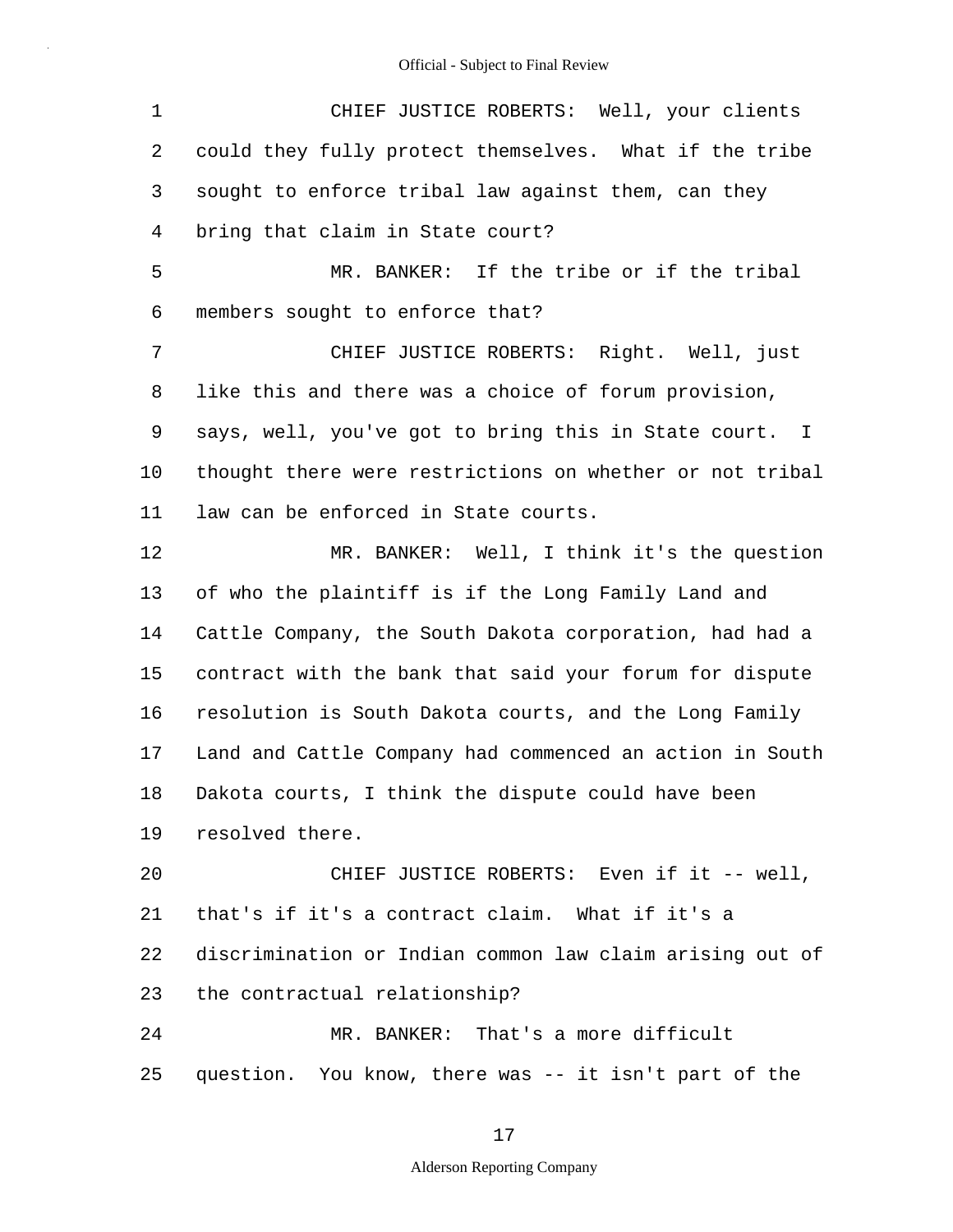| 1  | question presented, but there was a dispute in the       |
|----|----------------------------------------------------------|
| 2  | underlying tribal court about the nature of the          |
| 3  | discrimination claim, whether it rose under Federal law  |
| 4  | or what was its underlying basis. That was resolved in   |
| 5  | favor of it being a tribal law claim.                    |
| 6  | As I understand the tribal court of appeals'             |
| 7  | explanation of that on an underlying basis that there is |
| 8  | little difference between the tribal law claim and the   |
| 9  | underlying Federal discrimination law.                   |
| 10 | JUSTICE SCALIA: Is it a contract claim?                  |
| 11 | MR. BANKER: Is it a --                                   |
| 12 | JUSTICE SCALIA: Is it a contract claim?                  |
| 13 | Was -- was -- was the claim a claim for discrimination   |
| 14 | in contracting so that it was part of the contract       |
| 15 | claim.                                                   |
| 16 | No. I believe that the<br>MR. BANKER:                    |
| 17 | discrimination --                                        |
| 18 | JUSTICE SCALIA: It's a freestanding tort                 |
| 19 | action, is that what it was?                             |
| 20 | MR. BANKER: It is a freestanding tort                    |
| 21 | action.                                                  |
| 22 | JUSTICE STEVENS: Would the -- would the                  |
| 23 | jurisdiction issue be any different if it were a         |
| 24 | contract claim? Supposing your client -- they had        |
| 25 | brought suit against your client claiming a breach of    |

18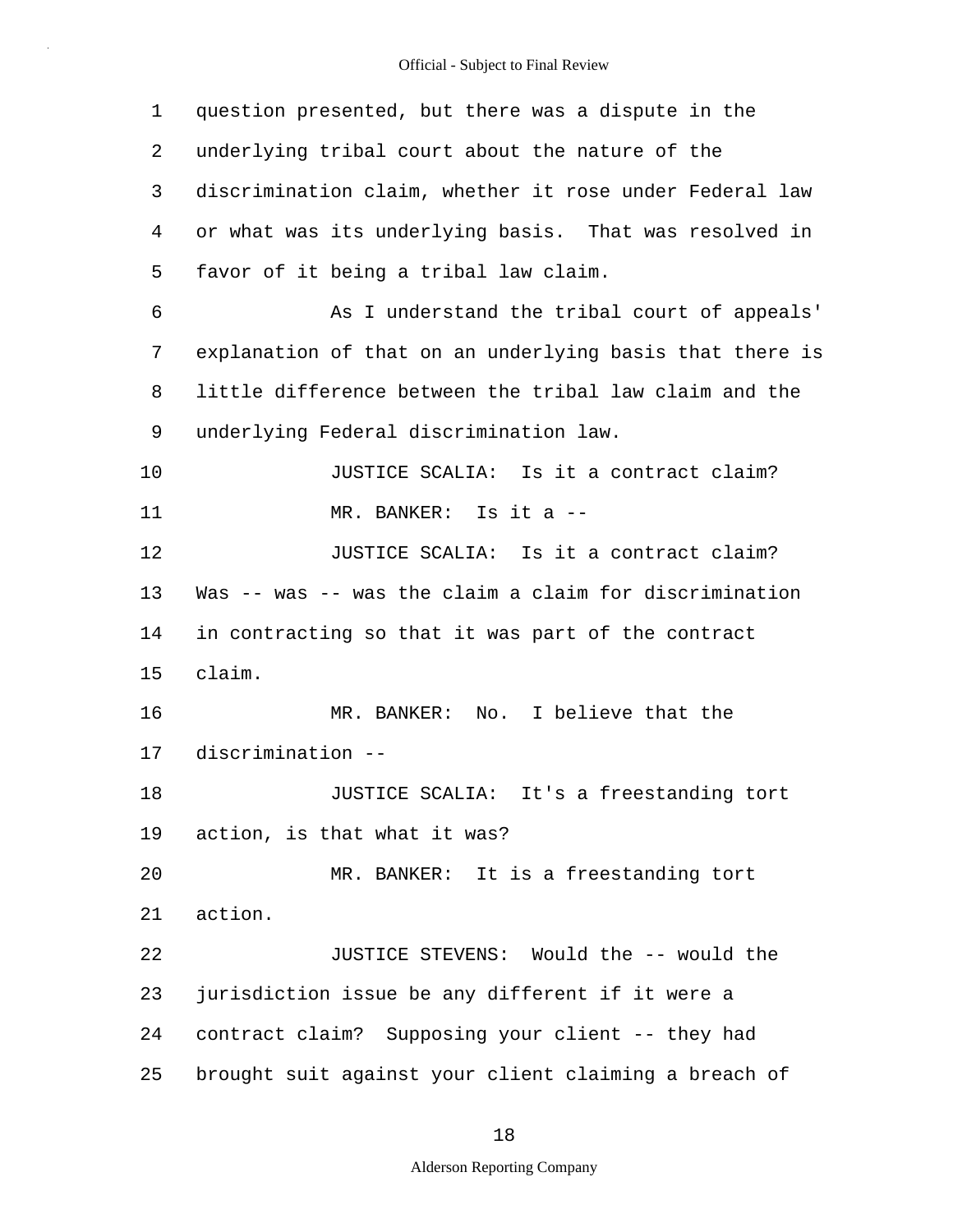1 contract, would there have been tribal court

2 jurisdiction?

5 3 MR. BANKER: Well, we have to look at, you 4 know, who were the contracting parties. The contracting parties were the bank on the one hand and the Long 6 Family Land and Cattle Company on the other. So the 7 individual tribal members I don't believe would have had 8 a breach of contract.

10 9 JUSTICE STEVENS: Well, we would assume that the corporation had a breach of contract claim, could 11 they have sued in tribal court?

12 MR. BANKER: I don't think that the Long 13 Family and Cattle Company appropriately was a plaintiff 14 in tribal court to sue on breach of contract.

15 JUSTICE GINSBURG: Did they --

16 JUSTICE STEVENS: The question isn't whether 17 that was an appropriate plaintiff. Do you think the 18 tribal court would have had jurisdiction of such a

19 contract claim?

25

20 MR. BANKER: I don't think so without some 21 sort of consent to hearing that.

22 JUSTICE GINSBURG: I thought that the 23 bank -- I thought that the Long Company was a plaintiff 24 in the tribal court?

MR. BANKER: The Long Company was a

19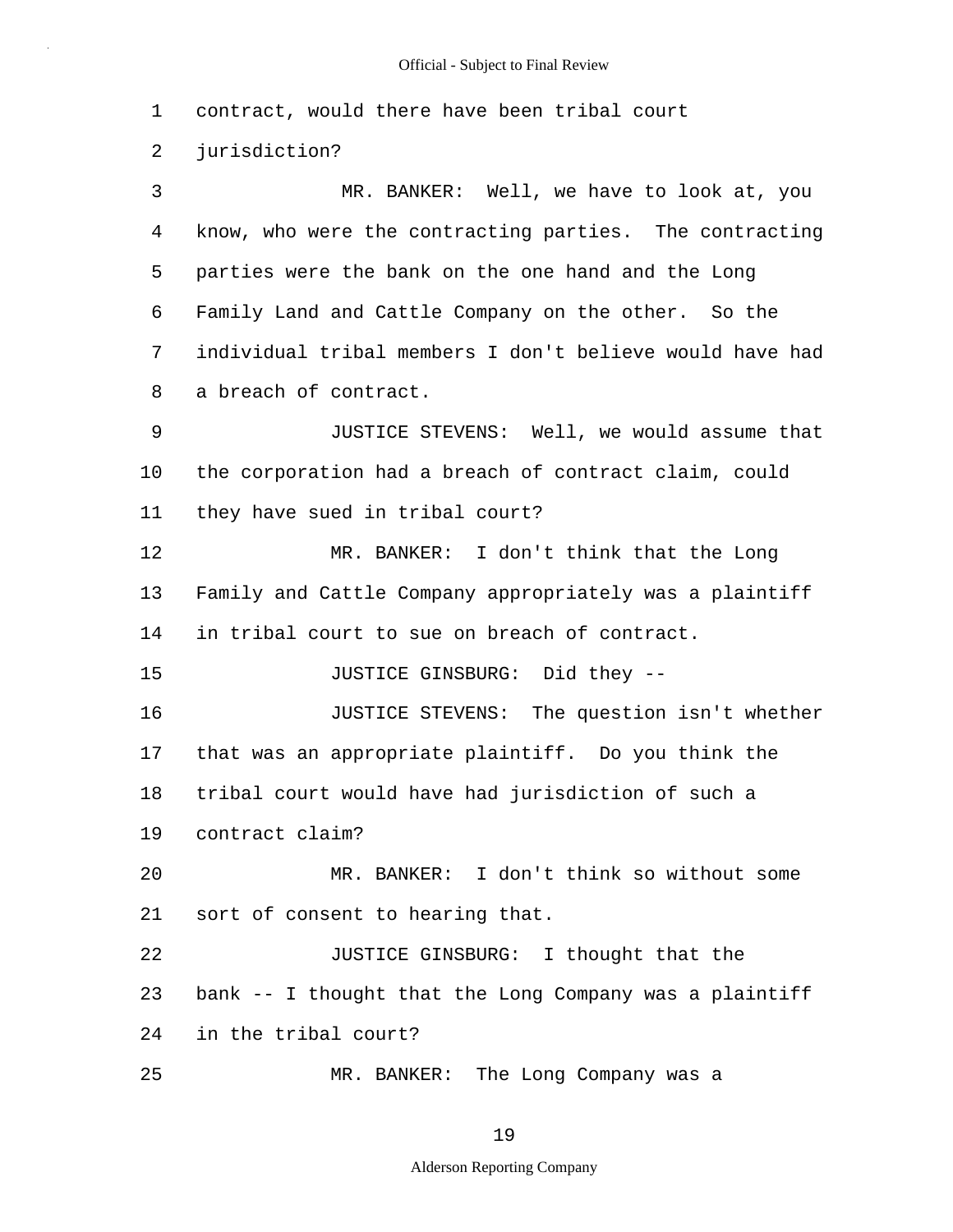1 plaintiff in the tribal court.

5 10 15 20 25 2 JUSTICE GINSBURG: And as I understand it, 3 the Long Company asserted, along with the individuals, 4 contract claims? MR. BANKER: That's correct. 6 JUSTICE GINSBURG: But the Long Company did 7 not make a tort claim? 8 MR. BANKER: That's correct. 9 JUSTICE GINSBURG: So why isn't this judgment, even if you're right about the individuals in 11 the tort claim, why isn't this judgment good at least as 12 to the contract claim, which are not challenging and 13 which runs to the benefit of the Long Company which has 14 nothing to do with the tort claim that you are challenging? 16 MR. BANKER: Because of the way that the 17 case was tried. If you look at the general verdict form 18 at page 192 -- 191 and 192 in the joint appendix, you'll 19 see that the jury -- the tribal court jury was asked interrogatories about liability: Liability for 21 contract, liability for discrimination. 22 When they got to question 6 on page 192, the 23 question was asked of the jury if you answered "yes" to 24 question four for the other liability questions, four being the discrimination claim, then award damages. And

20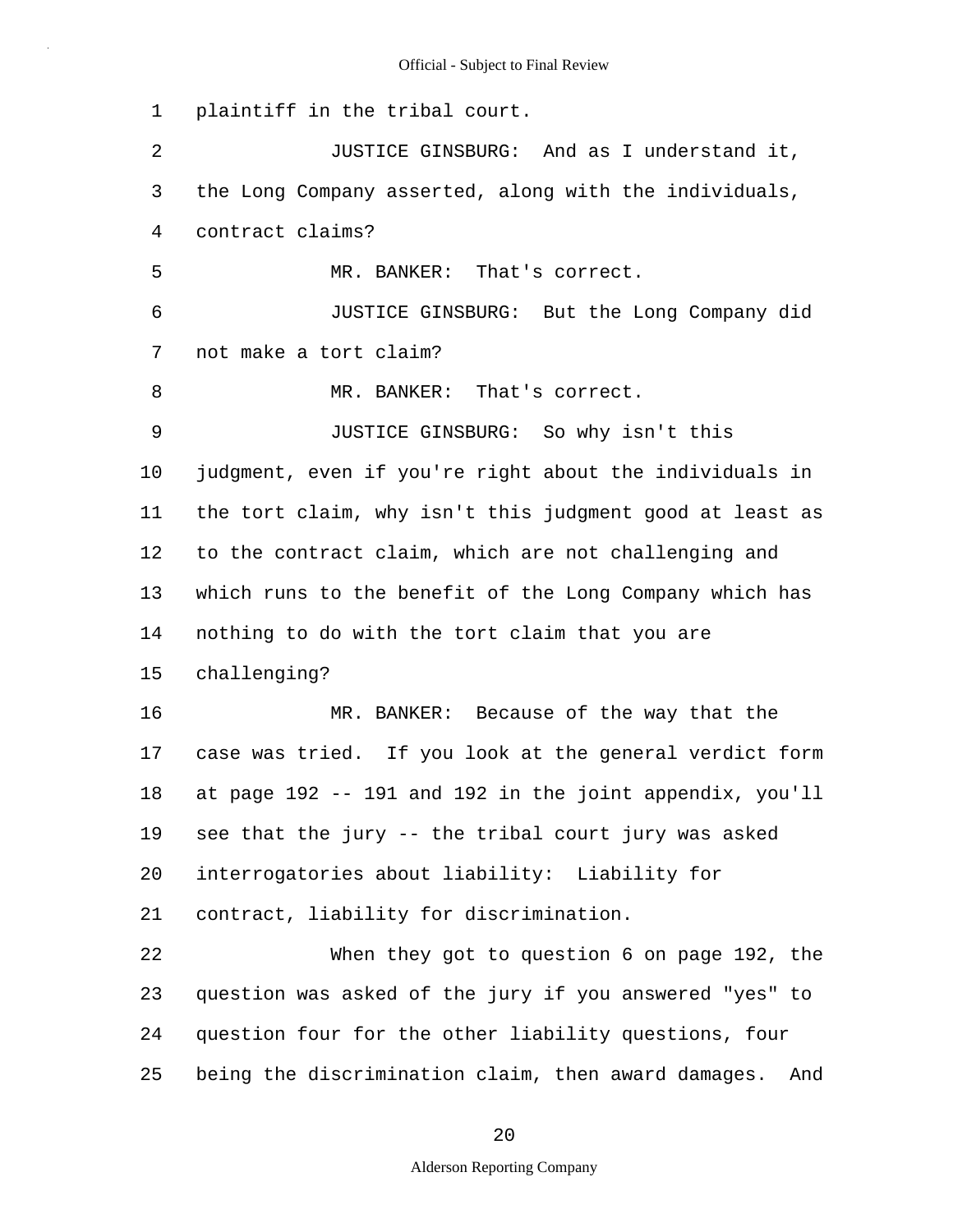5 1 so the jury awarded \$750,000 of undifferentiated 2 damages. Whether it was for contract, whether it was 3 for tort is not for us to now second-guess. There was a 4 general award of damages. And the jury was instructed that they could award damages for breach -- for 6 discrimination.

10 7 So, you know, that is a feature of how the 8 case was tried. It is a feature of the way that the 9 jury returned its verdict. And at this point it's impossible to know -- the \$750,000 that was ultimately 11 awarded was far less than what the Longs were asking for 12 for breach of contract, and they didn't say they were 13 not asking for damages for discrimination in the 14 tribal -- in the tribal court.

15 So for this Court to say now that there was 16 no jurisdiction over the discrimination claim would 17 basically invalidate that underlying judgment.

20 25 18 JUSTICE SOUTER: Mr. Banker, you several 19 times have raised a point which seems to me to go to the nature of the first exception in Montana on an issue we 21 haven't discussed yet, and I want to get clear on it. 22 You have emphasized consistently through your argument 23 the need for consent whether we call it actual, 24 explicit, some kind of consent to at least the regulatory jurisdiction upon which a judicial

#### 21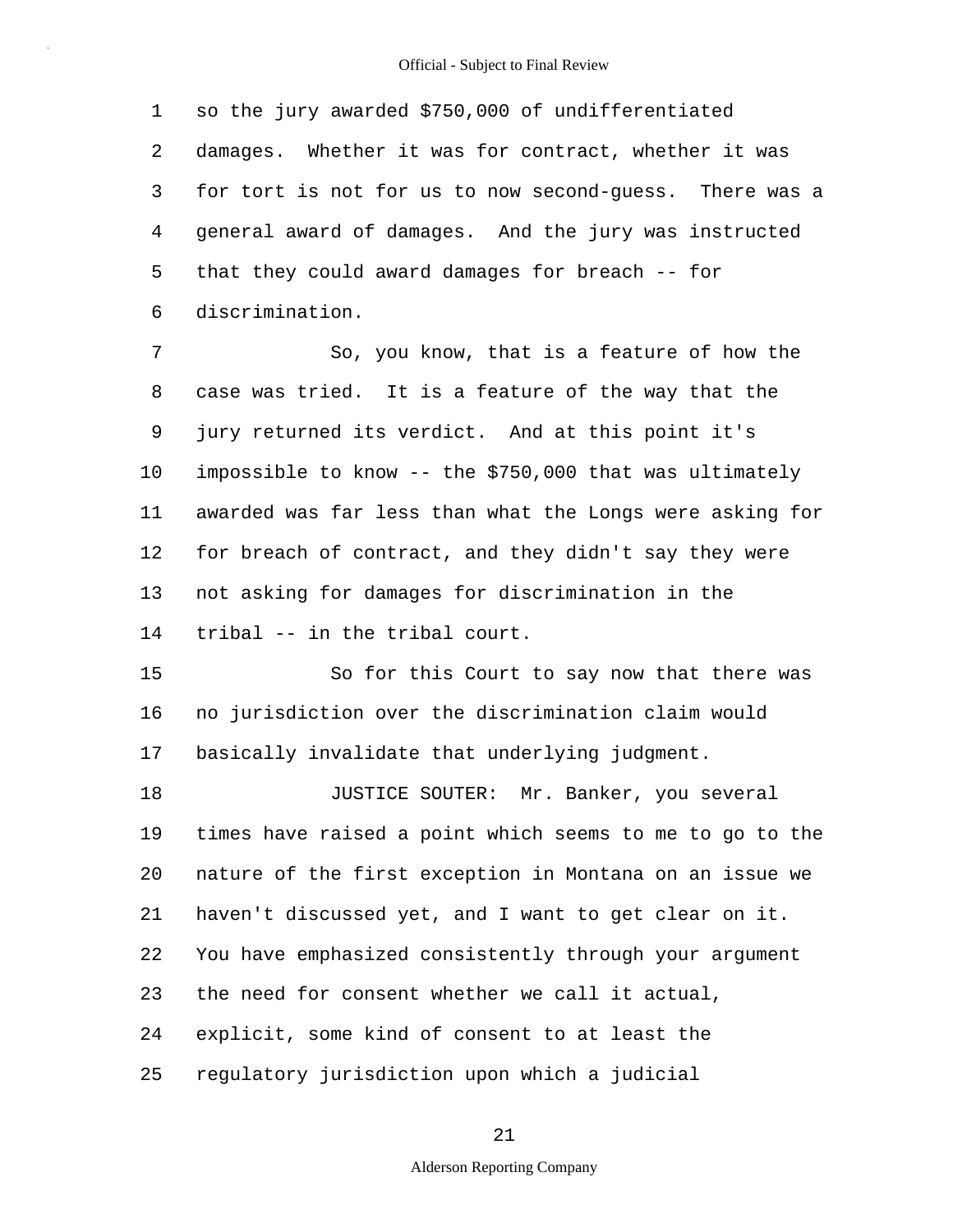5 10 1 jurisdiction is premised. And my understanding is that 2 that's not what -- I don't have Montana in front of me, 3 but my understanding is that that is not what Montana, 4 in effect said with respect to the -- to the first exception. As I recall what the court said in Montana 6 it was that there may be situations in which a nonmember 7 enters into a consensual relationship with the tribe or 8 tribal members, and as a result of that consensual 9 relationship, it then would be appropriate to recognize jurisdiction, for example, to tax regulatory 11 jurisdiction.

15 20 25 12 My understanding is that the consent that 13 Montana was talking about was not a consent to the 14 specific jurisdiction whether it be regulatory or adjudicatory, but rather consent to some kind of, or a 16 consent forming some kind of a relationship that would 17 make it appropriate for the tribe to assert regulatory 18 jurisdiction. So that the consent does not have to 19 relate to jurisdiction as such. Am I -- if that is correct, then your argument for consent seems to me to 21 miss the point. But maybe I'm missing the point of -- 22 of Montana. What is your response to that? 23 MR. BANKER: Well, what Montana said, the 24 actual language of Montana said a tribe may regulate through taxation, licensing or other means the

22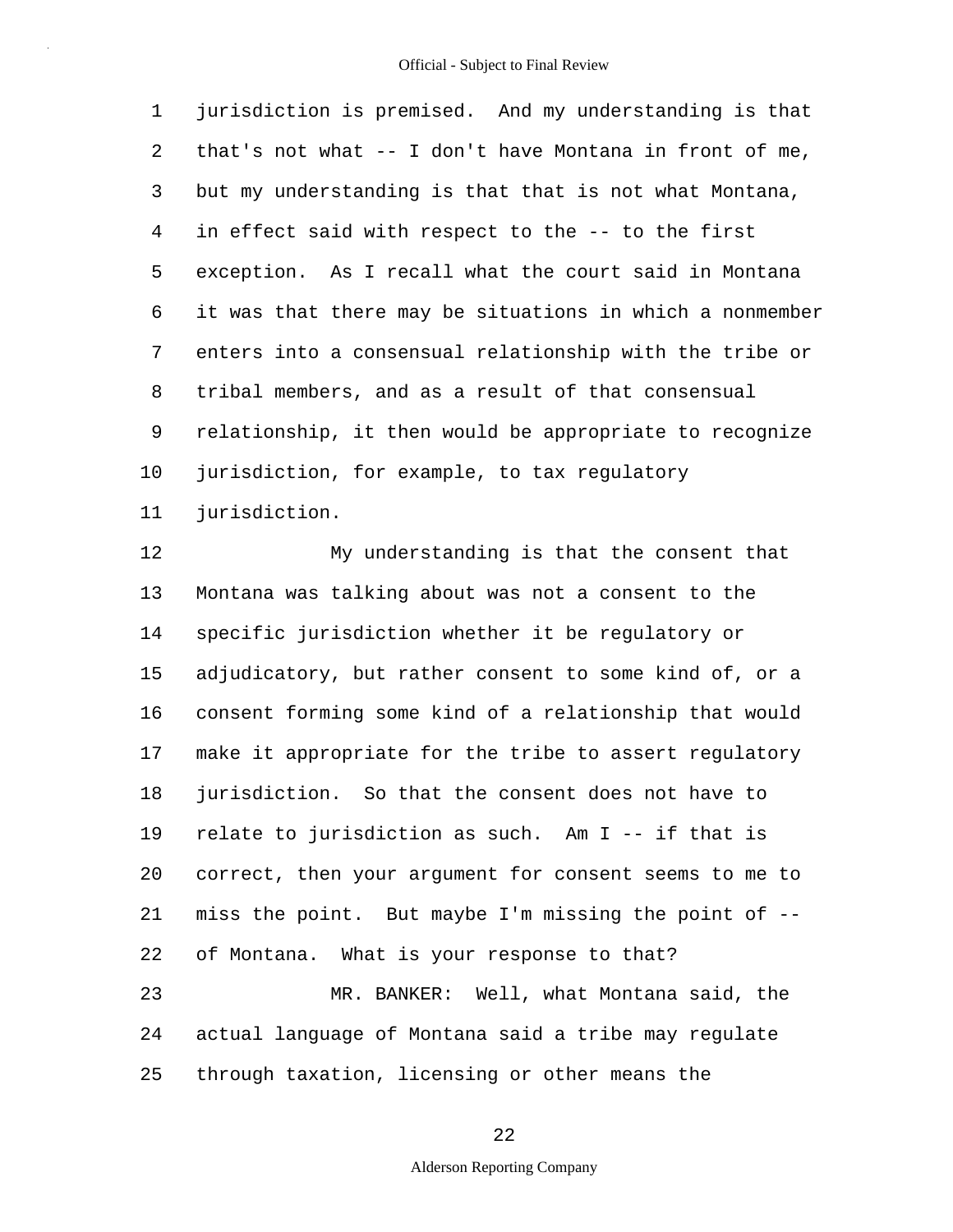5 10 15 20 25 1 activities of nonmembers who enter consensual 2 relationships with the tribe or its members, through 3 commercial dealings, contracts, leases or other 4 arrangements. JUSTICE GINSBURG: So the consensual 6 relationship is what you just said, contracts, leases or 7 other commercial. So the consent is to the commercial 8 relationship. 9 MR. BANKER: Well, I mean, my interpretation of that is -- I mean, Montana in its first exception 11 meant that the consent was in the consensual 12 relationship, then any business dealings with the tribe 13 or its members would result in tribal ability to 14 regulate, and that hasn't been the case, as this Court has, you know, decided -- 16 JUSTICE SOUTER: But the point of my 17 question was do you agree that there -- within the -- 18 the description of the exception in Montana, that there 19 need not be a consent, either to the regulation or to an adjudicatory jurisdiction to enforce the regulation? 21 MR. BANKER: Not in the actual language of 22 Montana, but in reading Strate and in reading Hicks and 23 in reading Atkinson Trading Company, that is my 24 interpretation of the -- JUSTICE SOUTER: So you're saying the

23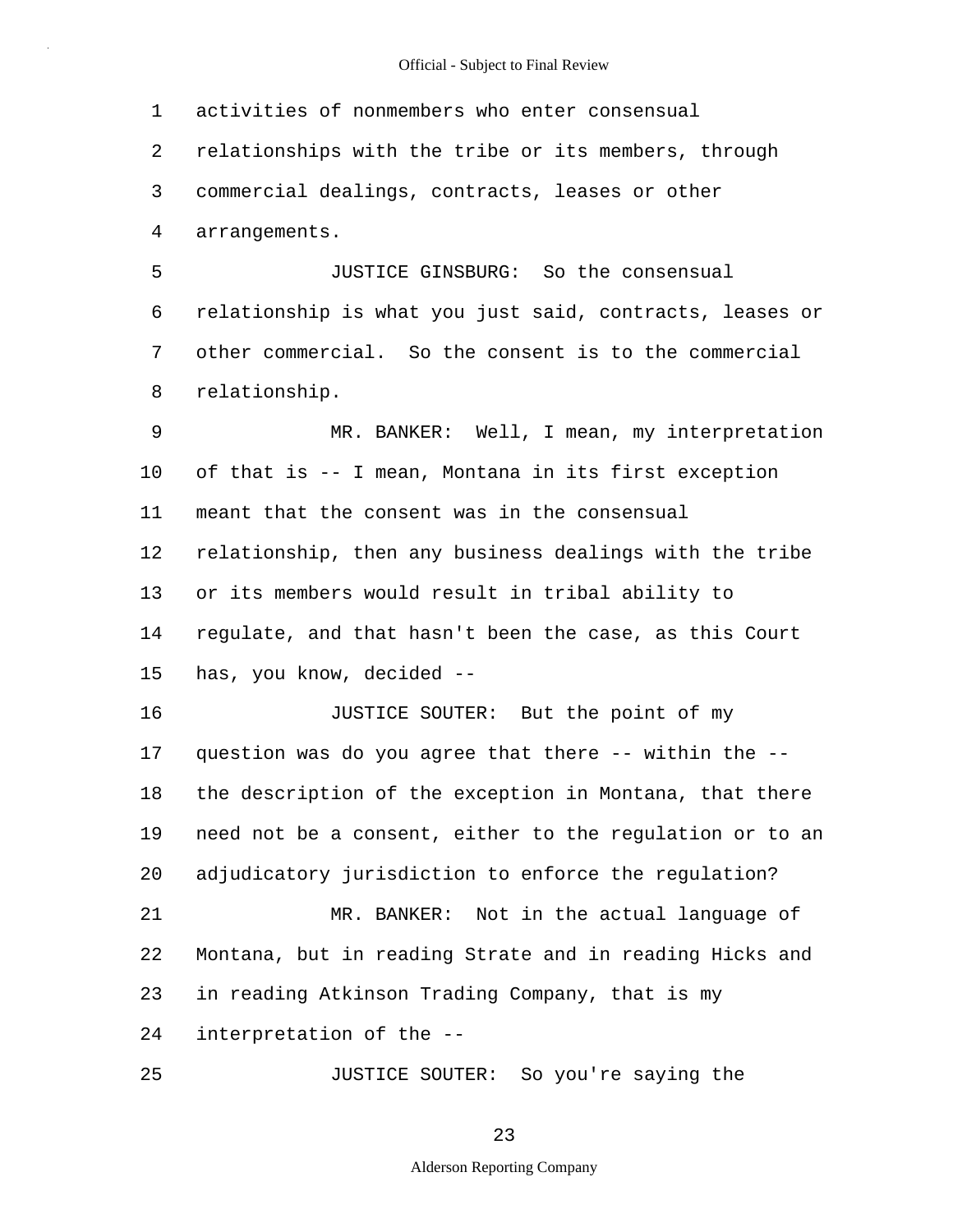| $\mathbf 1$    | Montana exception has been modified by later cases.      |
|----------------|----------------------------------------------------------|
| 2              | MR. BANKER: That is correct.                             |
| 3              | JUSTICE SOUTER:<br>Okay.                                 |
| $\overline{4}$ | JUSTICE GINSBURG: Certainly not in Strate,               |
| 5              | which you quoted before as saying if you have            |
| 6              | jurisdiction to regulate, then have you jurisdiction to  |
| 7              | enforce the regulation.                                  |
| 8              | MR. BANKER: True, but I think Strate is an               |
| 9              | important part of that history.                          |
| 10             | JUSTICE ALITO: Well, I thought that your                 |
| 11             | argument was that the general principle that was adopted |
| 12             | in Montana is the tribal jurisdiction extends only to    |
| 13             | those things that are necessary to protect tribal        |
| 14             | self-government or to control internal relations, and    |
| 15             | that merely entering into consensual commercial          |
| 16             | transactions doesn't fall within that, but if one were   |
| 17             | to consent to the jurisdiction of the tribal courts,     |
| 18             | then that would be an additional basis for jurisdiction. |
| 19             | I thought that was what your argument was.               |
| 20             | MR. BANKER: I believe that's correct.                    |
| 21             | JUSTICE SOUTER: But if that's your argument              |
| 22             | what's left of the first exception?                      |
| 23             | MR. BANKER: Well, what's left of the first               |
| 24             | exception is certainly a tribal ability to regulate, and |
| 25             | perhaps that's all.                                      |

24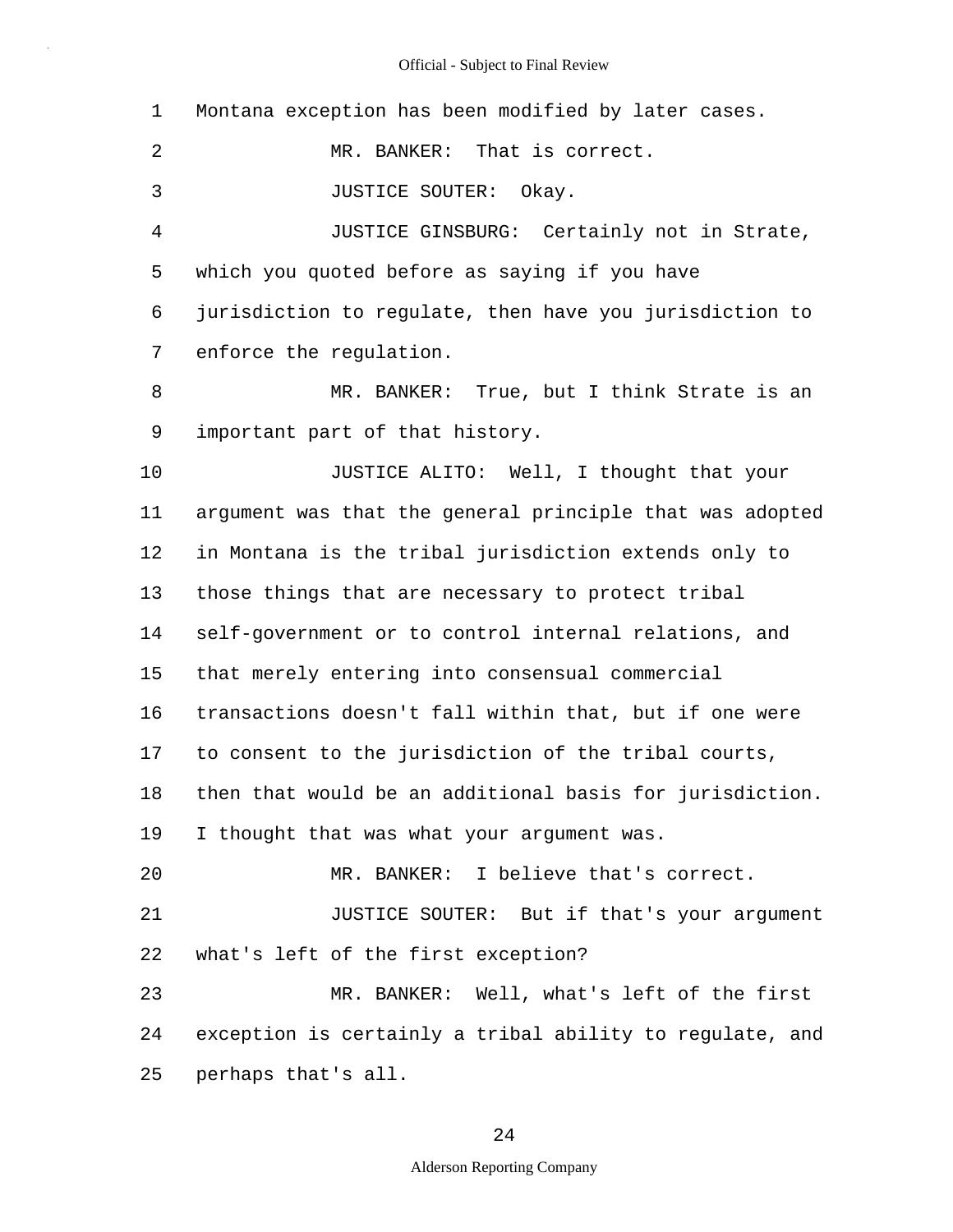| 1  | JUSTICE SOUTER: So the first -- but as I                 |
|----|----------------------------------------------------------|
| 2  | understand it the first exception would have no          |
| 3  | independent application unless the second exception were |
| 4  | met -- were satisfied, i.e., there was a tribal need     |
| 5  | based on self-government, economic self-protection and   |
| 6  | so on which, which would in effect validate the tribe's  |
| 7  | attempt to regulate, which seems in effect to say that   |
| 8  | everything turns on the second exception, not the first. |
| 9  | MR. BANKER: Well, I think the first                      |
| 10 | exception could still have meaning, in the sense that it |
| 11 | grants the tribe the ability to regulate. The question   |
| 12 | really is how far does that ability go and how far does  |
| 13 | it stretch. I don't think that it stretches to           |
| 14 | adjudication, and I further don't think it stretches to  |
| 15 | adjudication of nonconsensual tort claims.               |
| 16 | If there are no further questions I'd like               |
| 17 | to reserve the remainder of my time.                     |
| 18 | Thank you, Counsel.<br>CHIEF JUSTICE ROBERTS:            |
| 19 | Mr. Frederick.                                           |
| 20 | ORAL ARGUMENT OF DAVID C. FREDERICK                      |
| 21 | ON BEHALF OF THE RESPONDENTS                             |
| 22 | MR. FREDERICK: Thank you, Mr. Chief                      |
| 23 | Justice, and may it please the Court:                    |
| 24 | I'd like to address both standing and the                |
| 25 | merits, but because there are some additional wrinkles   |

25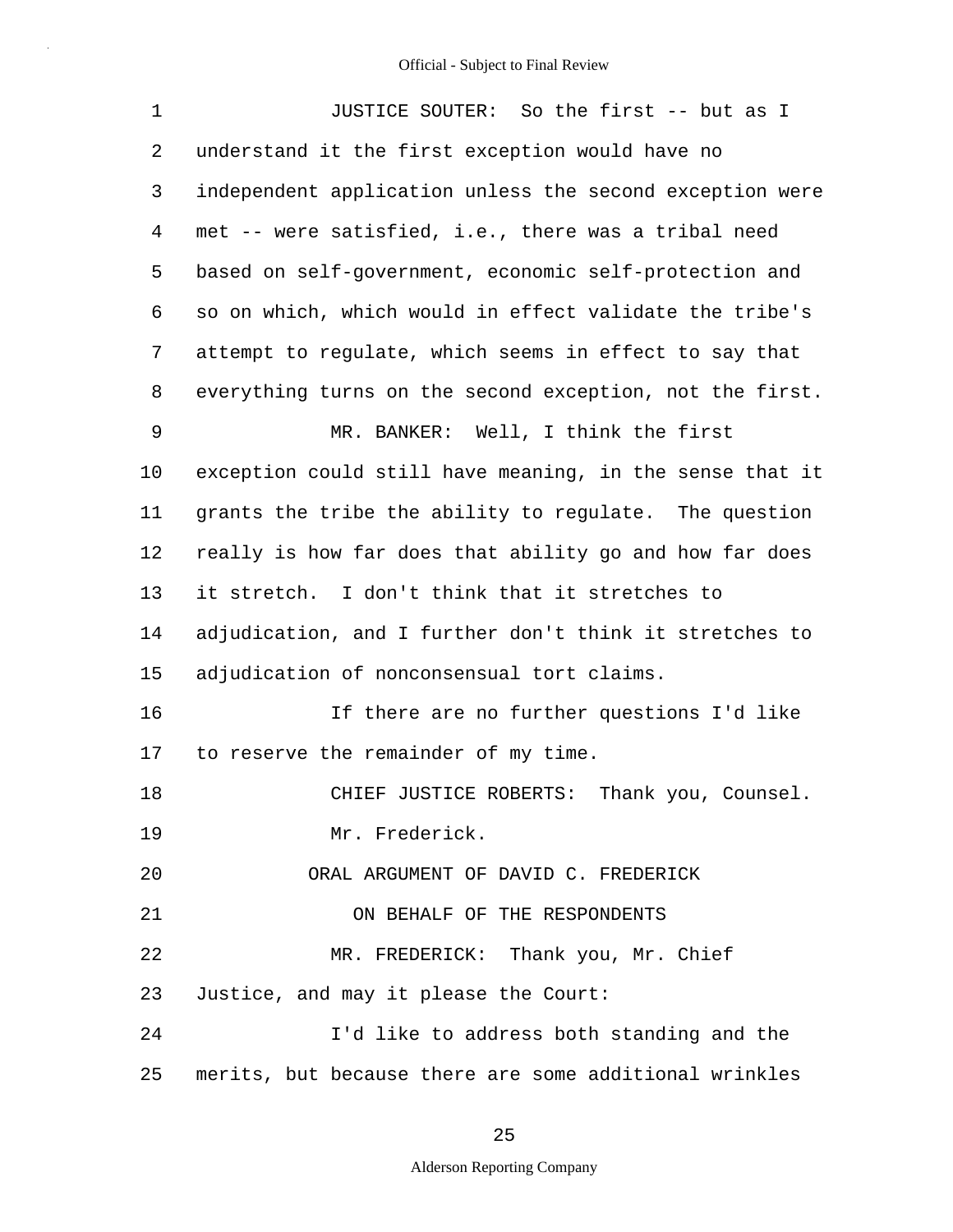1 on the standing question in light of how it was briefed 2 in the reply brief, I'd like to make three brief points 3 on the merits before addressing standing.

5 10 4 First, the bank engaged in a seven-year business relationship with the Longs, knowing that they 6 were Indians and deriving substantial commercial 7 benefits from the Longs' tribal status through the BIA 8 loan guarantees. Second, the bank has not challenged 9 tribal court jurisdiction over the breach of contract claim or the bad faith claim, which are the core claims 11 in the case.

12 **JUSTICE GINSBURG:** Well, they said they 13 don't need to because they said if they win on their 14 claim, then their whole case --

15 20 25 MR. FREDERICK: And I'll address that, 16 Justice Ginsburg, on the general verdict point, which is 17 there is actually some law of this which I would like to 18 describe for the Court my understanding of. My third 19 point, though, is that both the district court and the Eighth Circuit below found significant that the bank had 21 conceded tribal court jurisdiction in its motion for 22 summary judgment on its counterclaim, and they found 23 that concession to be important to note, and both courts 24 below found the Indian character of the Long family company to be notable as well. Under this Court's two

26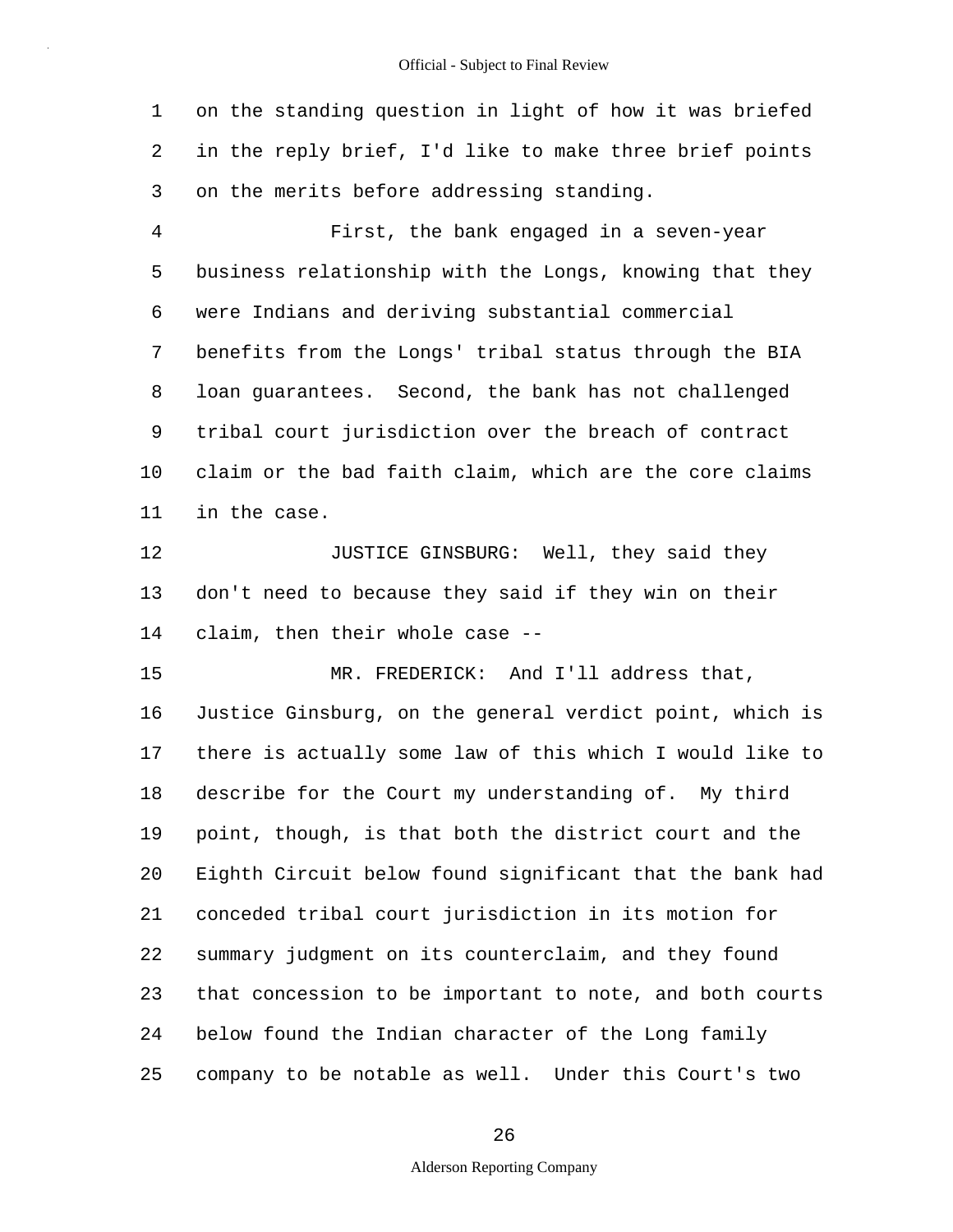1 court rule, those fact findings are entitled to 2 significant respect.

5 3 Now, as to the standing question Justice 4 Ginsburg, let me get to your point on the general verdict. This is ultimately a question of tribal 6 procedural law, how the tribal court would treat 7 vacature of a claim deemed to be an invalid claim. 8 CHIEF JUSTICE ROBERTS: Where do I look that 9 up in tribal law?

10 15 20 MR. FREDERICK: Mr. Chief Justice, under 11 tribal law number 1, the Cheyenne River Sioux Tribe has 12 adopted the Federal Rules of Civil Procedure for 13 procedure in the tribal courts, and under Federal Rules 14 of Civil Procedure 49, there are provisions for special verdicts and general verdicts, and Rule 49(a)(3) 16 provides that if no specific objection is made to a fact 17 or finding requested by the jury, it is waived. The 18 bank here did not make a specific objection to the 19 general interrogatory number 6, therefore, they may be deemed to have waived their objection to having the 21 damages collected.

25 22 CHIEF JUSTICE ROBERTS: I'm sorry; I don't 23 understand. I'm looking at joint appendix 191 to 192. 24 You have special interrogatories, including number 6 but also number 4 and then they have damages. And it's not

27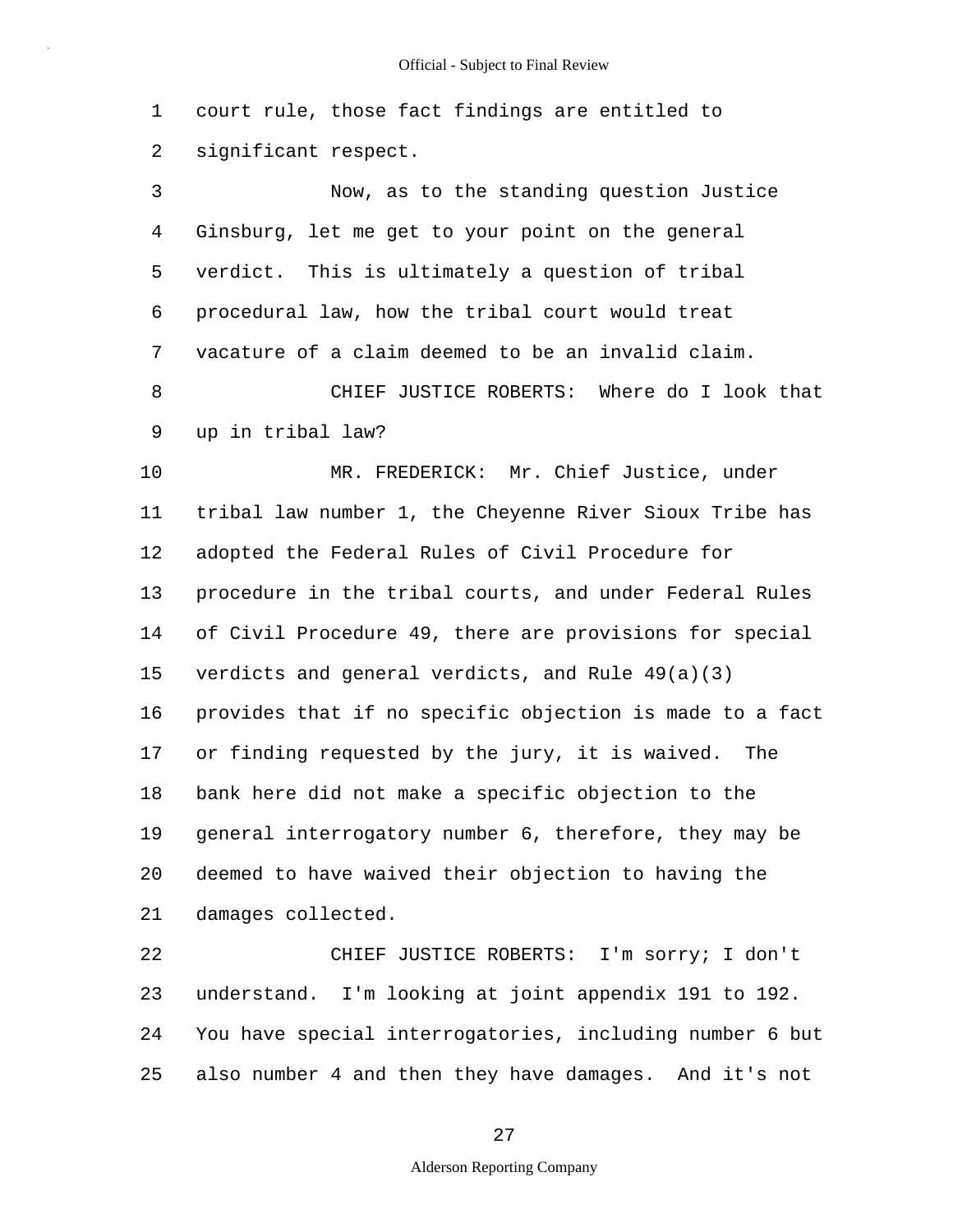1 clear whether those damages are based on the finding of 2 liability under 4 or 6.

5 10 15 3 MR. FREDERICK: That's my point, Mr. Chief 4 Justice. In the trial transcript which is contained at roughly pages 555 through 562 of the tribal court 6 record, there was colloquy on how these special 7 interrogatories were to be framed. The bank objected to 8 number 4, the discrimination count on the ground that a 9 company cannot be discriminated against, only individuals can be discriminated against. That 11 objection was sustained, and so special interrogatory 4 12 was written as you see it in the joint appendix. The 13 bank did not object to the general verdict question on 14 damages, so the law on Rule 49(a)(3) would be that special verdict is deemed to be waived, and now there is 16 some -- 17 JUSTICE GINSBURG: There is no objection --

20 18 **JUSTICE SCALIA:** Wait. They are, they are 19 not objecting to a -- to a general verdict. They are objecting to the fact that in their view, one of the 21 elements of that -- of that general verdict is based 22 upon what they assert is an invalid claim in the -- in 23 the Indian court.

25 24 MR. FREDERICK: Precisely so, Justice Scalia.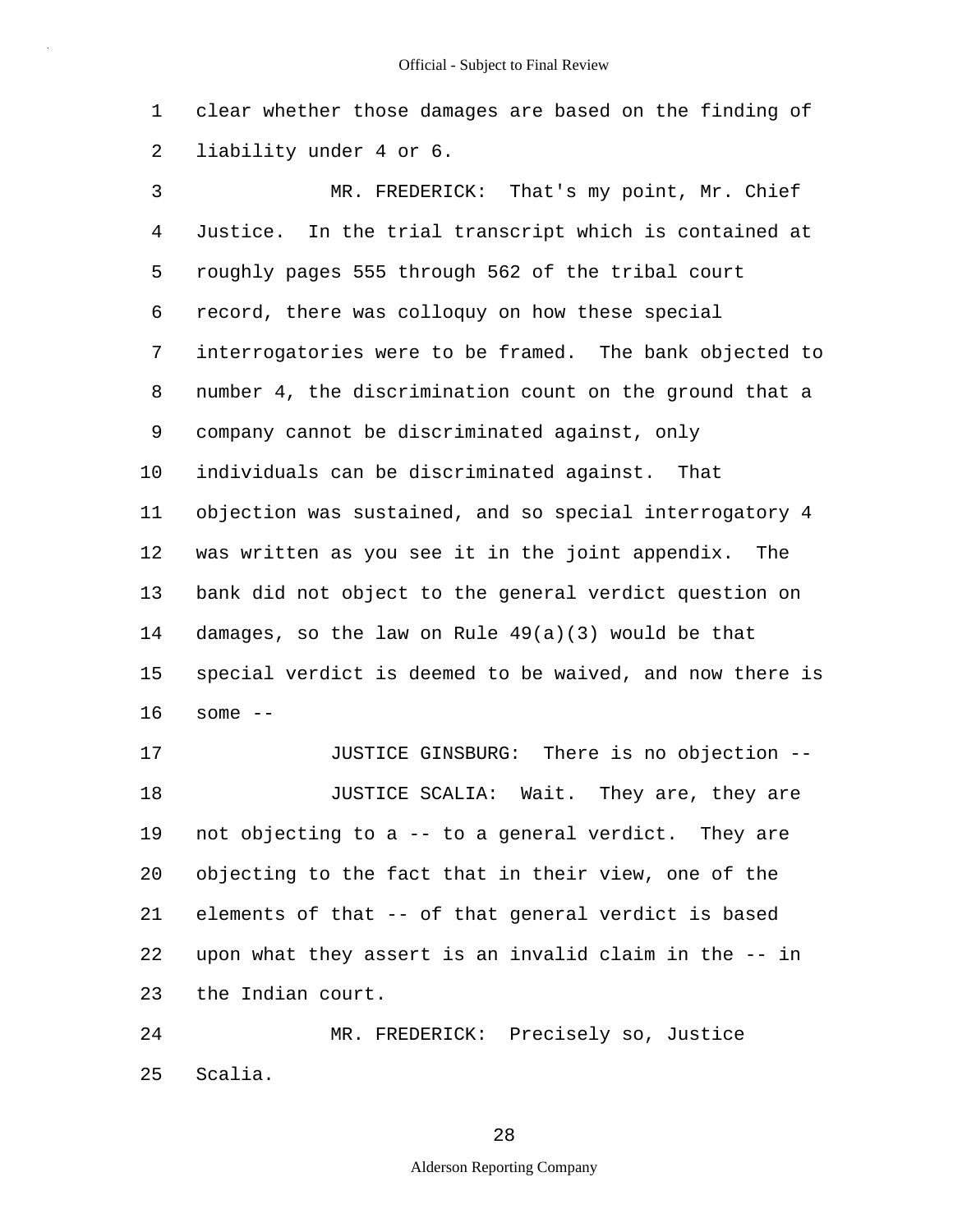1 JUSTICE SCALIA: I don't know that they 2 waive that when they when -- when they allow a general 3 verdict to go.

5 10 4 MR. FREDERICK: The way cases say general verdicts should be deemed, if there is an invalid claim, 6 there are competing views about what to do with that 7 when the damages awarded is treated as a general 8 verdict. There is a circuit split on the question of 9 what you do when there has not been a specific objection preserved and there is a general verdict and one invalid 11 claim and evidence that supports a valid claim.

15 20 12 Now recall, they don't challenge the breach 13 of contract claim. Our brief points out how the 14 evidence supports damages for breach of contract. Now Judge Kozinski in the Ninth Circuit in a case called 16 McCord v. Maguire 83 F 2d 1271 says that this waiver 17 rule means that their ability to challenge the general 18 verdict would be waived and they would be forced to live 19 with the verdict if evidence supports it. Under that rule --

25 21 JUSTICE SCALIA: If evidence supports any 22 one of the claims contained in the general rule. 23 MR. FREDERICK: That's correct. That's 24 correct. The First Circuit in a case called Gillespie versus Sears Roebuck, 386 F3d 21 takes the position that

#### 29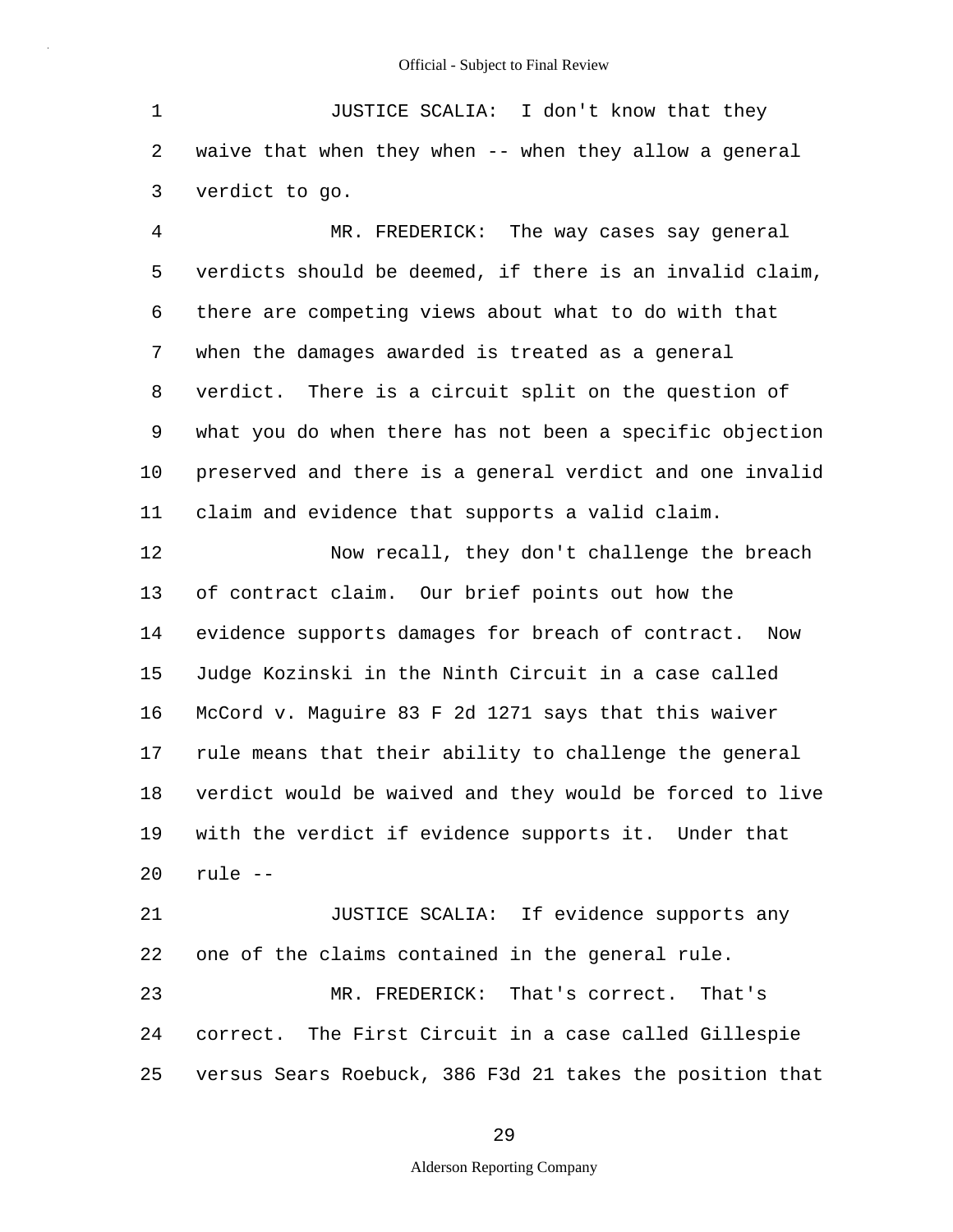1 if you have not filed your objection you have not waived 2 it.

5 3 CHIEF JUSTICE ROBERTS: Who wrote that? You 4 gave us the benefit of the author of the Ninth Circuit, but not the First.

6 MR. FREDERICK: Chief Judge -- I was about 7 to say that. They are both very fine opinions; they -- 8 JUSTICE GINSBURG: You're not asking us to 9 resolve that circuit split in this case.

10 15 MR. FREDERICK: No. What I'm saying is that 11 the tribal court, which would be looking to Federal law 12 to resolve the effect of a supposed tainted claim -- if 13 you were to conclude that a discrimination complaint is 14 a tainted claim -- would have to evaluate what effect that has on the final judgment. And because there is a 16 circuit conflict on that question, unfortunately, I 17 cannot give you a definitive answer as to how the tribal 18 court would resolve that.

20 25 19 My point, though, is that if this Court concludes that there is a redressibility problem in this 21 case, which we would submit, respectfully, there is, the 22 appropriate course would be to vacate and remand for the 23 lower courts to certify the question to the tribal court 24 of appeals or to make some further inquiry into the law to determine how --

30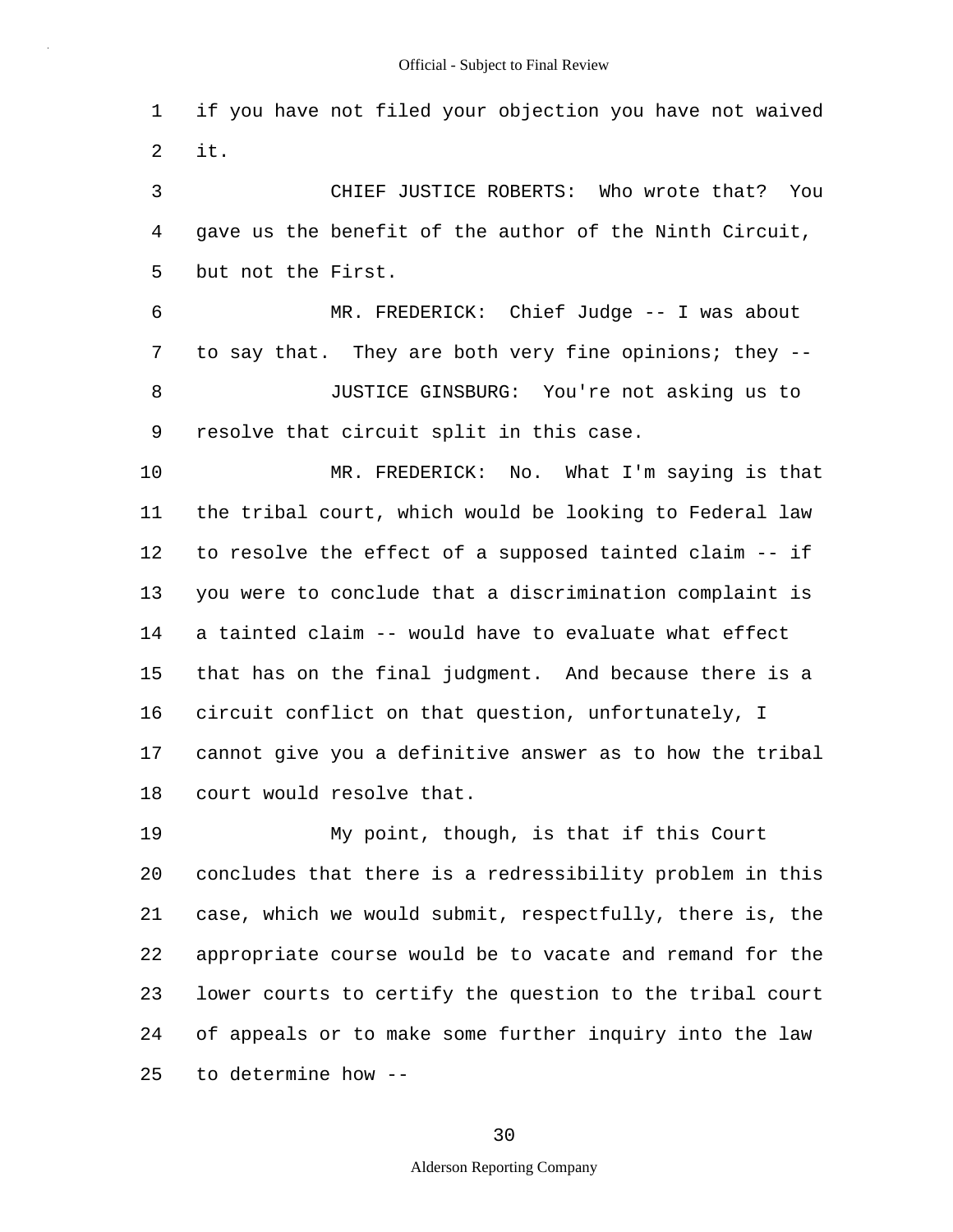| $\mathbf 1$ | JUSTICE SCALIA: The tribal court of appeals             |
|-------------|---------------------------------------------------------|
| 2           | would have to be finding Federal law. It wouldn't be    |
| 3           | Indian law; it would be Federal law.                    |
| 4           | MR. FREDERICK: It is --                                 |
| 5           | JUSTICE SCALIA: You say they have adopted               |
| 6           | the Federal rules. So whatever the Federal law -- in    |
| 7           | other words, we would ask them to answer the question   |
| 8           | that you don't want us to answer.                       |
| 9           | MR. FREDERICK: No. I've asked you to go                 |
| 10          | with the Ninth Circuit Court because that is what I     |
| 11          | think is the court rule. But, Justice Scalia, any time  |
| 12          | a different jurisdiction incorporates some law into its |
| 13          | own system, it is opining as a matter of Cheyenne River |
| 14          | Sioux Tribe law. And, as Cohen's Indian law treatise    |
| 15          | points out, tribal courts would not look not only to    |
| 16          | Federal sources but also to State courts, too. The rule |
| 17          | in South Dakota follows the general verdict rule in     |
| 18          | which $--$                                              |
| 19          | CHIEF JUSTICE ROBERTS: And, presumably,                 |
| 20          | tribal -- whatever tribal precedent there may be, as    |
| 21          | well.                                                   |
| 22          | MR. FREDERICK: That's correct although we               |
| 23          | have not been able to find precedent --                 |
| 24          | CHIEF JUSTICE ROBERTS: Well, neither could              |
| 25          | -- and neither could anybody, right? I mean if anybody  |

31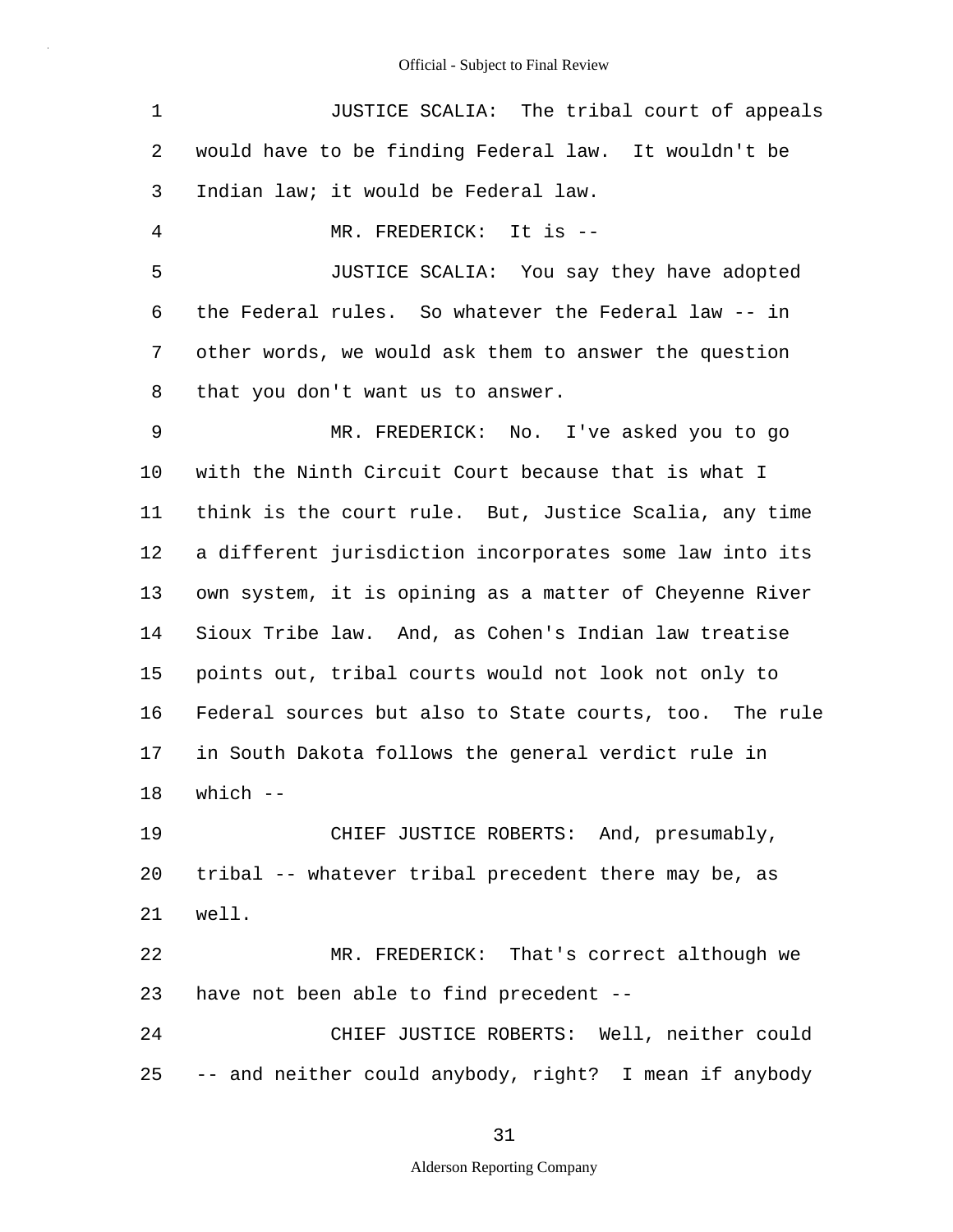5 10 15 20 25 1 could find it, you could. It's because it's not 2 published anywhere, right? 3 MR. FREDERICK: Well, there are published 4 decisions. This Court -- this is a question of first impression. 6 JUSTICE SCALIA: Certainly, your reliance 7 upon the Federal rules doesn't impress me as much as it 8 did when you first told me about it, because apparently 9 the Federal rules mean whatever the tribal courts say they mean; is that right? 11 MR. FREDERICK: No. I think, Justice 12 Scalia, the Court would look at the various sources of 13 law -- 14 JUSTICE SCALIA: And come to its own decision as to what they mean. 16 MR. FREDERICK: Yes. 17 CHIEF JUSTICE ROBERTS: One of the points 18 you mentioned earlier is that this is an Indian 19 corporation, and that's a concept I don't understand. If Justices Scalia and Alito form a corporation, is that 21 an Italian corporation? 22 (Laughter.) 23 MR. FREDERICK: I would like to beg the 24 indulgence of the Court in not answering that question specifically.

## 32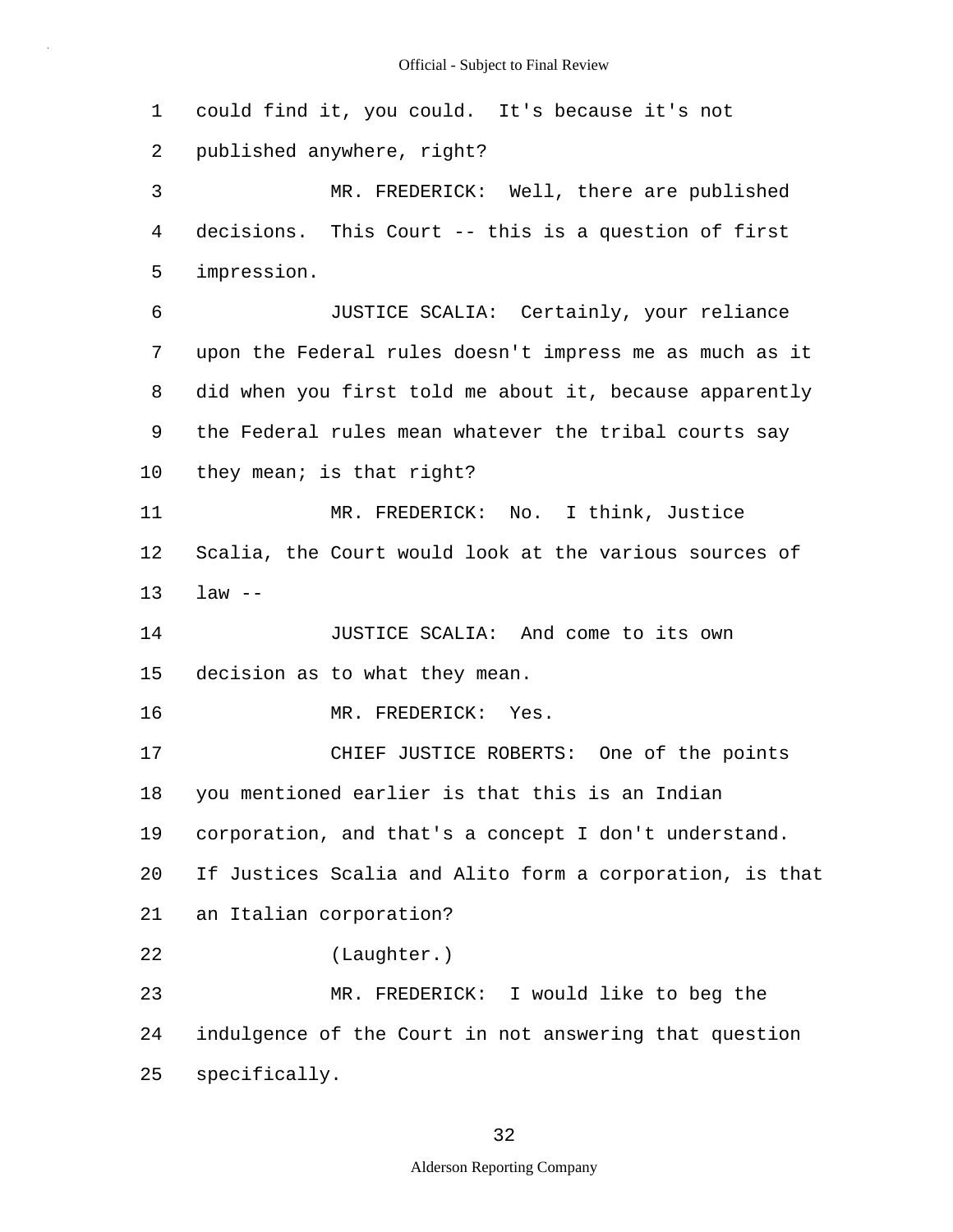5 10 15 20 25 1 (Laughter.) 2 MR. FREDERICK: My point --3 JUSTICE SCALIA: And do we get special loan 4 guarantees? (Laughter.) 6 CHIEF JUSTICE ROBERTS: I understand the 7 concept of a minority-owned or an Indian-owned 8 corporation, but the point here is you are trying to say 9 that the corporation is a member of the tribe. And I just don't know. And I certainly don't think the State, 11 when it incorporated this entity, said: You're a 12 different type of corporation than every other; you're 13 an Indian corporation. 14 MR. FREDERICK: Well, to the contrary, Mr. Chief Justice. There is a State supreme court case 16 on point called Pourier, which we cited in our brief, 17 which says that a majority-owned corporation under South 18 Dakota State law shall be treated as a member of that 19 tribe for the tax purposes that were at issue in that case. So -- 21 CHIEF JUSTICE ROBERTS: How would a normal 22 -- I guess a non-Indian or non-Italian or non-Irish -- 23 corporation dealing with the Long Family Land and Cattle 24 Company know that it was an Indian corporation -- MR. FREDERICK: Well, I --

33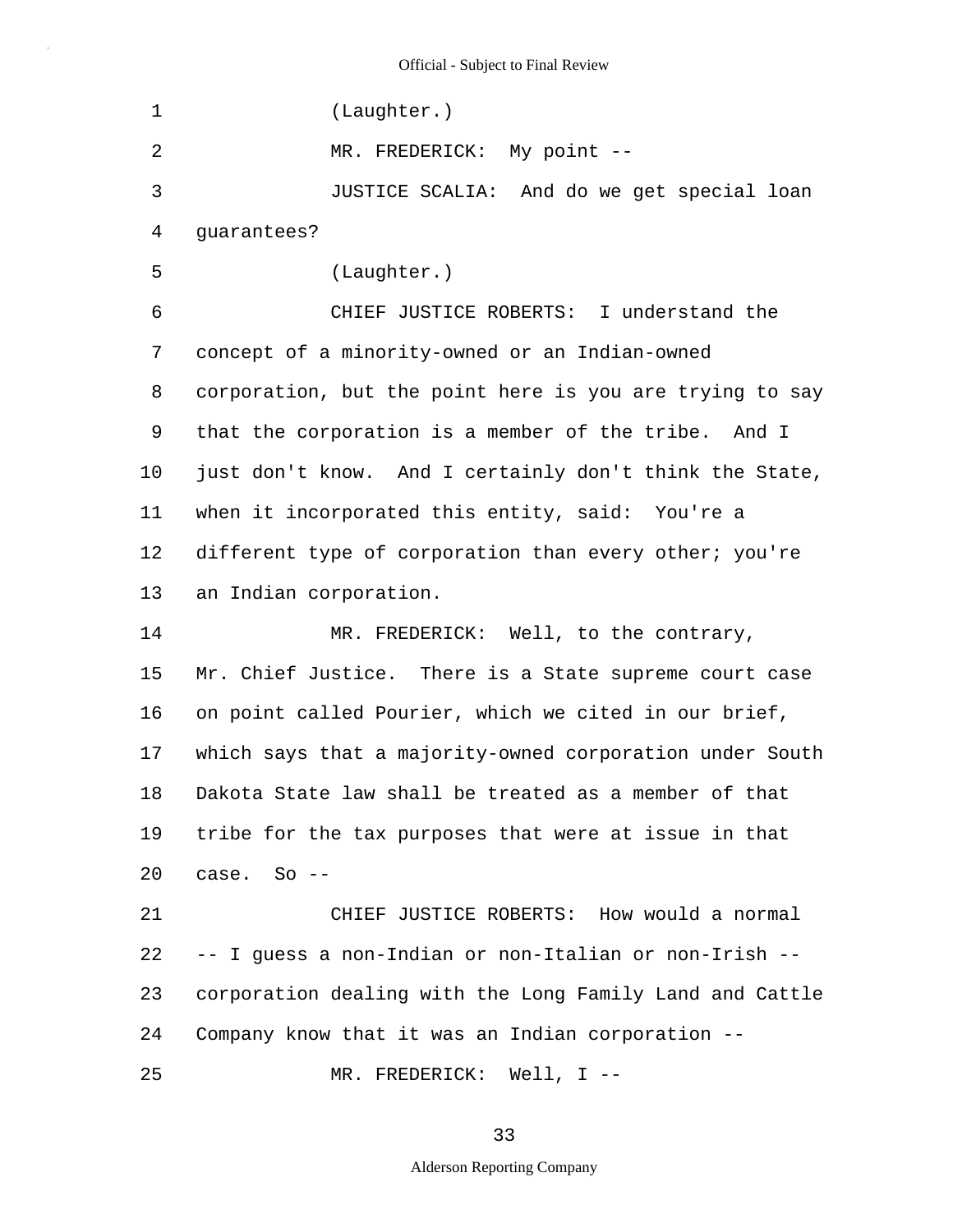1 CHIEF JUSTICE ROBERTS: -- putting apart the 2 particulars in this case?

5 10 3 MR. FREDERICK: Mr. Chief Justice, let me 4 step back and say I'm not here to advocate that there can be different racial characteristics of corporations. 6 What is anomalous about this case and the way the BIA 7 has set up this program is that the BIA establishes 8 principles of Indian identity so that it can determine 9 whether it satisfies congressional mandates for Indian financing.

15 11 CHIEF JUSTICE ROBERTS: Well, I know the BIA 12 says that. But if you're a bank and somebody comes in 13 and says: I'm a corporation; I would like a loan, is 14 the bank supposed to start asking questions about whether there are Indian shareholders, and how many, and 16 all of that?

17 MR. FREDERICK: Banks typically do require 18 lots of documentation, Mr. Chief Justice.

20 19 CHIEF JUSTICE ROBERTS: So they should have a check box on their loan application that says: Are 21 you an Indian?

22 MR. FREDERICK: The difference here, 23 Mr. Chief Justice, is that the bank required BIA loan 24 guarantees as a condition of making the loans.

25 CHIEF JUSTICE ROBERTS: I'm asking you

34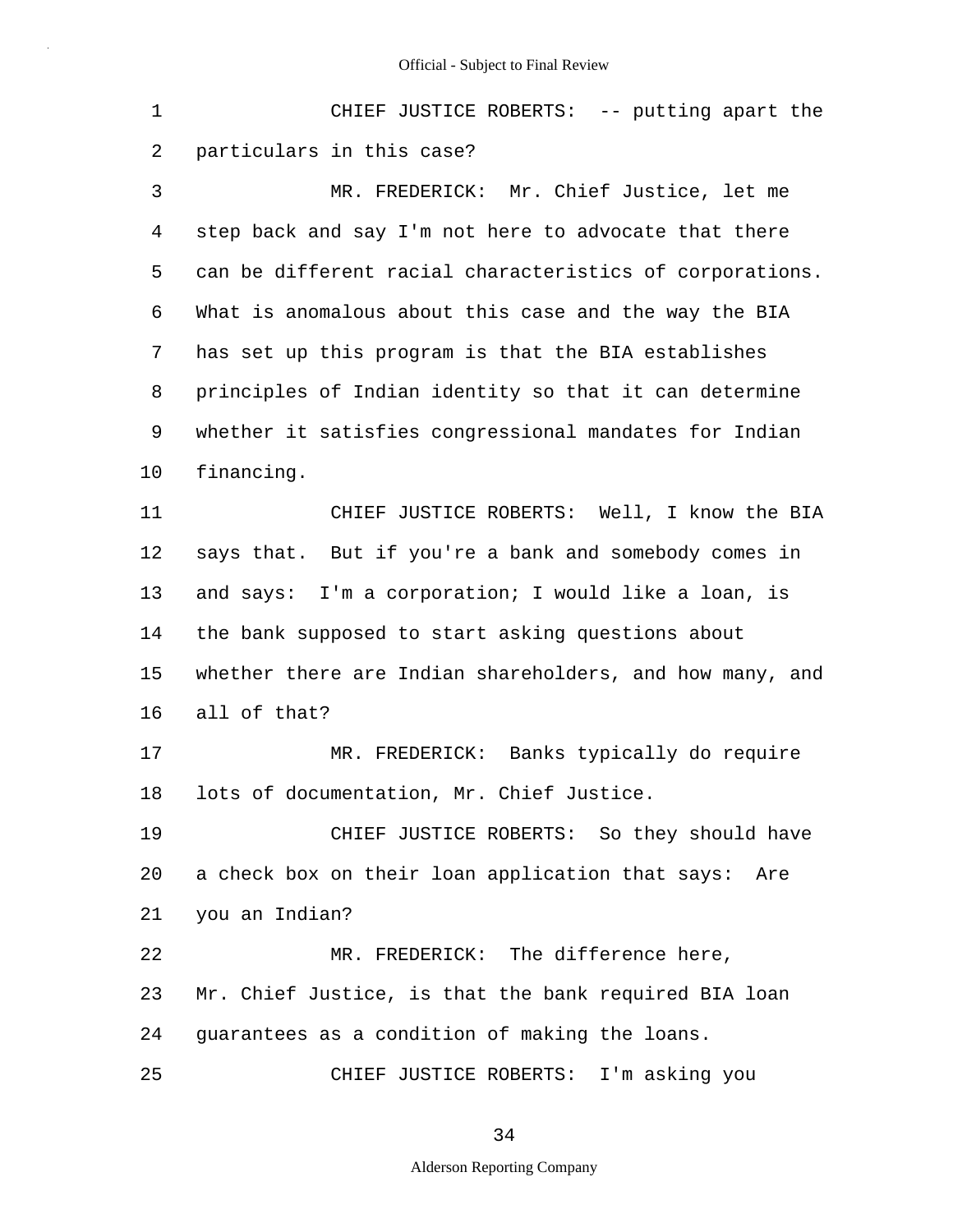1 about: In a general case, let's say they don't require 2 BIA loan guarantees. They require, just as in this 3 case, collateral.

5 4 MR. FREDERICK: They did not. They required more, and that's the important point. The facts 6 actually matter.

10 7 CHIEF JUSTICE ROBERTS: Well, I am sure the 8 facts here matter. I have a hypothetical question. A 9 bank dealing with an Indian-owned corporation, how are they supposed to find out, or may they find out, whether 11 it's an Indian-owned corporation, particularly when 12 under your approach, when they do form that contract, 13 they are subjecting themselves to tribal-court

14 jurisdiction?

15 MR. FREDERICK: I would acknowledge that 16 when there are no BIA loan guarantees required, a bank 17 may or may not know of the identity of the owners of the 18 corporation.

20 25 19 CHIEF JUSTICE ROBERTS: And do they subject themselves to tribal-court jurisdiction because they are 21 dealing with, as you call it, an Indian corporation? 22 MR. FREDERICK: Without further facts, no. 23 Here, though, the bank required the BIA loan. It went 24 on to the reservation to scrutinize the collateral. It required personal guarantees from the tribal members.

35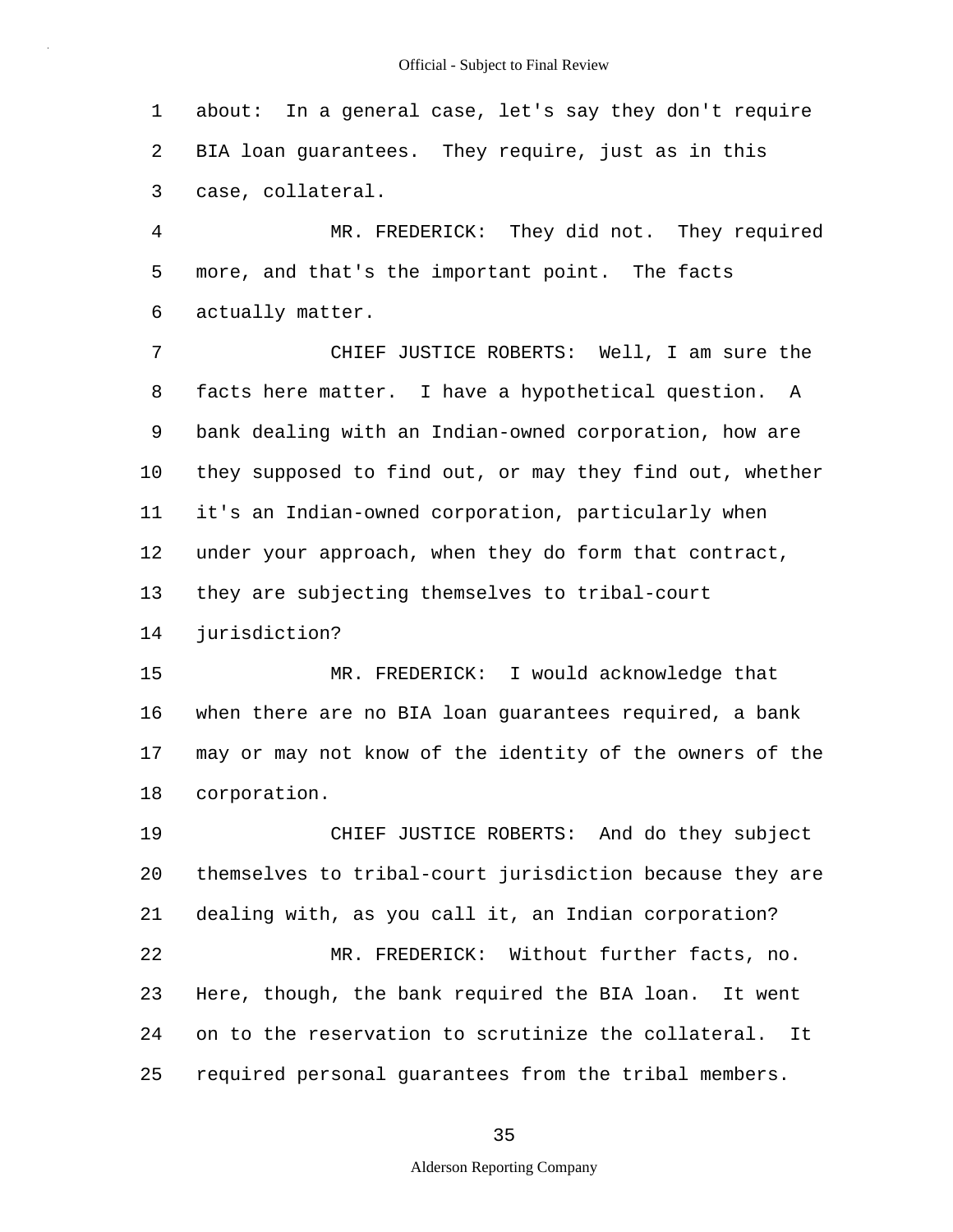1 It got collateral in guarantees on the personal effects 2 and chattels.

5 10 15 3 It knew that the corporation was doing all 4 of its business on tribal trust lands. It went into the tribal headquarters to determine that the tribe was 6 comfortable with the various loan arrangements. It 7 enlisted the assistance of tribal financial officers to 8 ensure that the cash flow would be a sufficient -- 9 CHIEF JUSTICE ROBERTS: So that if the bank had two -- two different types of loans, in one 11 situation the corporation comes to the bank. It is an 12 Indian corporation, if there is such a thing; and the 13 bank deals with it, although it doesn't know that. In 14 the other situation are the facts, as you suggest here; and the -- dealing through the normal, collateral 16 consequences and operations of a contract with a bank, 17 they want to know the collateral, and all of that, that 18 constitutes consent, but a commercial relationship with

19 a member does not.

20 25 MR. FREDERICK: I think, in general, 21 Mr. Chief Justice, I would agree with that hypothetical. 22 But here, if you took away the BIA loan piece, I think 23 the facts very strongly point to the bank knowing it was 24 engaging in a consensual relationship with Indians because it went on tribal trust lands. It involves the

36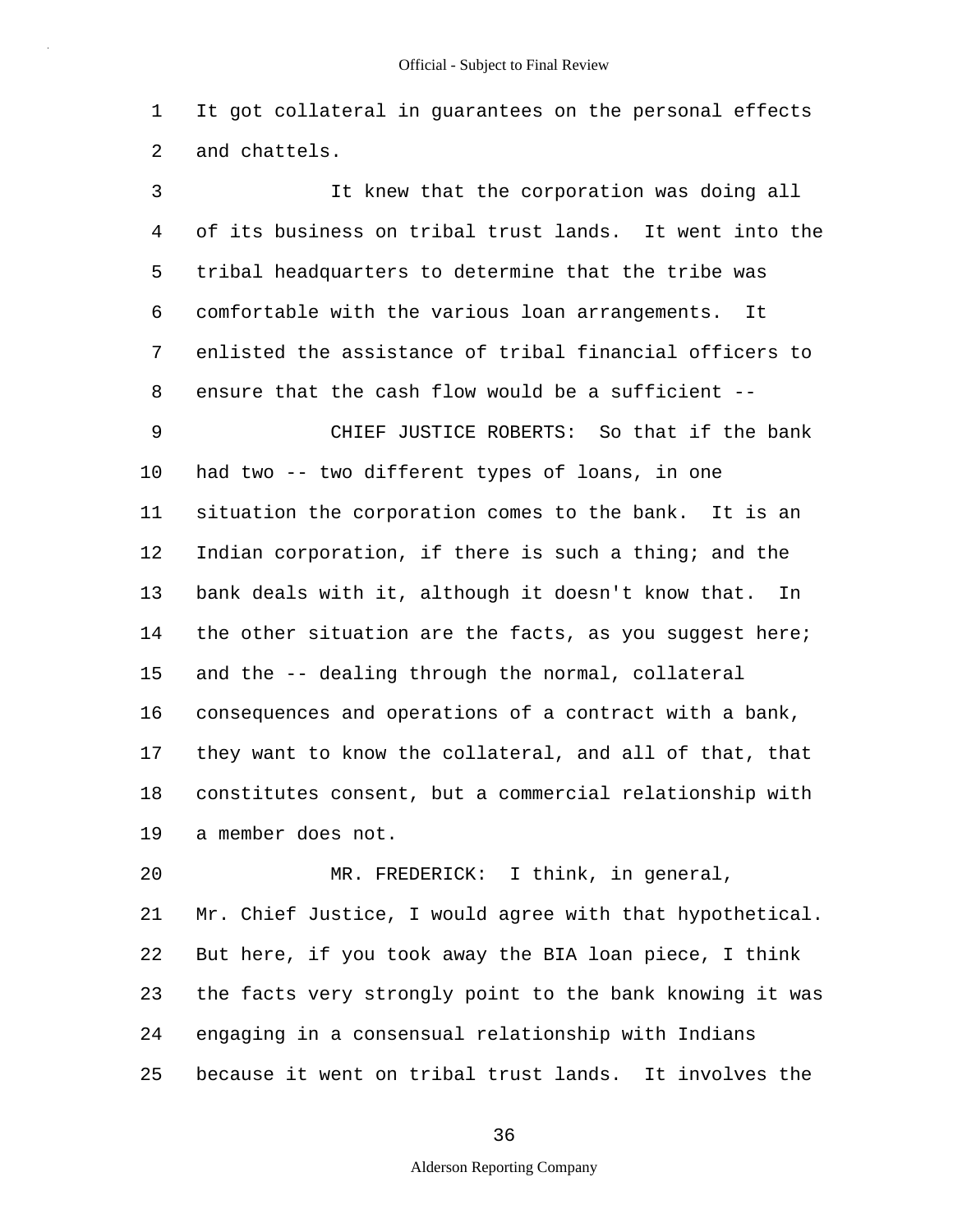| $\mathbf 1$ | officers of the tribe for effectuating the loan.         |
|-------------|----------------------------------------------------------|
| 2           | JUSTICE ALITO: Well, there are many facts                |
| 3           | here that are favorable to your position, but I would    |
| 4           | appreciate it if you could articulate the rule of law    |
| 5           | that you would like us to adopt in this case, the        |
| 6           | general principle that you would like -- the general     |
| 7           | rule that you would like us to adopt.                    |
| 8           | MR. FREDERICK: Justice Alito I don't think               |
| 9           | I can improve on the language that's in Montana in its   |
| 10          | first exception, itself, which is that there are         |
| 11          | consensual relations that are licensing of commercial -- |
| 12          | JUSTICE ALITO: Can that be the case: Any                 |
| 13          | consensual relationship between a member of the tribe    |
| 14          | and a nonmember is subject to the jurisdiction of the    |
| 15          | tribal courts?                                           |
| 16          | MR. FREDERICK: No. I think that the Strate               |
| 17          | case imposed a nexus requirement. I think the liability  |
| 18          | has to arise out of that consensual relationship, which  |
|             |                                                          |
| 19          | it clearly does here.                                    |
| 20          | JUSTICE ALITO: So an Indian goes to a bank               |
| 21          | off the reservation and asks for a loan and gets the     |
| 22          | loan. That contract is subject to the jurisdiction of    |
| 23          | the tribal courts?                                       |
| 24          | MR. FREDERICK: No. I don't think                         |

37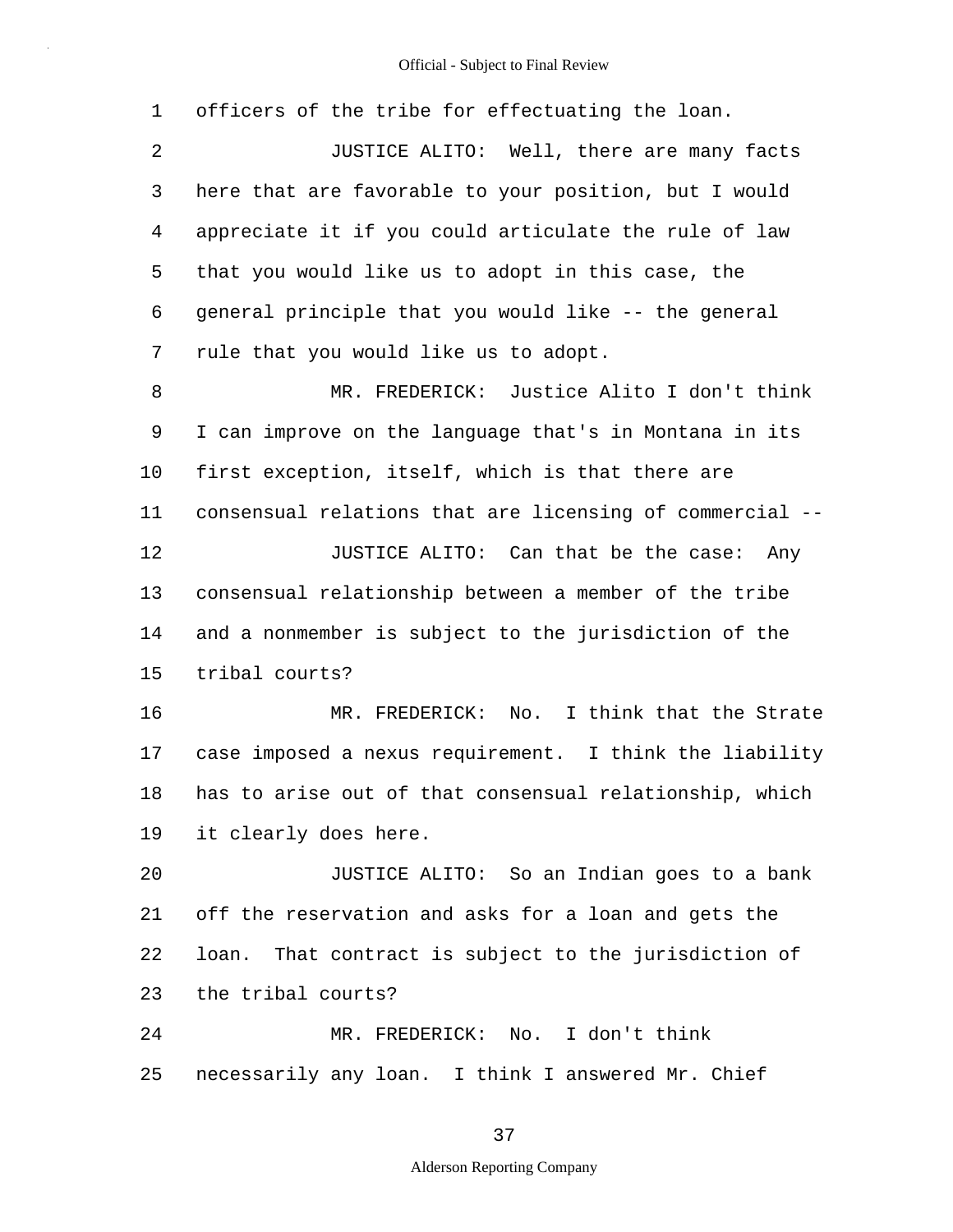5 10 15 20 25 1 Justice's question to the effect that any kind of 2 general loan of that nature would not necessarily give 3 rise to -- 4 JUSTICE SCALIA: Well, it has to be a known -- a known consensual relationship, for one thing. 6 Wouldn't you add that requirement. 7 MR. FREDERICK: Yes. 8 JUSTICE ALITO: All right. So the Indian 9 goes to the bank and says: I'm an Indian. Give me a loan. The bank gives him a loan. That's subject to the 11 jurisdiction of the tribal courts? 12 MR. FREDERICK: No. I think, Justice Alito, 13 that there are very fine gradations in the facts. And 14 we are not asking for an articulation of a general rule of the kind of sweeping effect that the Petitioners are 16 asking for. 17 We are asking for a straightforward 18 application of Montana 1 on facts here that developed 19 over a substantial number of years. JUSTICE ALITO: Well, isn't it necessary for 21 there to be some kind of clear notice? Somebody puts an 22 ad in the newspaper to sell a used car. Someone shows 23 up to purchase the used car. He purchases the used car 24 and says: And, by the way, I'm an Indian. That is subject to the jurisdiction of the tribal courts?

38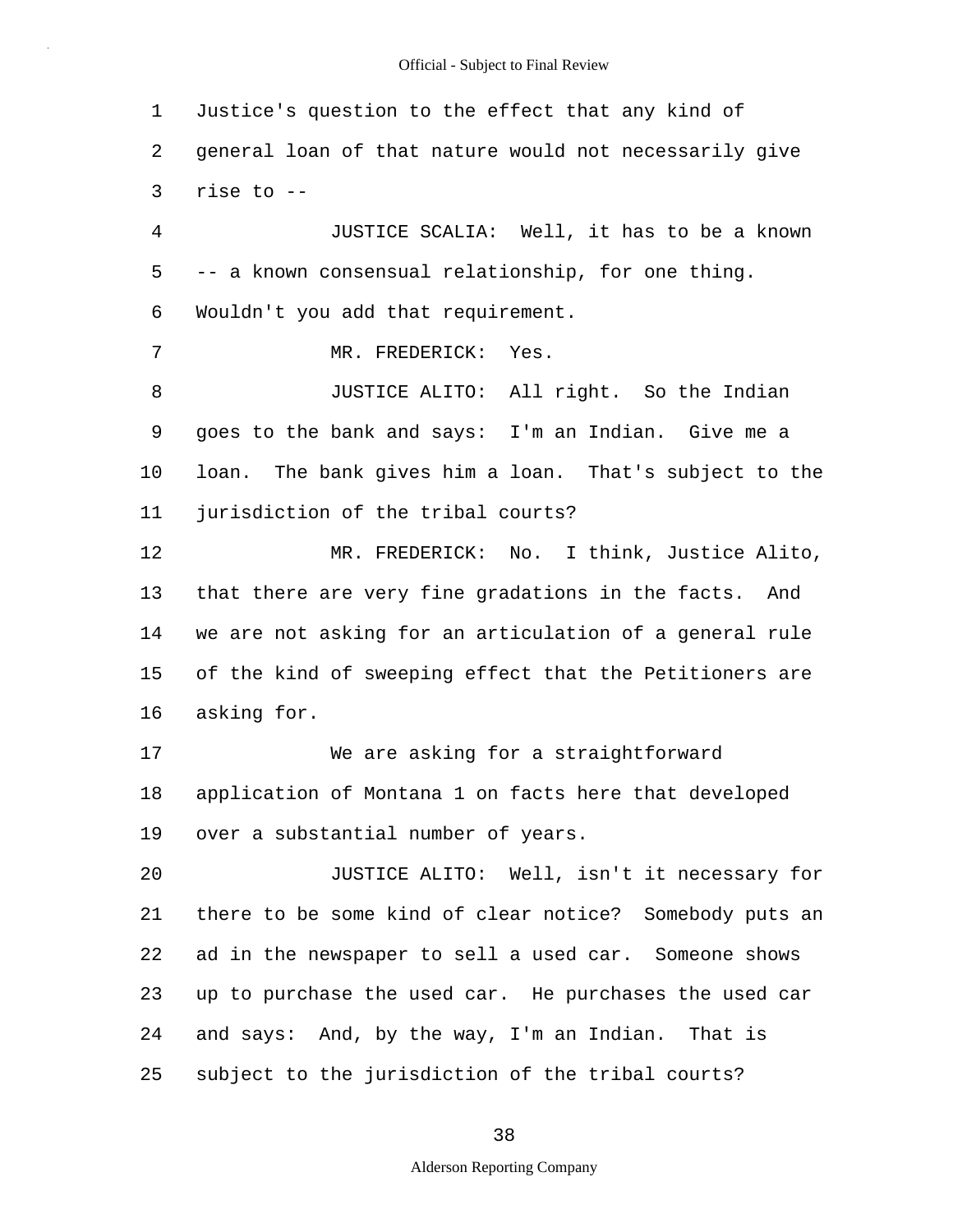| 1              | MR. FREDERICK: I don't think that                        |
|----------------|----------------------------------------------------------|
| $\overline{2}$ | necessarily would give rise to the kind of consensual    |
| 3              | relationship that Montana was speaking about.            |
| $\overline{4}$ | JUSTICE ALITO: Well, why not? What's                     |
| 5              | missing there?                                           |
| 6              | MR. FREDERICK: I think what's missing is                 |
| 7              | the longevity of a relationship, the degree to which the |
| 8              | cause of action arose out of the answering of that ad.   |
| 9              | I mean one of the features of --                         |
| 10             | CHIEF JUSTICE ROBERTS: It's an odd sort of               |
| 11             | basis on which to predicate jurisdiction. We usually --  |
| 12             | when you're dealing with jurisdiction, we usually look   |
| 13             | for a bright-line rule.                                  |
| 14             | MR. FREDERICK: Well, I think that the                    |
| 15             | necessary concomitant of having tribes with their        |
| 16             | elements of sovereignty residing within States and       |
| 17             | within the United States is to have somewhat less        |
| 18             | bright-line features to some of these jurisdictional     |
| 19             | principles. Our submission here is that the facts --     |
| 20             | CHIEF JUSTICE ROBERTS: You said earlier --               |
| 21             | I am sorry. You said earlier that this was a             |
| 22             | straightforward application of Montana?                  |
| 23             | MR. FREDERICK: Given the facts that are                  |
| 24             | present in this case.                                    |
| 25             | CHIEF JUSTICE ROBERTS: Yes, given the                    |

39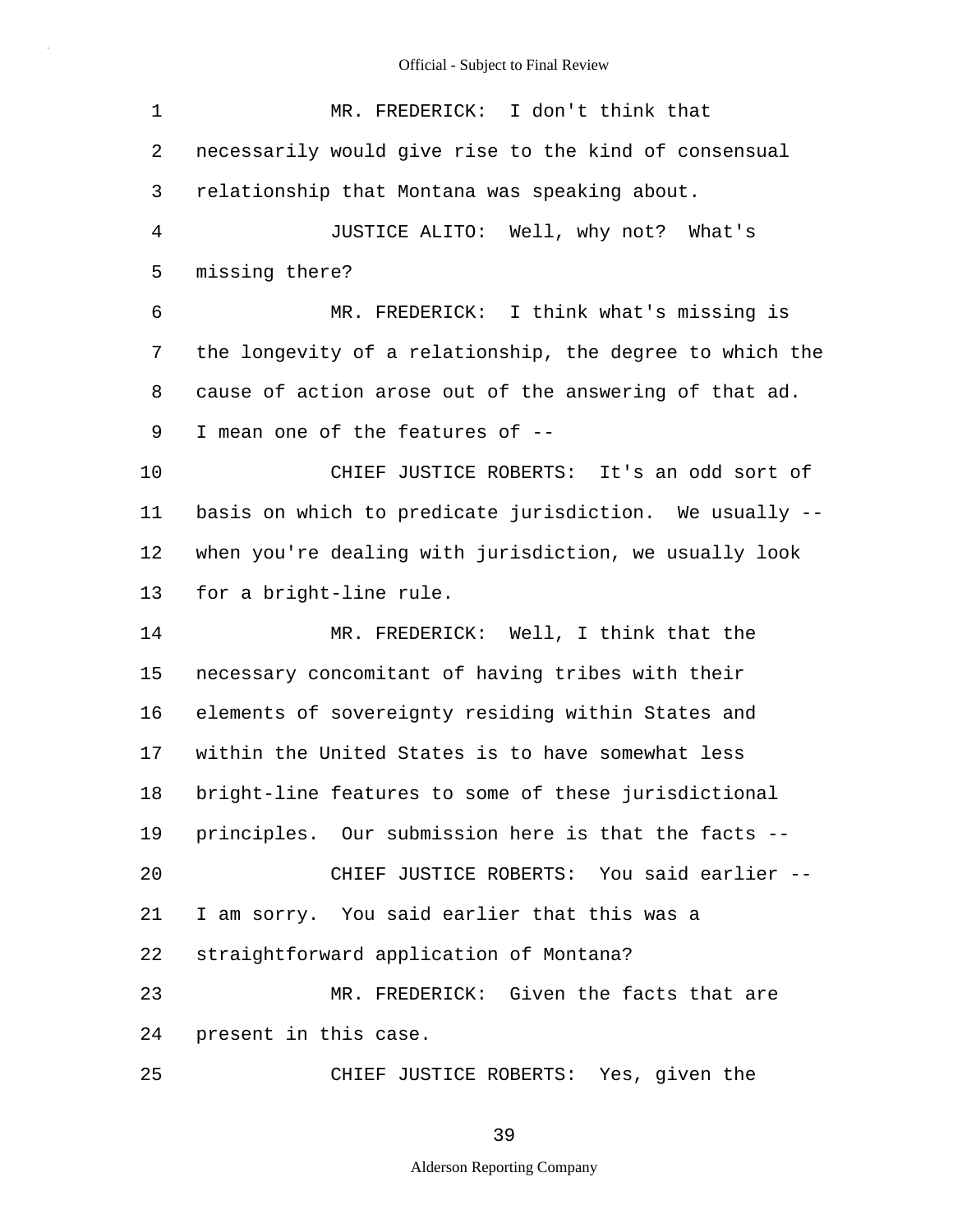5 10 15 20 25 1 facts. But isn't it true that this would be the first 2 case in which we have asserted or allowed Indian tribal 3 jurisdiction to be asserted over a nonmember? 4 MR. FREDERICK: Yes, it would although the court in National Farmers and in Iowa Mutual could have 6 disposed of the case simply on a bright-line-rule basis 7 but rejected that very notion. 8 JUSTICE KENNEDY: Do you think it's inherent 9 in Montana exception number 1, that an Indian tribal court in the course of adjudicating commercial dealings 11 has the capacity to elaborate common law? 12 MR. FREDERICK: Yes. And -- and I don't 13 think -- 14 JUSTICE GINSBURG: To elaborate tribal common law. 16 MR. FREDERICK: That's how I understood your  $17 - -$ 18 JUSTICE KENNEDY: Tribal common law? 19 MR. FREDERICK: Yes, that's how I understood Justice Kennedy's question. You know, and it is the  $21$  same  $-$ 22 JUSTICE KENNEDY: And you think that's 23 necessary for regulating consensual relationships? 24 MR. FREDERICK: I think that, yes, it can be. I mean the -- I thought I heard the Petitioner

40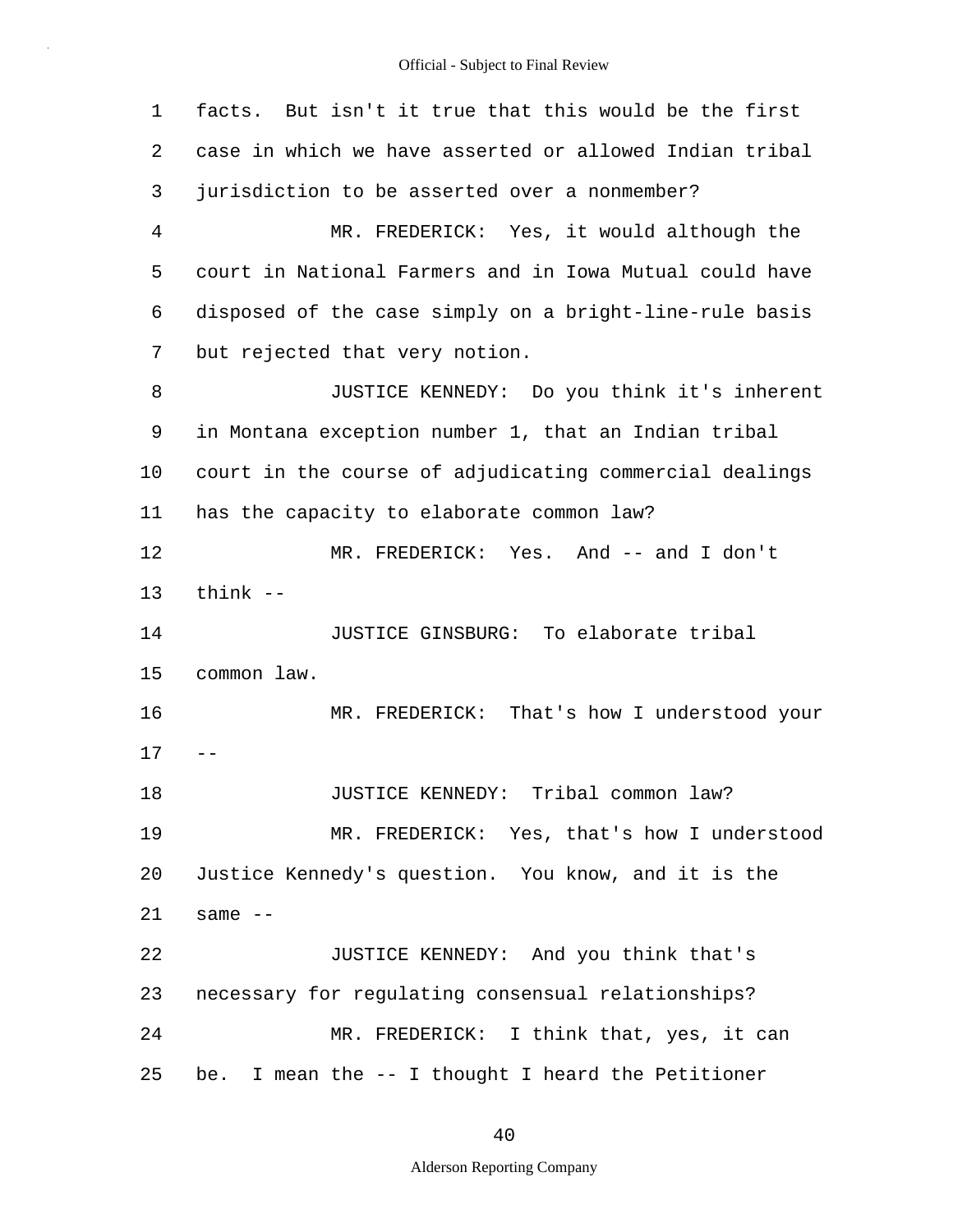5 10 15 20 25 1 acknowledge today that if the discrimination rule had 2 been written down, that that would be perfectly fine to 3 put everybody on notice. These principles of 4 discrimination here are -- JUSTICE SCALIA: He backed off on that. I 6 pressed the point and -- 7 (Laughter.) 8 MR. FREDERICK: Well, my -- my mission here 9 is that the bank did not avail itself of any of the procedures in Rule 12 to clarify the source of the law, 11 to move to dismiss the discrimination claim, to move for 12 summary judgment on the discrimination claim. 13 CHIEF JUSTICE ROBERTS: What about -- what 14 about their point that, under our system, governing is based on the consent of the governed, and in this case 16 the bank has no role to play in the nature or 17 establishment of the court to which they are being 18 subjected? 19 MR. FREDERICK: Well, in this particular case, Your Honor, this bank has availed itself 21 purposefully of tribal courts on at least 14 occasions. 22 This would be the 15th case. These are set out in the 23 tribe's brief, the amicus brief, footnotes 27, 28, and 24 29. JUSTICE KENNEDY: Well, and I suppose --

41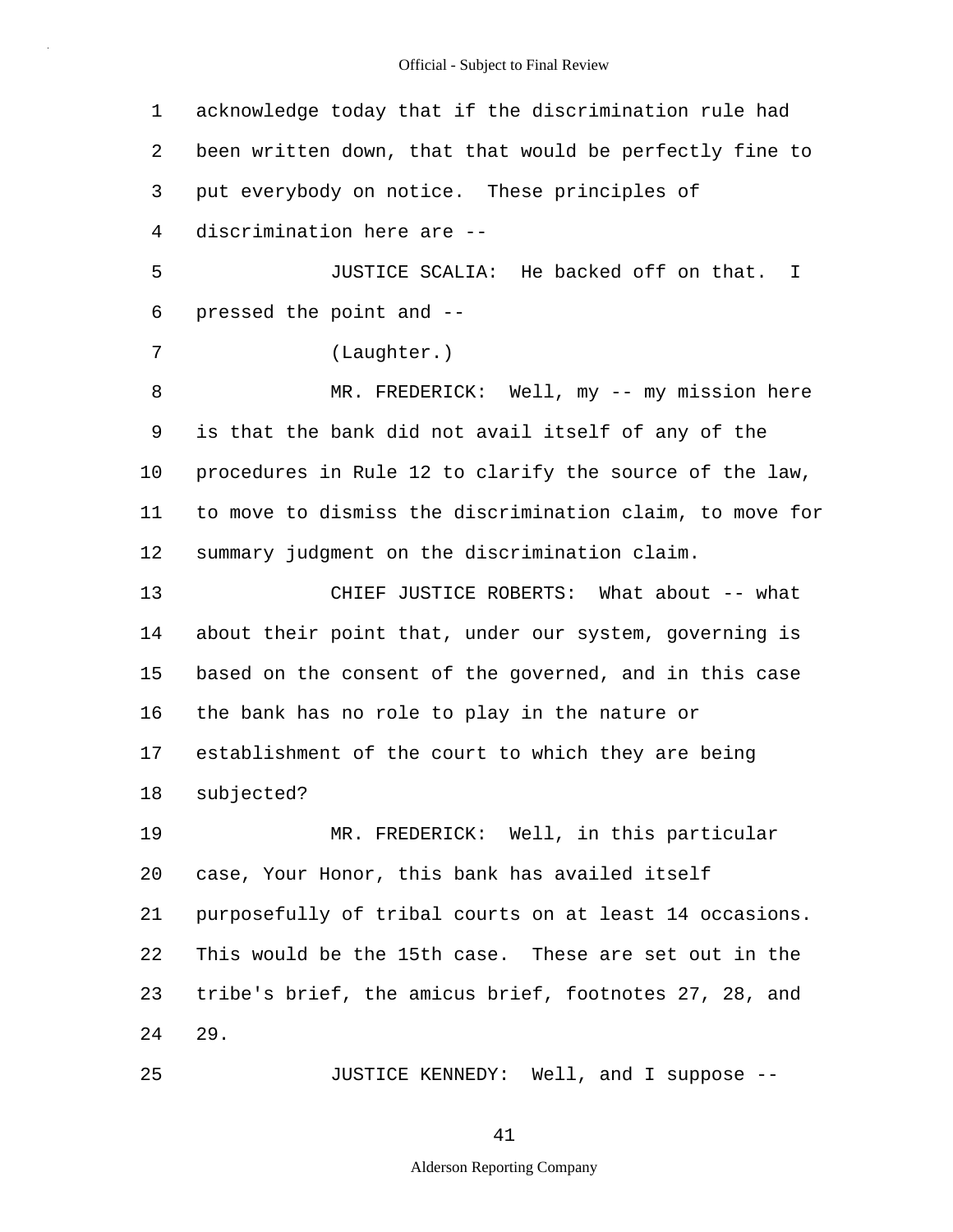| $\mathbf 1$ | MR. FREDERICK: This is not a stranger to                 |
|-------------|----------------------------------------------------------|
| 2           | the tribal court, Mr. Chief Justice.                     |
| 3           | JUSTICE KENNEDY: Well, suppose it were the               |
| 4           | first occasion? I mean, what's the rule? That doesn't    |
| 5           | help me.                                                 |
| 6           | MR. FREDERICK: My point is --                            |
| 7           | JUSTICE KENNEDY: In other words, if you go               |
| 8           | -- if you make a mistake 14 times, you're bound to 15?   |
| 9           | That's kind of an estoppel.                              |
| 10          | MR. FREDERICK: No, I'm saying that the                   |
| 11          | availment of the tribal court is what creates the        |
| 12          | jurisdiction. I'm saying it responds to the point that   |
| 13          | the bank can hardly claim surprise. They know how to     |
| 14          | deal with tribal law and tribal procedures. They could   |
| 15          | have asked the nonmember judge who presided over this    |
| 16          | trial to clarify how the discrimination would be done.   |
| 17          | In the tribal transcript, the colloquy on discrimination |
| 18          | was rather straightforward as to treating members in a   |
| 19          | fair way as compared to treating nonmembers. These are   |
| 20          | not difficult concepts in the law.                       |
| 21          | JUSTICE GINSBURG: Mr. Frederick, before you              |
| 22          | finish, I would like for to you give your best answer to |
| 23          | a lurking, underlying concern, and that is the the Chief |
| 24          | Justice brought up the outsider subjected to courts      |
| 25          | where the outsider has no vote. That happens when you    |

42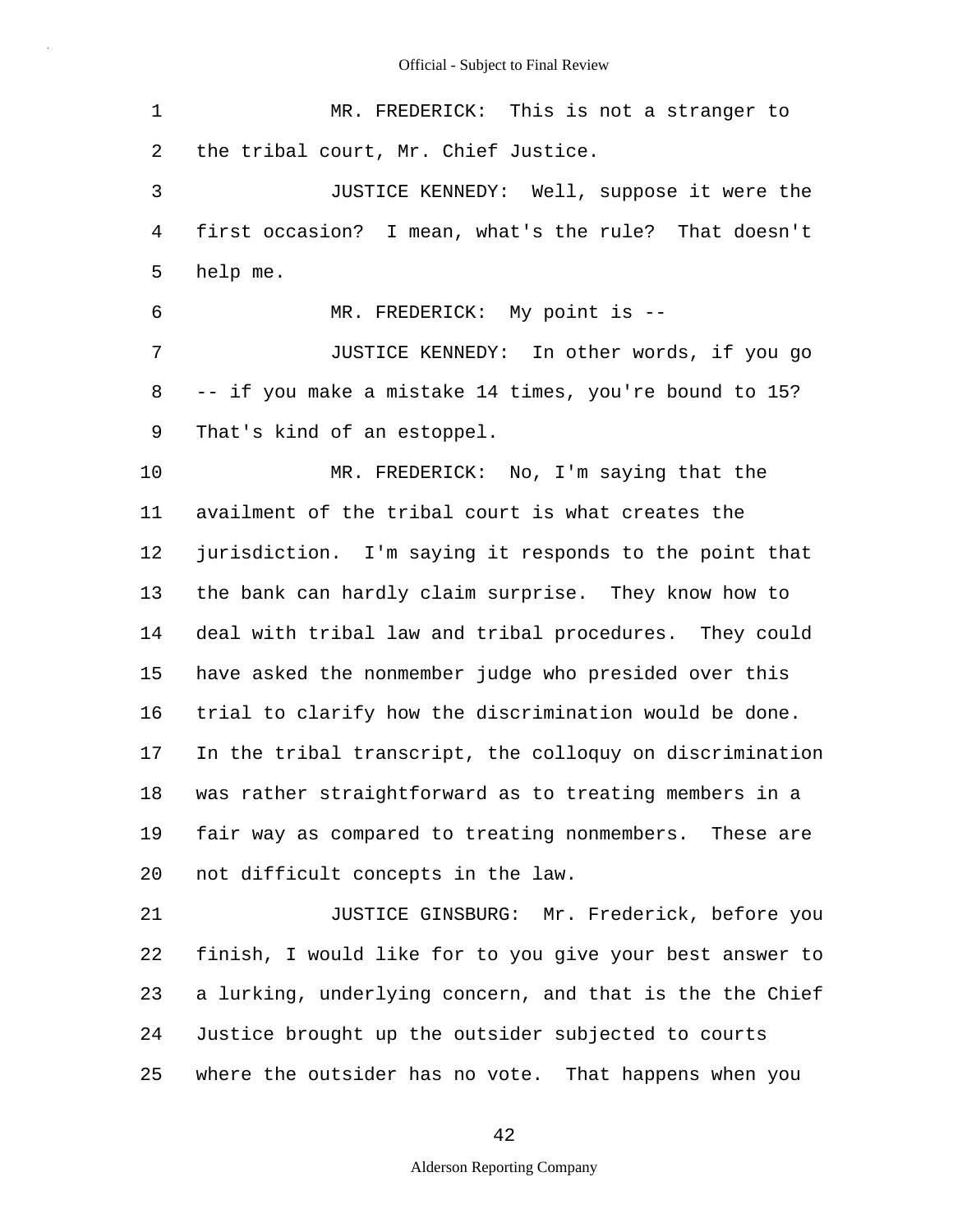5 1 sued in a State that's not your own, but there is the 2 right to remove and also at the end of the line is this 3 Court. And I think in the case of the tribal courts, 4 neither of those exist. There's no -- you can't remove to a State or Federal court, and this Court has no 6 review authority over a tribal court's judgment.

10 15 20 7 MR. FREDERICK: I have two suggested 8 responses to that, Justice Ginsburg. One is that, when 9 a tribal court judgment needs to be enforced, it can be brought in State court, and South Dakota follows the 11 comity rule, which means that it has to satisfy certain 12 requirements of fairness, adherence to basic principles, 13 and the law before a State -- the State court will 14 enforce the tribal court judgment. Under national -- JUSTICE GINSBURG: Not the same faith and 16 credit that it would give to a sister State judgment? 17 MR. FREDERICK: That's correct. It's not 18 full faith and credit; it's comity. And that comity 19 provides for a substantive review while enforcing the judgment.

25 21 CHIEF JUSTICE ROBERTS: Well, what if the 22 tribal law has certain cultural principles such as 23 fairness and equity of a sort that aren't recognized 24 under Federal or State law in this type of contractual relationship? Does that preclude the State court from

43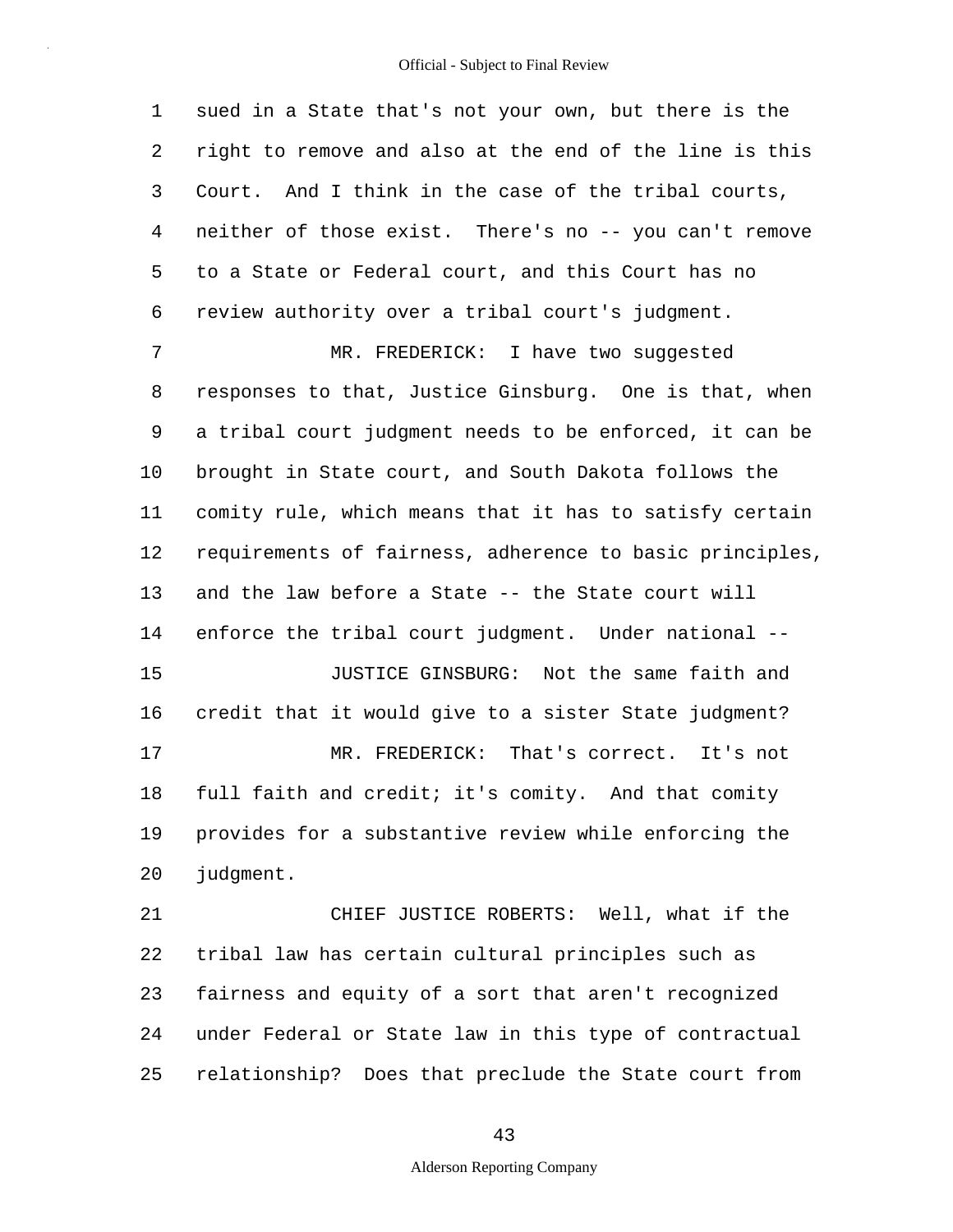1 giving comity or not?

5 10 15 20 2 MR. FREDERICK: The way the South Dakota 3 statute is worded, Mr. Chief Justice, unfortunately, I 4 can't give you a direct answer to that because it involves a panoply of issues whether State law deems the 6 final judgment ultimately to be a fair one and -- and, 7 importantly, when this Court recognized the 8 jurisdictional point as giving rise to Federal 9 jurisdiction in National Farmers, I would submit it also perhaps created the avenue for the enforcement of 11 judgments to be brought in Federal court as well. I 12 don't understand why a jurisdictional challenge and a 13 challenge to the enforcement of a judgment could not 14 give rise to the same Federal question jurisdiction recognized in National Farmers. 16 So I think there are two avenues to be in 17 State or Federal court when enforcing a judgment in 18 tribal court that heretofore for have not fully been 19 explored, certainly not by any decisions of this Court. If the Court has no further questions. 21 CHIEF JUSTICE ROBERTS: Thank you, 22 Mr. Frederick. 23 Mr. Gannon.

25 24 ORAL ARGUMENT OF CURTIS E. GANNON ON BEHALF OF THE UNITED STATES,

44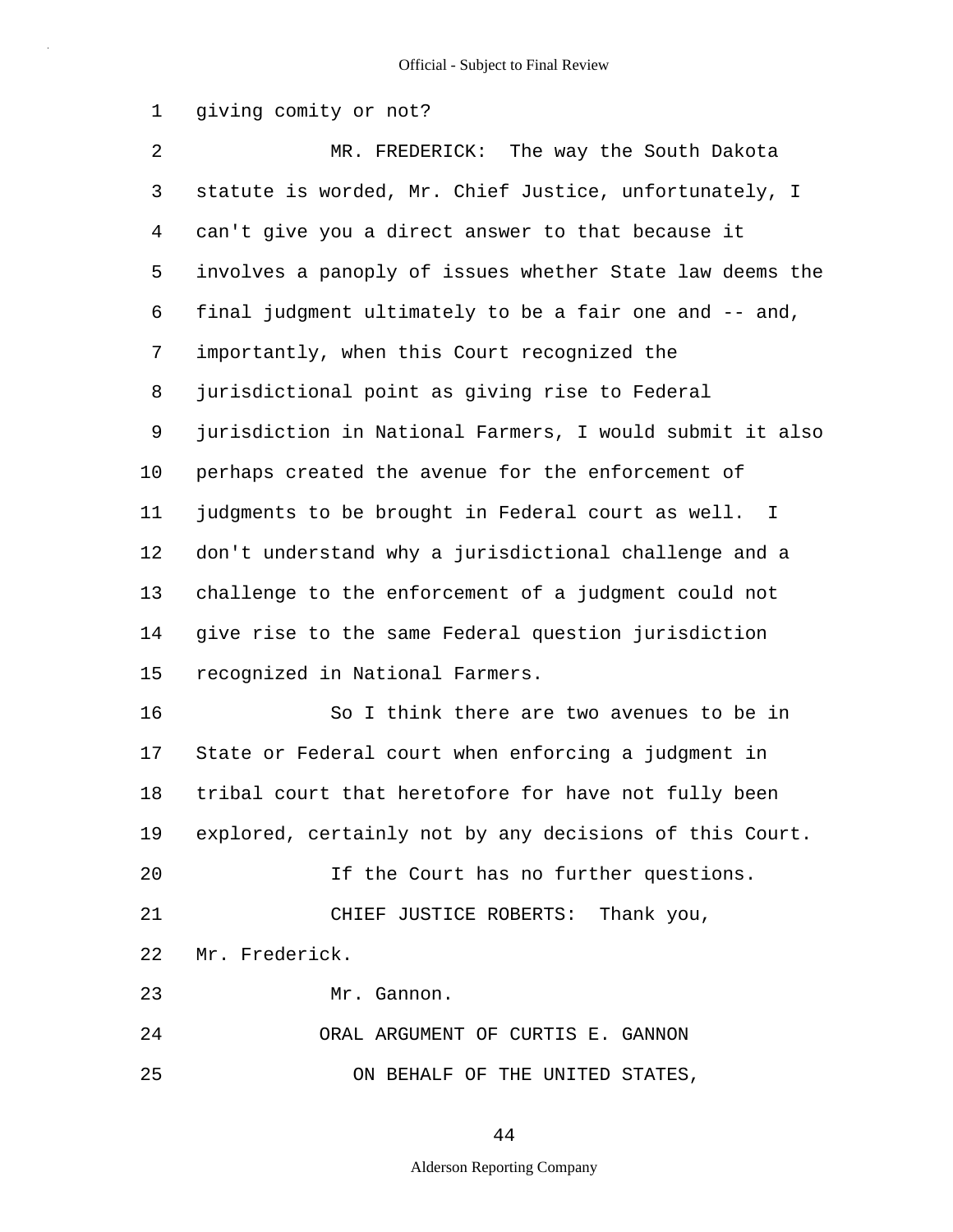| $\mathbf 1$ | AS AMICUS CURIAE,                                       |
|-------------|---------------------------------------------------------|
| 2           | SUPPORTING THE RESPONDENTS                              |
| 3           | MR. GANNON: Mr. Chief Justice, and may it               |
| 4           | please the court:                                       |
| 5           | This court's Montana framework confirms that            |
| 6           | Indian tribes can, in some circumstances, exercise      |
| 7           | legitimate authority over nonmembers and nonmember land |
| 8           | on their reservations. Unlike what has happened in the  |
| 9           | criminal context, the political branches have not acted |
| 10          | to divest tribes generally of civil jurisdiction over   |
| 11          | nonmembers. Both before and after Montana was decided,  |
| 12          | Congress and this Court have repeatedly articulated the |
| 13          | firm Federal policy of encouraging tribal               |
| 14          | self-government and have recognized that tribal justice |
| 15          | systems are an essential part of tribal governments.    |
| 16          | JUSTICE SCALIA: Well, that may be; it                   |
| 17          | depends on what you mean by "tribal." I mean, it        |
| 18          | certainly would be rational to say that all disputes    |
| 19          | between members of the tribe can be resolved            |
| 20          | authoritatively by the tribal court, but it's quite a   |
| 21          | different thing to say that a dispute between a         |
| 22          | nonmember of the tribe and a member of the tribe can go |
| 23          | to the tribal court. It's sort of the analogue to being |
| 24          | home fried in a foreign State. It's -- is pretty close. |
| 25          | MR. GANNON: Well, Justice Scalia, that's of             |

45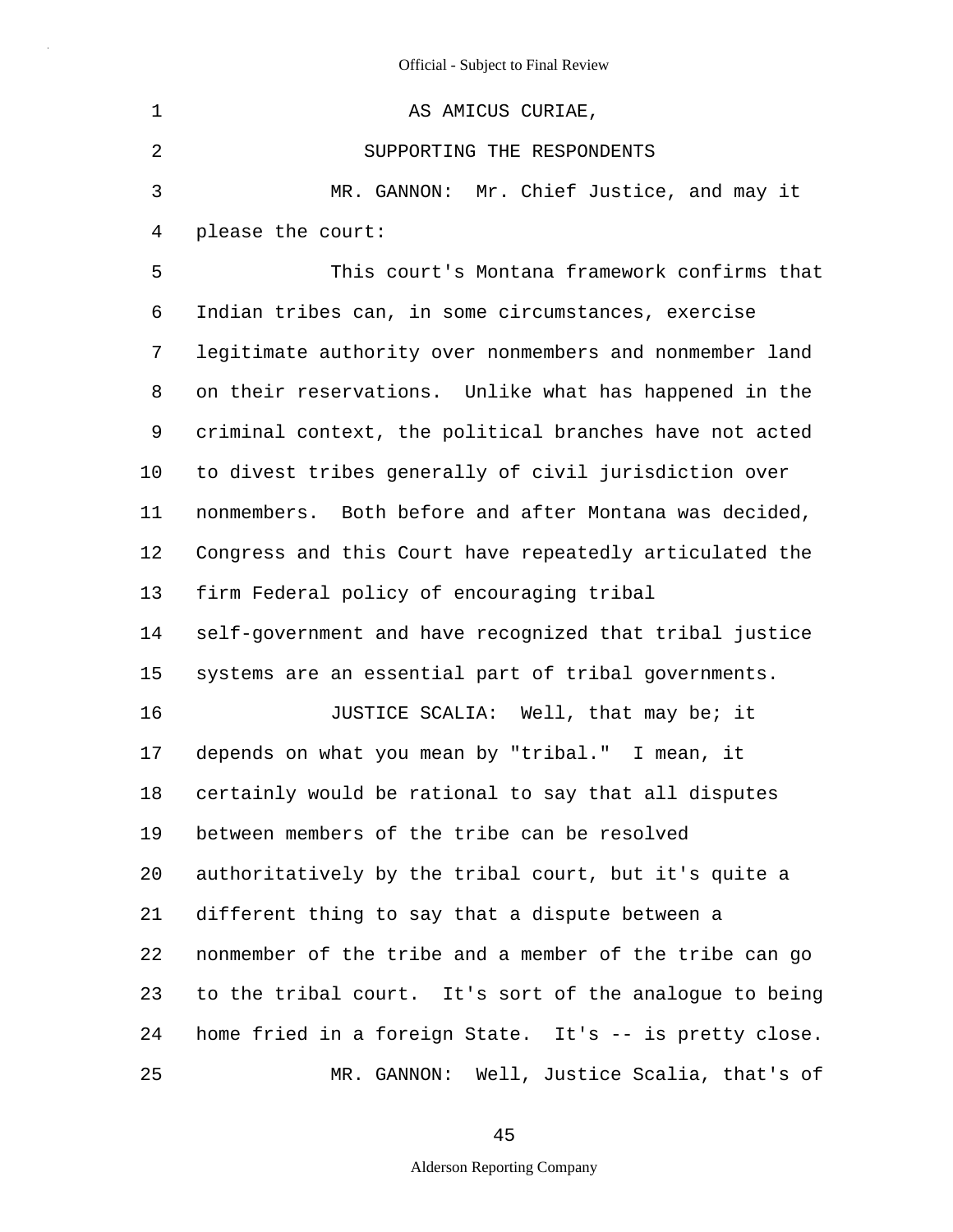5 10 15 20 25 1 course true, that there is a difference, but the Montana 2 framework recognizes that the political branches have 3 not completely divested tribes of their jurisdiction 4 over nonmembers in circumstances like this. And -- CHIEF JUSTICE ROBERTS: Well, you agree with 6 your friend Mr. Frederick that Montana did not address 7 jurisdiction over a nonmember and that this would be the 8 first case in which we'd recognize such jurisdiction? 9 MR. GANNON: Well, it did not specifically address any previous cases involving jurisdiction over a 11 nonmember defendant who is hailed into Federal court. 12 JUSTICE SCALIA: Defendant, yes. 13 MR. GANNON: But I think it is -- it is the 14 case that it clearly recognized a consensual relationship that is established before the lawsuit 16 begins is what provides for regulatory jurisdiction in 17 some of the cases and adjudicatory jurisdiction, as is 18 now clear from Strate and the Court's subsequent 19 decisions. JUSTICE KENNEDY: In your view, does 21 jurisdiction follow all regulatory authority? If it's 22 within regulatory authority, then is it your position 23 that there is necessarily jurisdiction to enforce in a 24 tribal court -- MR. GANNON: Well --

46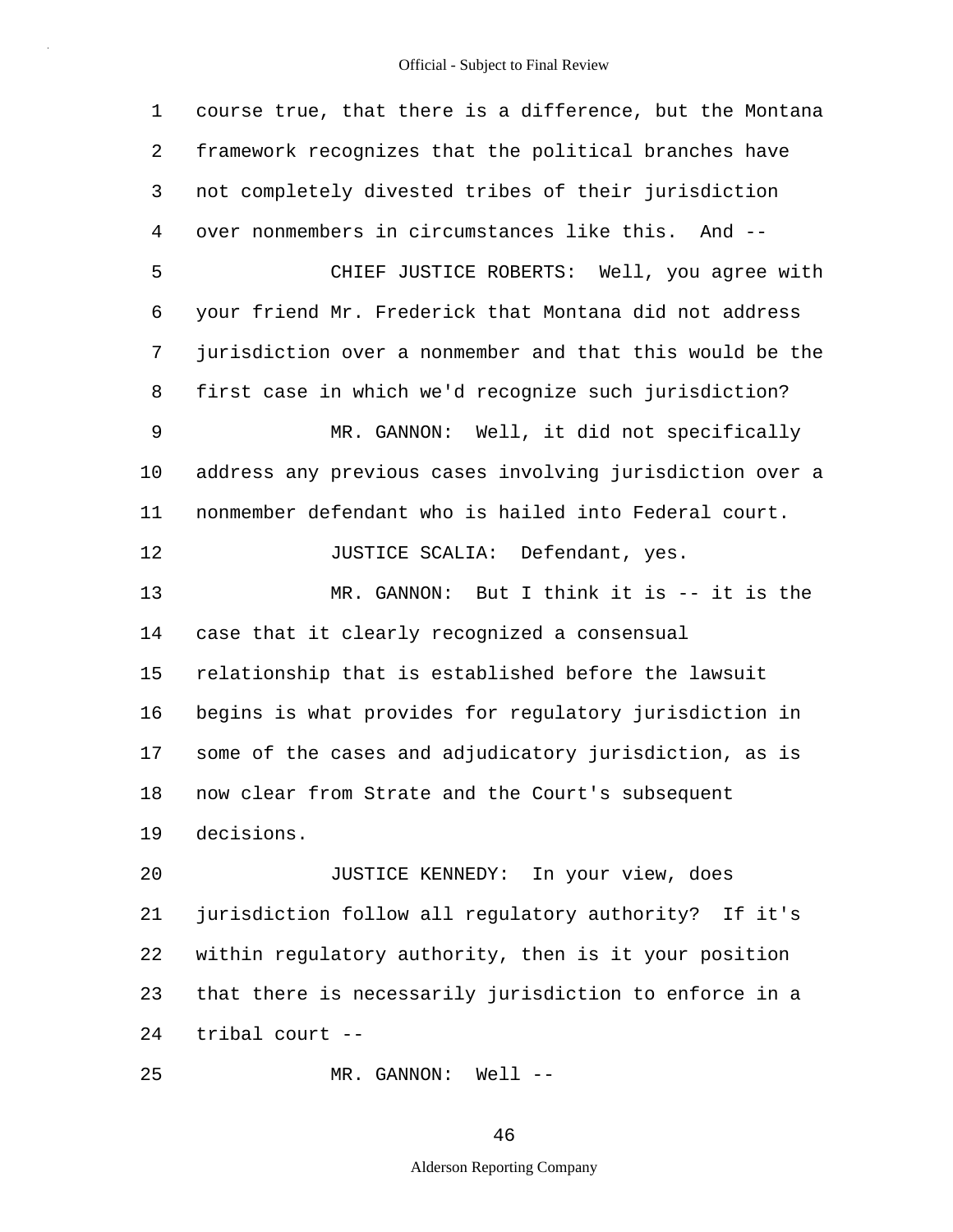| $\mathbf 1$ | JUSTICE KENNEDY: -- in civil cases?                      |
|-------------|----------------------------------------------------------|
| 2           | MR. GANNON: Well, in Iowa Mutual, this                   |
| 3           | Court did state that tribal courts are best qualified to |
| 4           | interpret and apply tribal law. And so --                |
| 5           | JUSTICE KENNEDY: In your position, is                    |
| 6           | regulatory jurisdiction concomitant with civil judicial  |
| 7           | jurisdiction in the tribal court?                        |
| 8           | MR. GANNON: Generally, yes.                              |
| 9           | CHIEF JUSTICE ROBERTS: What happens if the               |
| 10          | bank deals with a corporation that is not an Indian      |
| 11          | corporation, and then that -- the shareholders of that   |
| 12          | corporation sell their shares to Indians?                |
| 13          | MR. GANNON: Well --                                      |
| 14          | CHIEF JUSTICE ROBERTS: Does the bank now                 |
| 15          | have a consensual relationship with an Indian            |
| 16          | corporation?                                             |
| 17          | MR. GANNON: Well, I think, Mr. Chief                     |
| 18          | Justice, to expand upon the discussion that you were     |
| 19          | having with Mr. Frederick, that the consensual           |
| 20          | relationship that's necessary to establish jurisdiction  |
| 21          | in the sense of Montana's first exception requires not   |
| 22          | only that there be a consensual relationship with a      |
| 23          | member, and which we do think that implicit in that is   |
| 24          | some knowledge at least objective knowledge that you     |
| 25          | knew you were dealing with a tribal member. And so if    |

47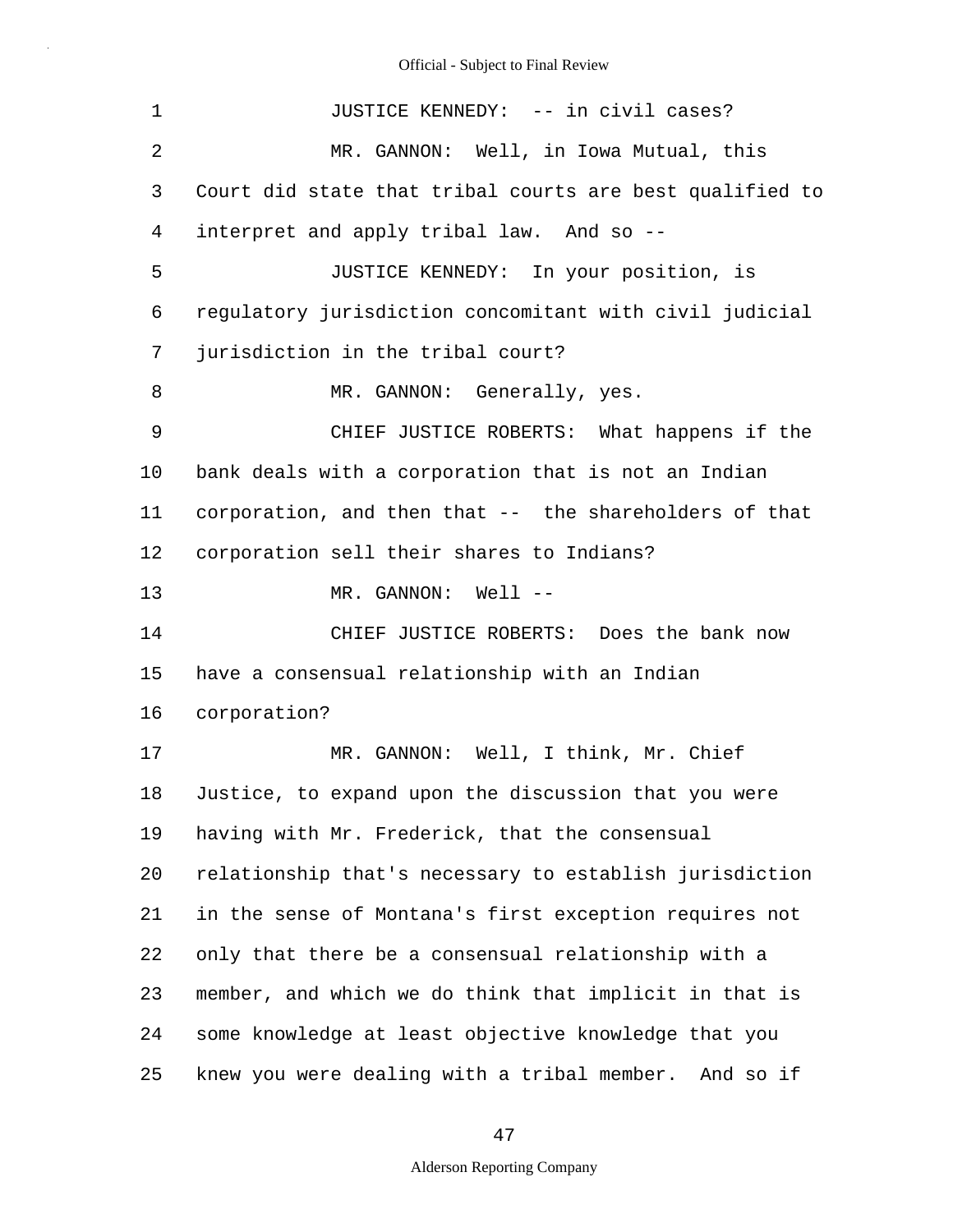5 10 15 20 25 1 the conceptual relationship were established and with 2 somebody who was not a nonmember who subsequently ended 3 up through sales of shares to become a member, we don't 4 think that that ex post facto development would effect the establishment of the original relationship. 6 JUSTICE SCALIA: You would add on the 7 reservation? I mean -- 8 MR. GANNON: Yes, absolutely, Justice 9 Scalia. That is something -- JUSTICE SCALIA: If he walks into some town 11 in South Dakota, the mere fact that you know he's an 12 Indian -- it has to be on the reservation. 13 MR. GANNON: Absolutely, Justice Scalia, and 14 that follows directly from the terms in Montana itself because Montana says that the exceptions are are about 16 instances of, quote, "civil jurisdiction over 17 non-Indians on the reservation." And that's an 18 important factor. 19 CHIEF JUSTICE ROBERTS: Well, but the only reason -- the only reason the bank is on the reservation 21 is because the land was collateral, right? 22 MR. GANNON: The only reason -- 23 CHIEF JUSTICE ROBERTS: They didn't want to 24 buy land on a reservation; they wanted to make a loan and get the interest or whatever, and it just turned out

48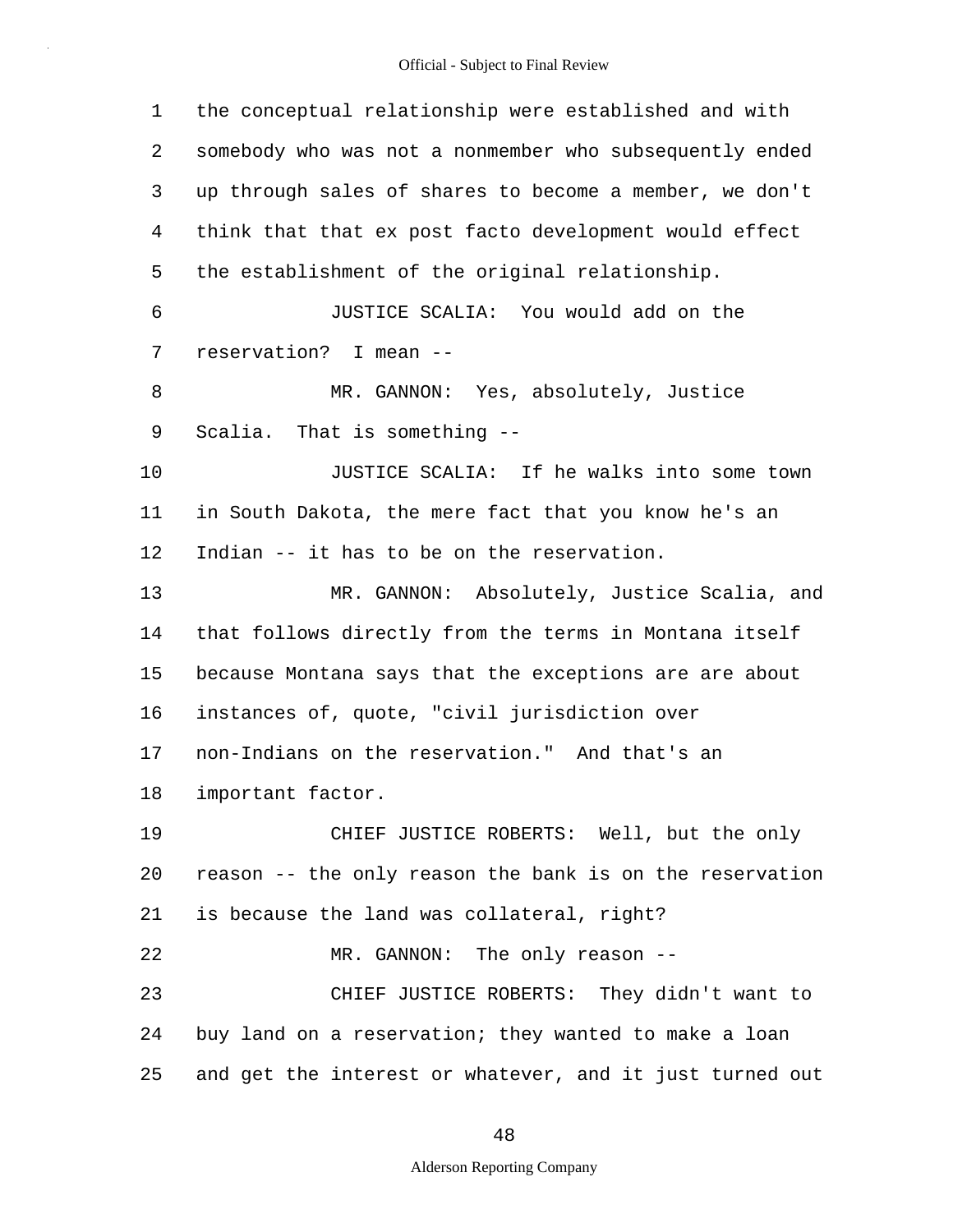5 10 15 20 25 1 that the Indians defaulted, and therefore they were left 2 with a land on a reservation. Is that consensual? 3 MR. GANNON: Well, everything about this 4 transaction is related to the reservation. To be sure, part of it dealt with the land on the reservation, but 6 the rest of the ranch's operations, including places 7 where the bank possessed collateral and security 8 interest in personal property, were on tribal grazing 9 land. CHIEF JUSTICE ROBERTS: So if it's a 11 different -- the Indian -- the corporation is owned by 12 members on the reservation, the collateral they put up 13 is off the reservation, is there consensual dealings 14 with the corporation then? MR. GANNON: Well, the thing that's key 16 here, I believe, is that the subject of the contract was 17 intimately connected with the reservation itself, and 18 that's why it comes within Montana's discussion of civil 19 jurisdiction. CHIEF JUSTICE ROBERTS: Yes, but the subject 21 of the contract is loan to a corporation owned by 22 Indians on the reservation. The collateral put up is 23 other land that the corporation owns or the individuals 24 own off the reservation. Jurisdiction or not. MR. GANNON: Without any further facts, no,

49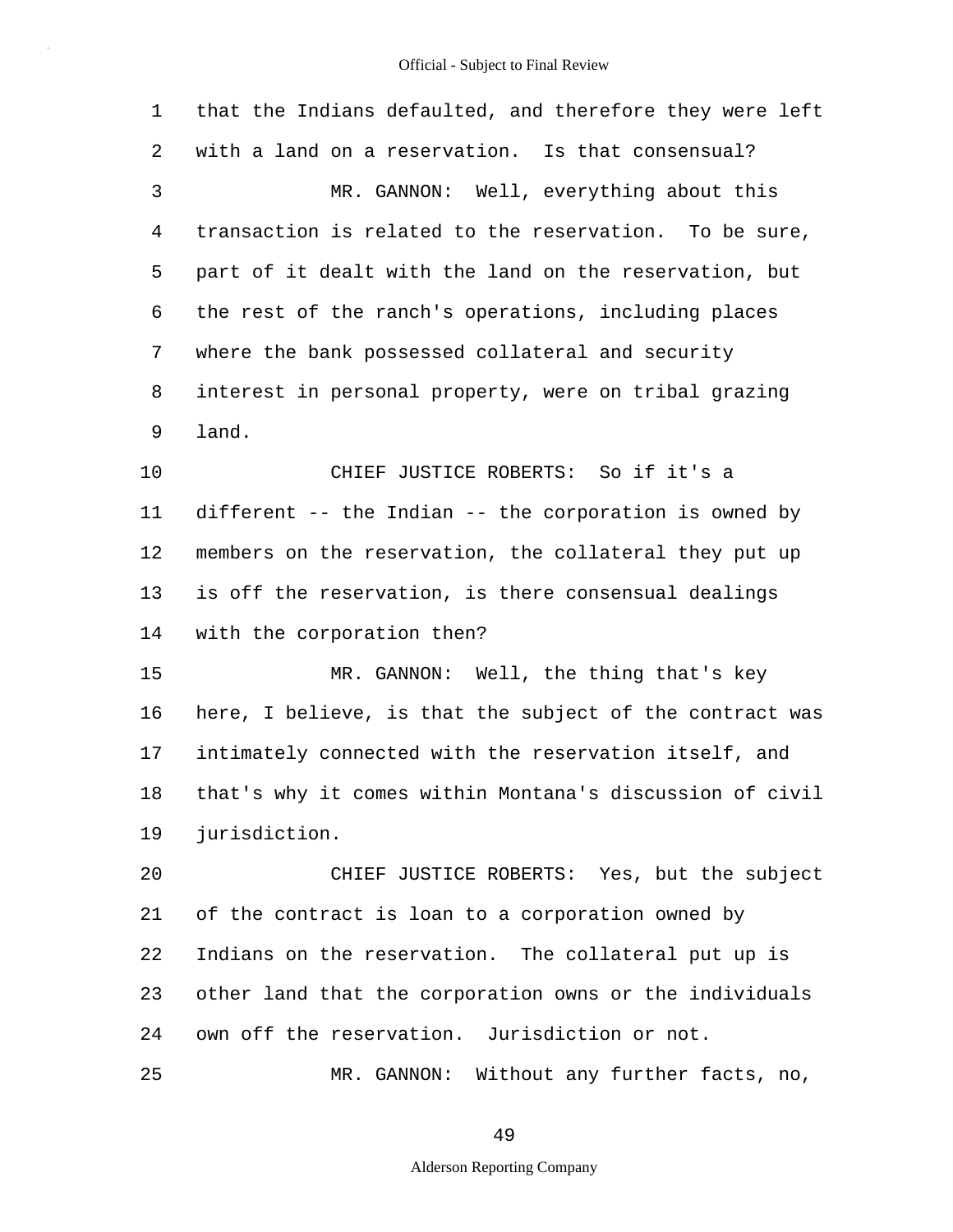1 I don't think that would be enough to establish 2 jurisdiction. What's important here is that the subject 3 of the contract was actually on the reservation, and 4 that's why it comes in --

5 10 CHIEF JUSTICE ROBERTS: I guess, what I 6 meant, what do you mean by the subject of the contract? 7 MR. GANNON: Well, the loan here was for 8 specific purposes. It was for -- I mean, there were a 9 lot of specific terms in which the bank dictated lots of practices on the ranch, and it knew everything about the 11 way the operation was being conducted or required 12 express approval for individual purchases and things 13 like that. And so, this is not an instance where a 14 member is engaging in business off the reservation.

15 20 And indeed in Blaze Construction the court 16 addressed a case in which there was a member-owned 17 corporation that was doing business on a different 18 reservation, and the parties conceded there that that 19 would not be considered to be a member for purposes of Montana -- that was actually a taxation case, but it 21 would not be considered a member for purposes of these 22 exceptions.

25 23 JUSTICE SCALIA: Am I correct that the 24 collateral here, the land, the land that was collateral was within the reservation but it was not Indian land.

50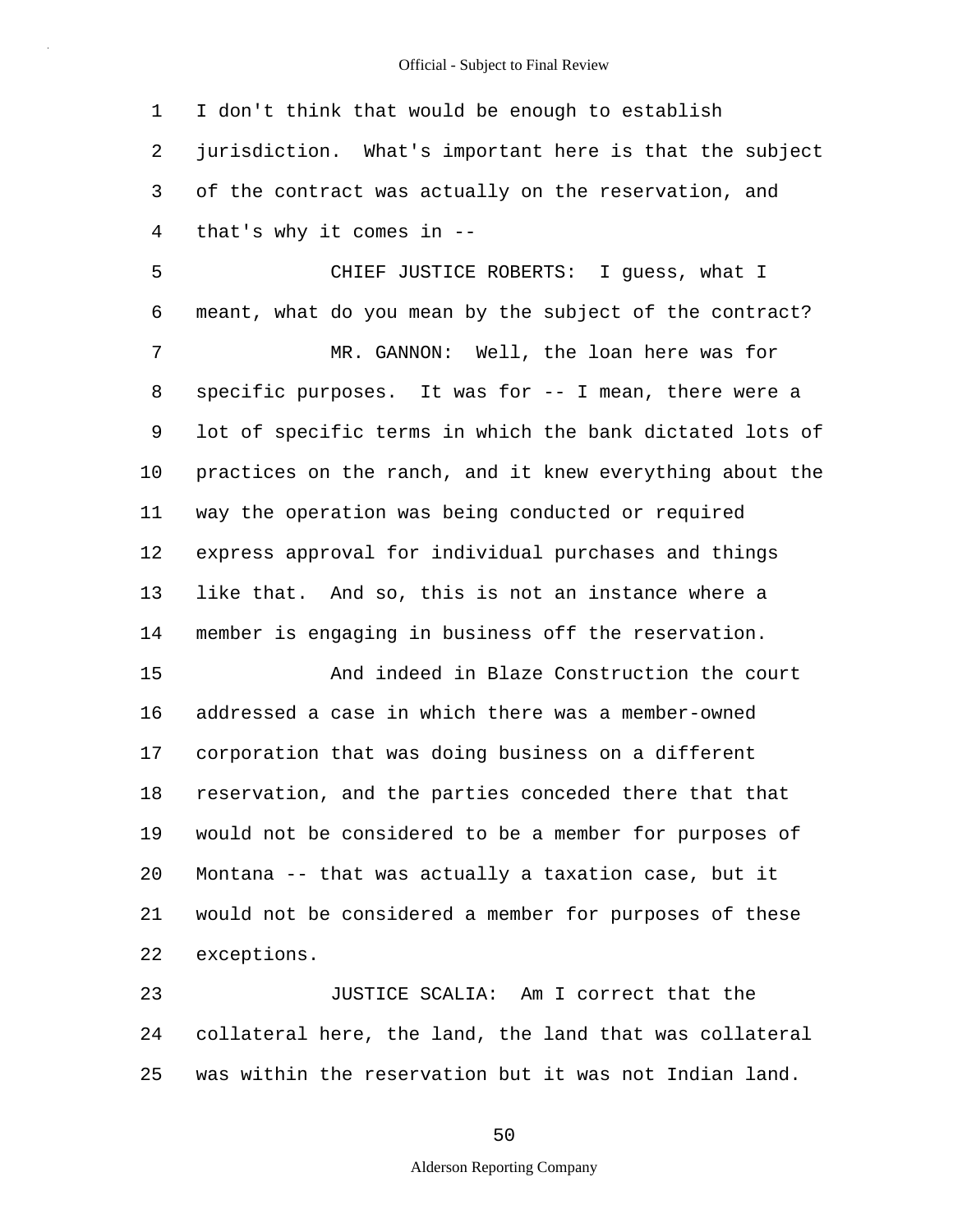5 1 MR. GANNON: Well, that's generally correct, 2 Justice Scalia. There is a little bit of a dispute in 3 the probate proceedings about exactly the status of the 4 land. But, yes, this transaction did involve transfer of the deed to the bank, and therefore, at that point it 6 would have been -- to the extent that that transfer was 7 effective, it would have been a nonmember only on the 8 reservation.

10 9 JUSTICE SCALIA: And you think that that's enough. It doesn't have to -- when you say "on the 11 reservation," you include as on the reservation land 12 that is no longer owned by Indians but -- but is within 13 the reservation boundaries.

15 20 25 14 MR. GANNON: The thing that triggers the regulation here or the jurisdictional authority of the 16 tribe is the consensual relationship with the tribal 17 member. And so it's -- it's -- it's not -- this 18 isn't -- this isn't like a tort that occurred on a 19 particular piece of land while we are asking -- JUSTICE SCALIA: No, no, wait. You say that 21 consensual relationship is not enough. If you enter 22 into relationship with Indian in South Dakota on, you 23 know -- in the State capital, that isn't enough. It has 24 to be on the reservation. You acknowledge that. And for purposes of on the reservation, it's enough that

51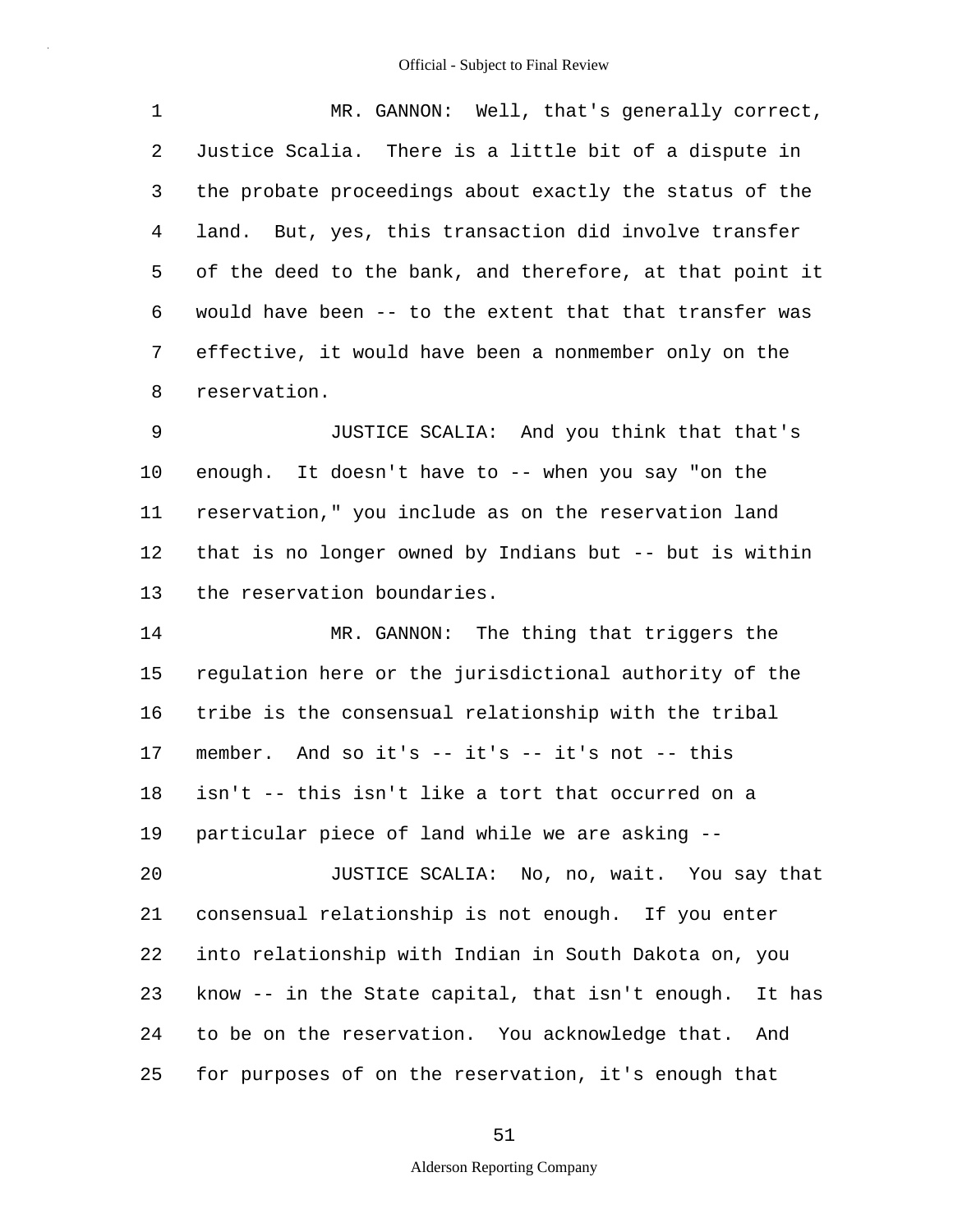5 10 15 20 25 1 you're dealing with land that is within the reservation 2 even -- even if it is no longer Indian land? 3 MR. GANNON: Yes, Justice Scalia. And the 4 Montana exception to deal with jurisdiction -- JUSTICE ALITO: Does "on the land" mean -- 6 "on the reservation" mean land on the reservation or 7 does it extend any further than that? 8 MR. GANNON: I -- I -- I can't say --9 JUSTICE ALITO: Let's say an Indian gets an auto loan for a vehicle to be used in a business on the 11 reservation. Is that on the reservation? 12 MR. GANNON: In general, the sale of goods 13 off the reservation, unless there is some particularly 14 intimate connection with the reservation that -- that the parties anticipate at the time, probably isn't going 16 to be enough to trigger jurisdiction. And so -- 17 CHIEF JUSTICE ROBERTS: What about a home 18 equity loan for home on the reservation. 19 MR. GANNON: For a home that's on the reservation? 21 CHIEF JUSTICE ROBERTS: Yes. 22 MR. GANNON: And it's for remodeling the  $23$  home  $-$ 24 CHIEF JUSTICE ROBERTS: Whatever home equity loans are for.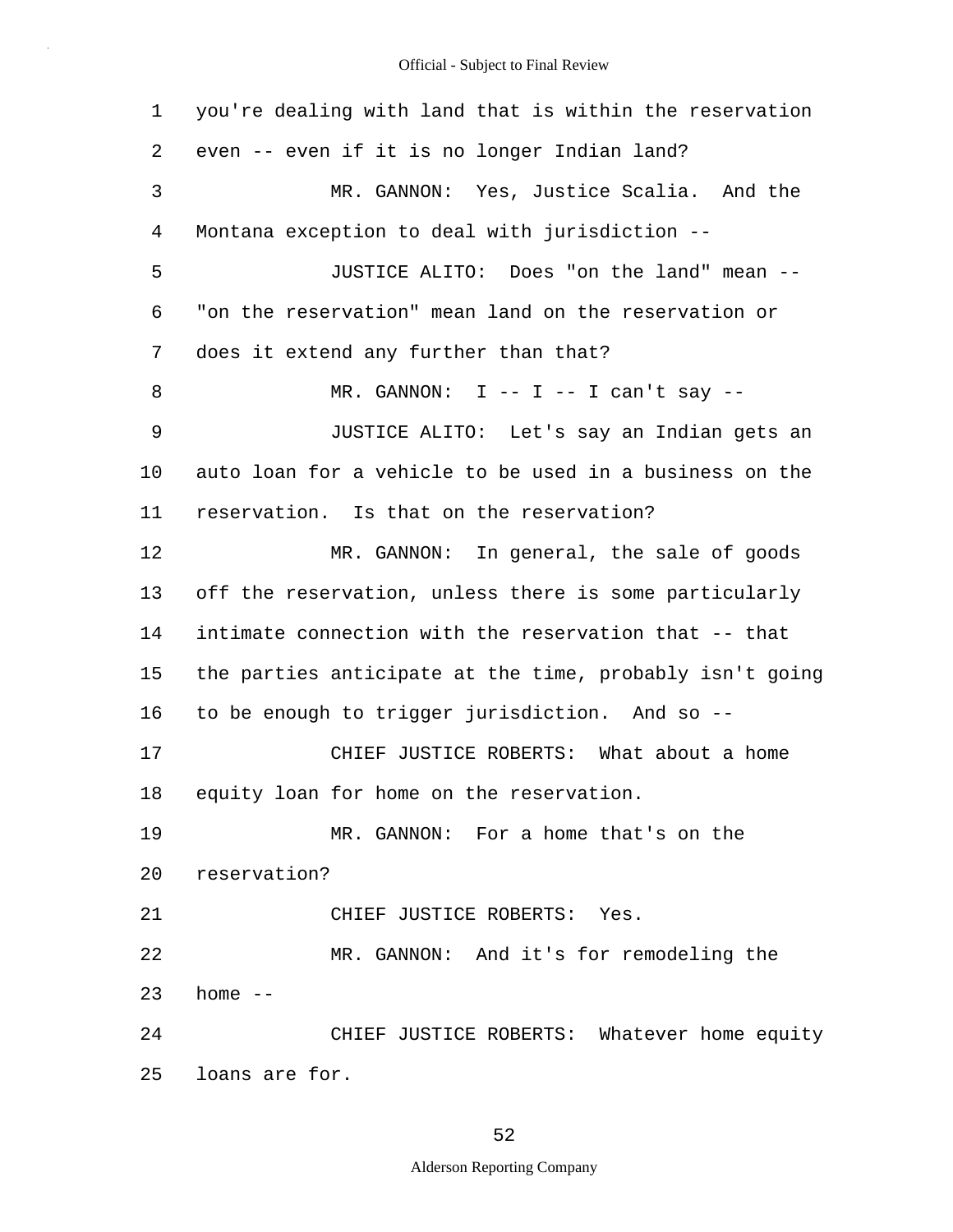| $\mathbf 1$ | MR. GANNON: Yes. I think that that's -- if               |
|-------------|----------------------------------------------------------|
| 2           | it were going to be used for something completely off    |
| 3           | the reservation, then maybe an argument could be made    |
| 4           | that it doesn't have enough to do with regulating        |
| 5           | activities that are occurring on the reservation.        |
| 6           | CHIEF JUSTICE ROBERTS: Well, they are going              |
| 7           | to add -- add a new wing onto the -- new room on to      |
| 8           | their home.                                              |
| 9           | MR. GANNON: And that's an example where I                |
| 10          | do think that --                                         |
| 11          | CHIEF JUSTICE ROBERTS: So if Chase                       |
| 12          | Manhattan gets a home equity loan application from       |
| 13          | somebody and they grant the home equity loan, they are   |
| 14          | now subject to being sued in tribal court?               |
| 15          | MR. GANNON: If they know that they are                   |
| 16          | dealing with a member and they have not included any     |
| 17          | form selection or choice of law provisions that say that |
| 18          | they want to be sued and resolve disputes in some other  |
| 19          | forum, then it may well be the case that they will be    |
| 20          | sued in tribal court.                                    |
| 21          | CHIEF JUSTICE ROBERTS: What if the tribal                |
| 22          | court has a rule that forum selection provisions are not |
| 23          | enforceable?                                             |
| 24          | MR. GANNON: Well, I think it's probably                  |
| 25          | unlikely that the tribal courts would -- or that the     |

53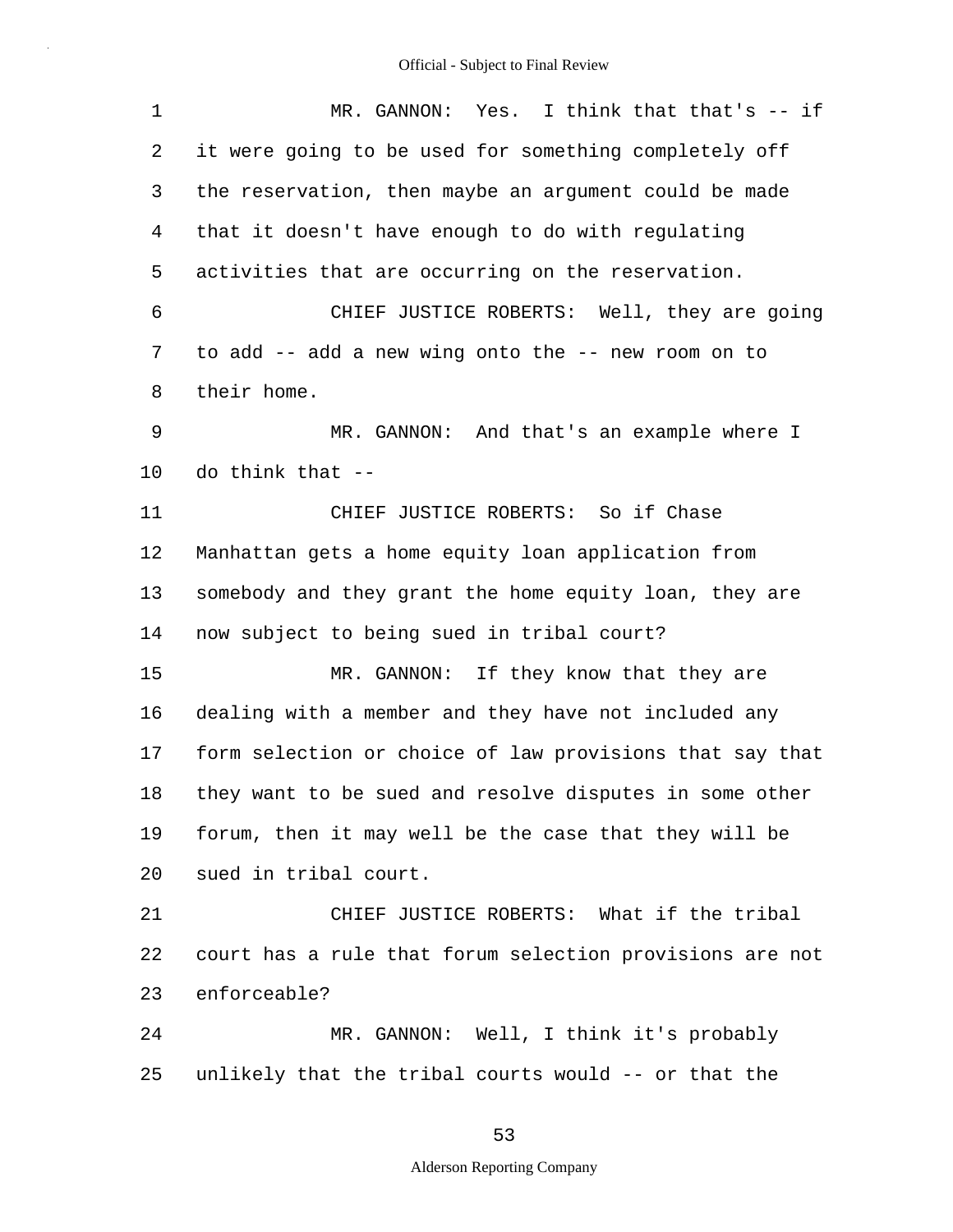5 10 15 20 25 1 tribe would adopt a rule like that, because as a 2 pragmatic matter it would make it more difficult for 3 their citizens to engage in business relationships if 4 they had a categorical ban like that. And so -- JUSTICE GINSBURG: But then could you go 6 into Federal court under what was in farmers and say we 7 had no jurisdiction because we had a forum selection 8 clause? 9 MR. GANNON: I -- if -- if there was a forum that would be a question about the nature of the 11 underlyng consent. And I do think that, in general, 12 forum selection clauses here ought to be enforced. And 13 so, it would be relevant to the scope of the consentual 14 relationship there. CHIEF JUSTICE ROBERTS: Does the judgment 16 here that the bank discriminated against the Indian 17 corporation because they didn't give them as favorable 18 terms as they gave someone who hadn't defaulted on a 19 loan impede dealings with Indian corporations by outside members -- outside nonmembers? 21 MR. GANNON: Well, as was pointed out 22 earlier, Mr. Chief Justice, the -- the -- the only 23 duties that the bank was exposed to here were a duty not 24 to breach contracts and not to discriminate. And the only question is the source of those duties.

54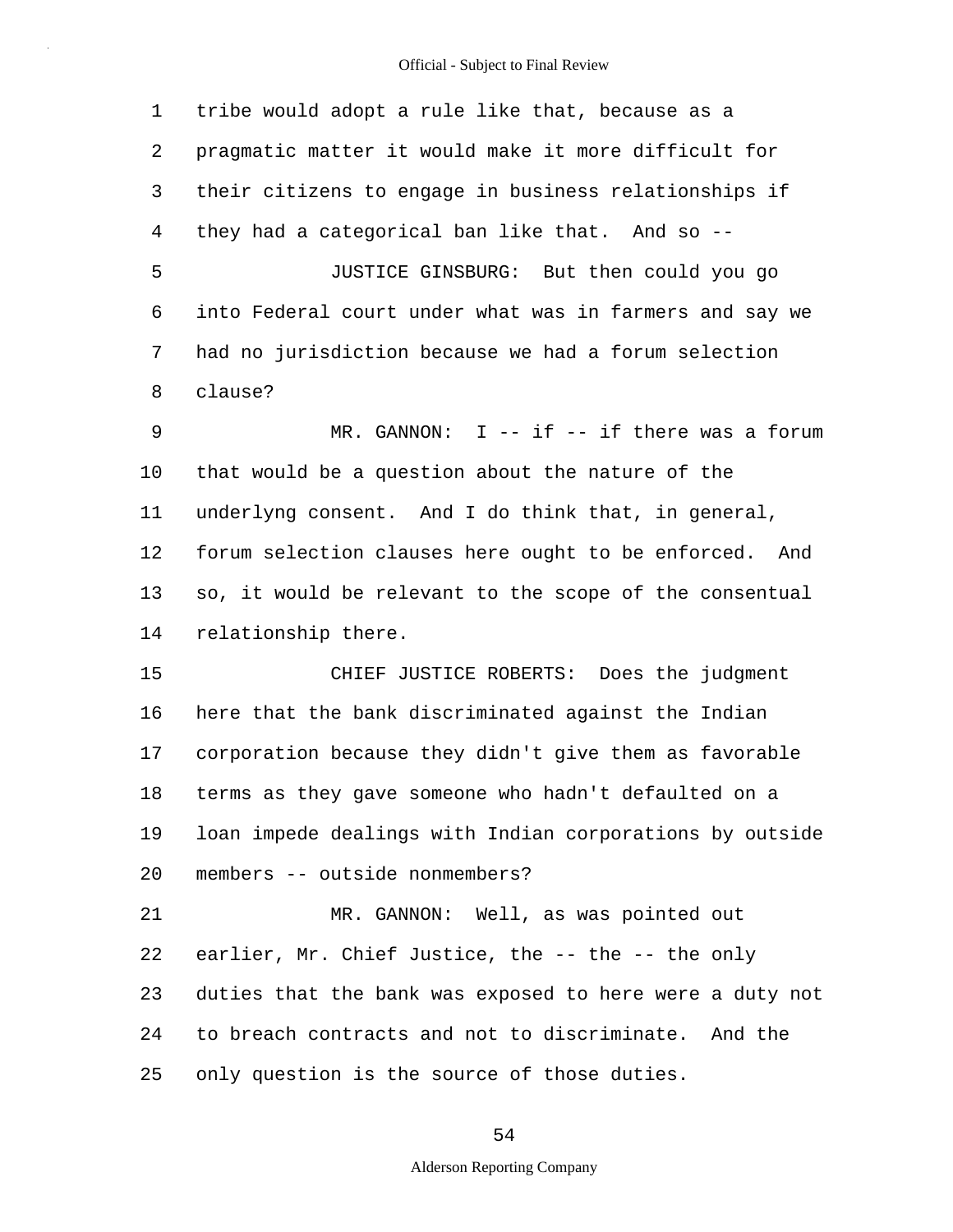| $\mathbf 1$ | CHIEF JUSTICE ROBERTS: What was the basis               |
|-------------|---------------------------------------------------------|
| 2           | for the finding of discrimination?                      |
| 3           | MR. GANNON: It was the -- under --                      |
| 4           | according to the jury instruction it was a person or    |
| 5           | entity denied a privilege to a person based solely upon |
| 6           | that person's race or tribal identity.                  |
| 7           | CHIEF JUSTICE ROBERTS: It had nothing to                |
| 8           | do -- the bank's justification had nothing to do with   |
| 9           | the fact that the entity had defaulted earlier?         |
| 10          | MR. GANNON: No, I don't believe so, Your                |
| 11          | Honor. Thank you.                                       |
| 12          | CHIEF JUSTICE ROBERTS: Thank you, counsel.              |
| 13          | Mr. Banker, you have two minutes remaining.             |
| 14          | REBUTTAL ARGUMENT OF PAUL A. BANKER                     |
| 15          | ON BEHALF OF THE PETITIONER                             |
| 16          | MR. BANKER: I think when you step back in               |
| 17          | listening to the arguments of opposing counsel, you     |
| 18          | know, what is the other way that tribal courts get      |
| 19          | that the tribes get jurisdiction over nonmembers? Well, |
| 20          | Congress can provide it. And if we look at this Bureau  |
| 21          | of Indian Affairs loan guaranty program, which Congress |
| 22          | authorized, Congress didn't provide jurisdiction over   |
| 23          | nonmembers in implementation of that program.           |
| 24          | So you've got an elaborate loan program and             |
| 25          | it's designed to provide capital to tribes and tribal   |

55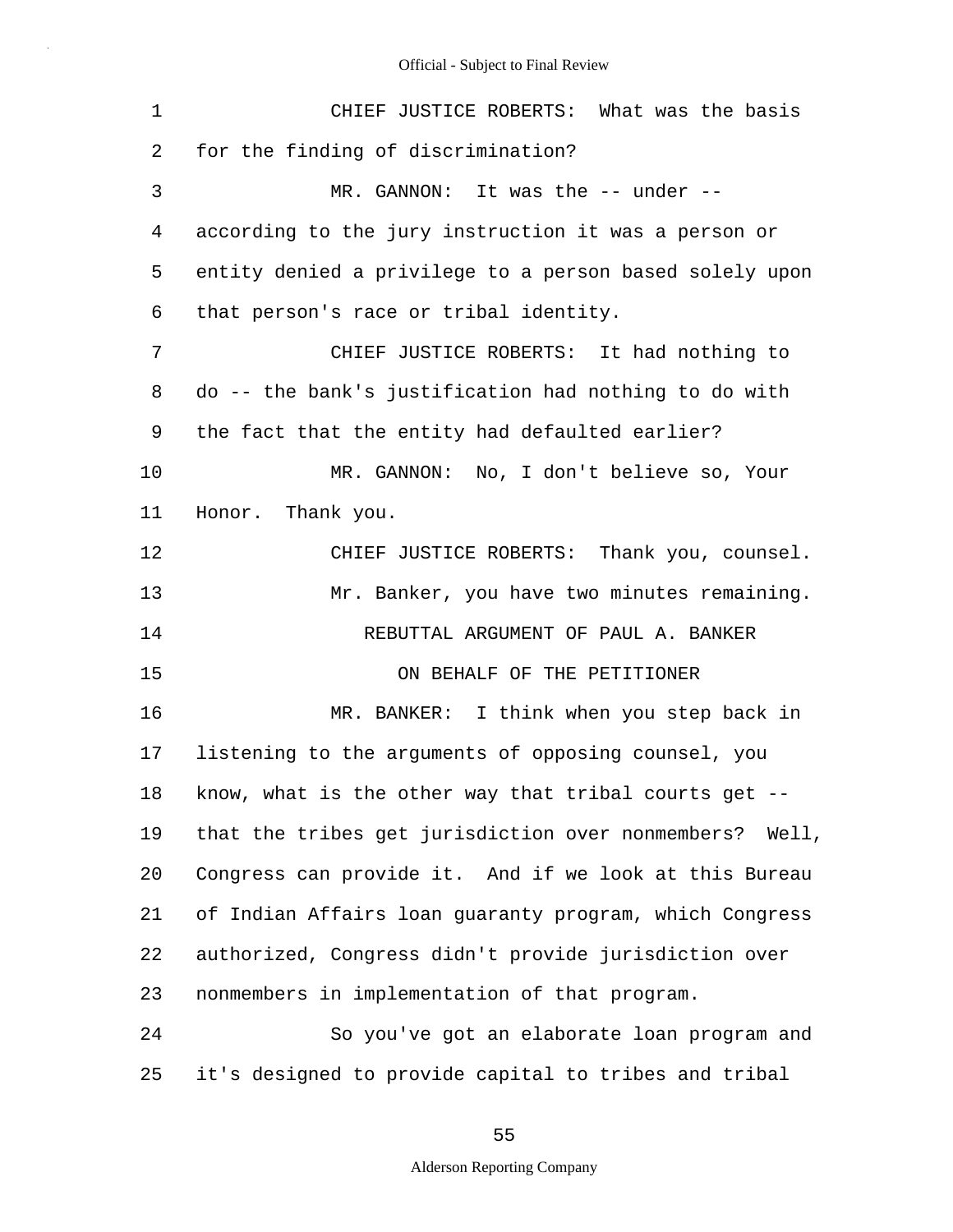1 members, and Congress is silent on that.

5 2 Now, in other instances Congress has 3 provided authorization for tribal courts and tribes to 4 have jurisdiction over nonmembers. Congress is aware of this Court's opinion in Montana presumably and the cases 6 that follow from it, but in the Bureau of Indian Affairs 7 loan guaranty program Congress remained silent. What do 8 we infer from that?

10 9 I think it is crucial when you think about nonmember defendants in tribal court and whether they 11 can have their rights adjudicated there to think about 12 the structural problems, the lack of a right to remove, 13 the lack of a right to have this Court provide a 14 substantive review. There is no --

15 20 JUSTICE KENNEDY: What general principle 16 underscores the validity of your point that it's -- is 17 it a republican form of government law, Due Process 18 Clause? What is the general principle you rely on to 19 say we have to look to the structure of these courts? If the structure is insufficient, then it violates what 21 prohibition in the Constitution?

25 22 MR. BANKER: I think that the -- you know, 23 the tribal courts stand outside of the Federal -- of the 24 Federal-State relationship. I think it is a question of due process. I think it is a question of equal

56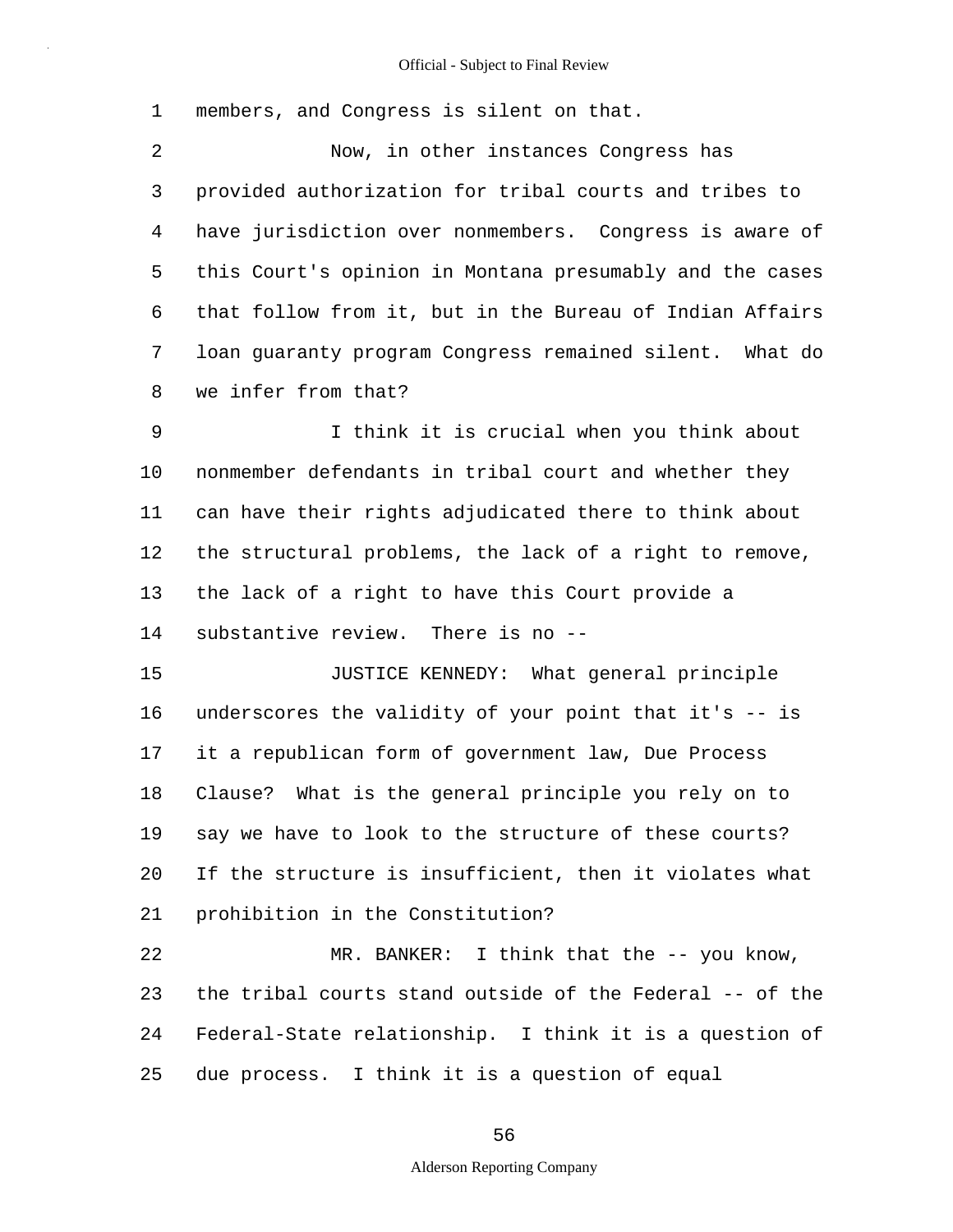1 protection.

5 10 15 20 25 2 JUSTICE KENNEDY: Due process for whom? The 3 tribal courts aren't governed -- aren't creatures that 4 are subject to the Due Process Clause. MR. BANKER: Well, that's exactly the point. 6 I mean it is the due process right of the nonmember. 7 JUSTICE KENNEDY: What is -- what is the 8 constitutional prohibition that is a restriction on 9 assigning cases to a court that does not follow the Due Process Clause if it's an Indian court? It's not the 11 same as if we assign this to the American Arbitration 12 Association. What's the difference? 13 MR. BANKER: I think the difference is the 14 constitutional protections of nonmembers do not apply down to tribal courts. 16 CHIEF JUSTICE ROBERTS: Thank you, counsel. 17 The case is submitted. 18 (Whereupon, at 11:08 a.m., the case in the 19 above-entitled matter was submitted.) 21 22 23 24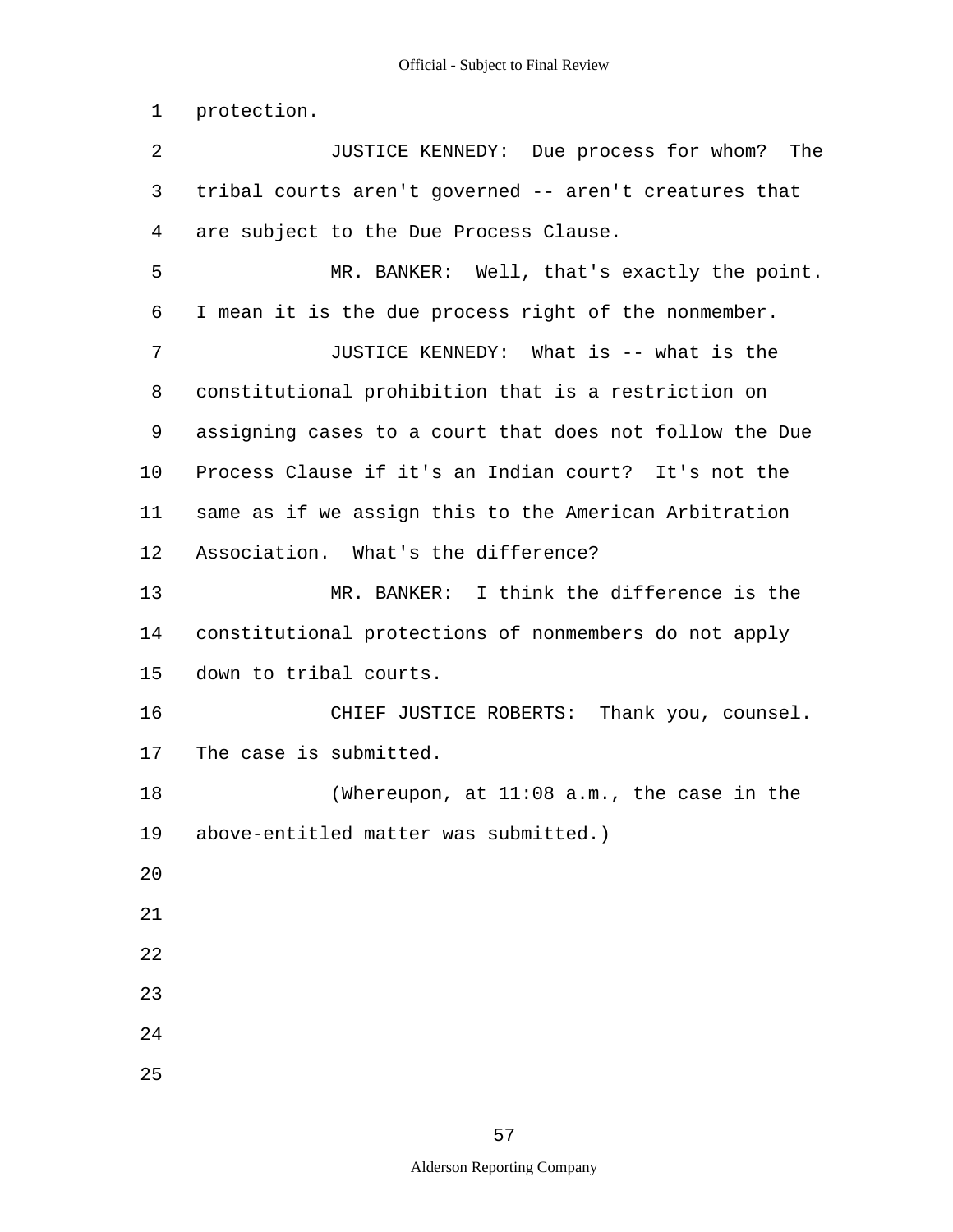| A                 | adjudicatory           | 1:16                    | 38:16,17 51:19        | <b>back</b> 34:4 55:16 |
|-------------------|------------------------|-------------------------|-----------------------|------------------------|
| ability $7:14,24$ | 3:18 5:19 6:14         | appendix $20:18$        | asks 37:21            | backed 41:5            |
| 23:13 24:24       | 6:24 7:3 22:15         | 27:23 28:12             | <b>assert</b> 22:17   | background             |
| 25:11,12 29:17    | 23:20 46:17            | application 25:3        | 28:22                 | 14:14                  |
| able 31:23        | <b>adopt</b> 14:8 37:5 | 34:20 38:18             | asserted 20:3         | backwards              |
| above-entitled    | 37:7 54:1              | 39:22 53:12             | 40:2,3                | 16:19                  |
| 1:13 57:19        | adopted 24:11          | <b>applies</b> 3:16 9:1 | assign $57:11$        | back-up $15:9$         |
| absence 16:17     | 27:12 31:5             | <b>apply</b> 9:2 47:4   | assigning 57:9        | <b>bad</b> 26:10       |
| 16:18             | advertising 9:25       | 57:14                   | assistance 36:7       | ban 54:4               |
| absolutely 48:8   | advocate 34:4          | appreciate 6:6          | <b>Assistant</b> 1:21 | <b>bank</b> 1:3 3:5,19 |
| 48:13             | Affairs 14:24          | 37:4                    | <b>Association</b>    | 12:2 13:21             |
| accord 14:11      | 55:21 56:6             | approach 35:12          | 57:12                 | 14:16 17:15            |
| acknowledge       | agree 23:17            | appropriate             | assume 19:9           | 19:5,23 26:4,8         |
| 12:23 35:15       | 36:21 46:5             | 19:17 22:9,17           | <b>Atkinson 23:23</b> | 26:20 27:18            |
| 41:1 51:24        | agreement 10:5         | 30:22                   | attach $12:4,7$       | 28:7,13 34:12          |
| acted 45:9        | AL1:8                  | appropriately           | attaches 12:4         | 34:14,23 35:9          |
| action $17:17$    | <b>Alito</b> 24:10     | 19:13                   | 13:18                 | 35:16,23 36:9          |
| 18:19,21 39:8     | 32:20 37:2,8           | approval 50:12          | attempt 15:18         | 36:11,13,16,23         |
| activities 23:1   | 37:12,20 38:8          | <b>April</b> 1:11       | 25:7                  | 37:20 38:9,10          |
| 53:5              | 38:12,20 39:4          | <b>Arbitration</b>      | author 30:4           | 41:9,16,20             |
| activity 9:24     | 52:5,9                 | 57:11                   | authoritatively       | 42:13 47:10,14         |
| actual $10:13$    | allow 29:2             | argument $1:14$         | 45:20                 | 48:20 49:7             |
| 11:3,4,6,7        | allowed 40:2           | 2:2,103:3,7             | authority 5:14        | 50:9 51:5              |
| 21:23 22:24       | <b>American 57:11</b>  | 21:22 22:20             | 5:18,19 6:1,2,3       | 54:16,23               |
| 23:21             | <b>amicus</b> 1:23 2:8 | 24:11,19,21             | 6:4,257:1,3           | <b>Banker</b> 1:17 2:3 |
| ad 38:22 39:8     | 41:23 45:1             | 25:20 44:24             | 43:645:7              | 2:11 3:6,7,9           |
| add 38:6 48:6     | analogue 45:23         | 53:3 55:14              | 46:21,22 51:15        | 4:3,24 5:9,20          |
| 53:7,7            | anomalous 34:6         | arguments               | authorization         | 6:7,21 7:12,21         |
| additional 15:17  | answer $10:19$         | 55:17                   | 56:3                  | 8:4,13,229:4           |
| 24:18 25:25       | 30:17 31:7,8           | arising $17:22$         | authorized 6:18       | 9:11,17 10:8           |
| address 25:24     | 42:22 44:4             | arose 11:25             | 55:22                 | 10:16,25 11:9          |
| 26:15 46:6,10     | answered 20:23         | 14:15 39:8              | auto 52:10            | 11:13,22 12:18         |
| addressed 8:15    | 37:25                  | arrangements            | avail $41:9$          | 12:25 13:9,13          |
| 50:16             | answering 32:24        | 23:4 36:6               | availed 41:20         | 13:17 14:2,12          |
| addressing $4:17$ | 39:8                   | articulate 37:4         | availment 42:11       | 14:22 15:3,6           |
| 26:3              | answers 12:9           | articulated 5:4         | avenue $44:10$        | 15:12 16:1,4           |
| adherence 43:12   | anticipate 52:15       | 45:12                   | avenues 44:16         | 16:13,23 17:5          |
| adjective 11:18   | antidiscrimin          | articulating            | avoided 16:14         | 17:12,24 18:11         |
| adjudicate 4:9    | 12:13,19 13:2          | 4:25                    | award 20:25           | 18:16,20 19:3          |
| 6:11              | anybody 7:7            | articulation            | 21:4,5                | 19:12,20,25            |
| adjudicated       | 31:25,25               | 38:14                   | awarded 21:1          | 20:5,8,16              |
| 56:11             | apart $34:1$           | asked 12:21,22          | 21:11 29:7            | 21:18 22:23            |
| adjudicating      | apparently             | 12:22 20:19,23          | aware 6:2 56:4        | 23:9,21 24:2,8         |
| 7:1640:10         | 12:12 32:8             | 31:9 42:15              | a.m 1:15 3:2          | 24:20,23 25:9          |
| adjudication      | appeals 18:6           | asking $16:9$           | 57:18                 | 55:13,14,16            |
| 3:22,254:18       | 30:24 31:1             | 21:11,13 30:8           | B                     | 56:22 57:5,13          |
| 5:3,8 25:14,15    | <b>APPEARAN</b>        | 34:14,25 38:14          |                       | <b>Banks</b> 34:17     |
|                   |                        |                         |                       |                        |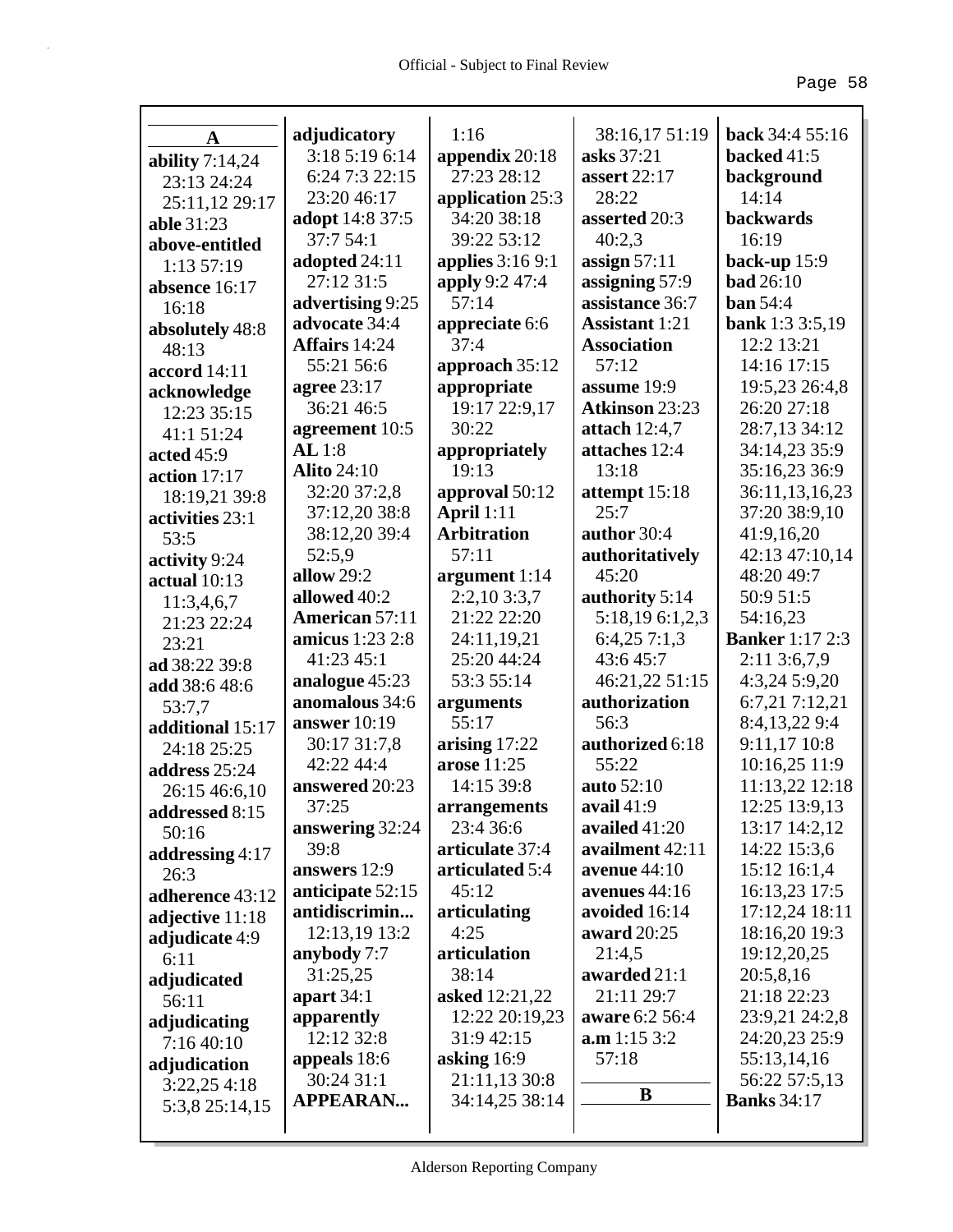| bank's $55:8$           | 26:2,2 29:13        | 57:17,18              | 43:21 44:3,21    | clear 4:20 5:24      |
|-------------------------|---------------------|-----------------------|------------------|----------------------|
| <b>based</b> 3:13 4:6   | 33:16 41:23,23      | cases 4:20 24:1       | 45:3 46:5 47:9   | 6:23 7:13 8:6        |
| 8:2 11:25 25:5          | briefed 26:1        | 29:4 46:10,17         | 47:14,17 48:19   | 13:1 21:21           |
| 28:1,21 41:15           | bright-line         | 47:1 56:5 57:9        | 48:23 49:10,20   | 28:1 38:21           |
| 55:5                    | 39:13,18            | cash $36:8$           | 50:5 52:17,21    | 46:18                |
| <b>basic</b> 43:12      | bright-line-rule    | catch 10:19,21        | 52:24 53:6,11    | clearest 13:18       |
| basically 21:17         | 40:6                | categorical 54:4      | 53:21 54:15,22   | clearly 7:25         |
| basis $18:4,7$          | bring $17:4,9$      | <b>Cattle 1:7 3:5</b> | 55:1,7,12        | 37:19 46:14          |
| 24:18 39:11             | broader 5:18        | 14:18 17:14,17        | 57:16            | client 12:15,23      |
| 40:6 55:1               | 6:25                | 19:6,13 33:23         | choice 16:10,15  | 16:9 18:24,25        |
| bears $4:5$             | brought 18:25       | cause 39:8            | 16:21 17:8       | clients $16:21$      |
| beg 32:23               | 42:24 43:10         | certain 5:14          | 53:17            | 17:1                 |
| began $14:15$           | 44:11               | 43:11,22              | choose $14:10$   | close 45:24          |
| begins $46:16$          | <b>Bureau</b> 14:24 | certainly 6:25        | circuit 26:20    | closely 14:22        |
| <b>behalf</b> 1:17,19   | 55:20 56:6          | 16:1,10 24:4          | 29:8,15,24       | closer 11:3          |
| 1:23 2:4,6,8,12         | business 7:8        | 24:24 32:6            | 30:4,9,16        | <b>Cohen's 31:14</b> |
| 3:8 25:21               | 8:24 9:6 10:21      | 33:10 44:19           | 31:10            | collateral 35:3      |
| 44:25 55:15             | 23:12 26:5          | 45:18                 | circumstances    | 35:24 36:1,15        |
| believe 6:11            | 36:4 50:14,17       | certainty 16:9        | 45:646:4         | 36:17 48:21          |
| 15:3 16:1               | 52:10 54:3          | certified 10:1        | cited 33:16      | 49:7,12,22           |
| 18:16 19:7              | buy 48:24           | certify 30:23         | citizens 54:3    | 50:24,24             |
| 24:20 49:16             |                     | challenge 29:12       | civil 14:9 27:12 | collect 6:2          |
| 55:10                   | $\mathbf C$         | 29:17 44:12,13        | 27:14 45:10      | collected 27:21      |
| <b>bend</b> 16:19       | $C$ 1:19 2:1,5 3:1  | challenged 26:8       | 47:1,6 48:16     | colloquy 28:6        |
| benefit 20:13           | 25:20               | challenging           | 49:18            | 42:17                |
| 30:4                    | call 21:23 35:21    | 20:12,15              | claim 3:19 11:24 | come 32:14           |
| benefits 26:7           | called $6:11,22$    | character 26:24       | 12:7 14:14       | comes 10:16          |
| best 42:22 47:3         | 29:15,24 33:16      | characteristics       | 17:4,21,22       | 34:12 36:11          |
| <b>BIA</b> 26:7 34:6,7  | calls 13:24         | 34:5                  | 18:3,5,8,10,12   | 49:18 50:4           |
| 34:11,23 35:2           | capacity 40:11      | <b>Chase 53:11</b>    | 18:13,13,15,24   | comfortable          |
| 35:16,23 36:22          | capital 51:23       | chattels 36:2         | 19:10,19 20:7    | 36:6                 |
| <b>bind</b> 12:25       | 55:25               | check 34:20           | 20:11,12,14,25   | comity 43:11,18      |
| bit $51:2$              | car 38:22,23,23     | <b>Cheyenne</b> 27:11 | 21:16 26:10,10   | 43:18 44:1           |
| blank $11:17$           | carry $9:19$        | 31:13                 | 26:14 27:7,7     | commenced            |
| <b>Blaze</b> 50:15      | carving $4:13$      | Chief 3:3,9 7:5       | 28:22 29:5,11    | 17:17                |
| bound $12:23$           | case 3:4 5:24 6:3   | 7:18 8:1 17:1,7       | 29:11,13 30:12   | commerce 1:3         |
| 42:8                    | 6:8 7:20 8:1,2      | 17:20 25:18,22        | 30:14 41:11,12   | 3:4 5:12 8:13        |
| boundaries              | 20:17 21:8          | 27:8,10,22            | 42:13            | commercial           |
| 51:13                   | 23:14 26:11,14      | 28:3 30:3,6           | claiming $18:25$ | 23:3,7,7 24:15       |
| <b>box</b> 34:20        | 29:15,24 30:9       | 31:19,24 32:17        | claims 7:16 20:4 | 26:6 36:18           |
| branches 45:9           | 30:21 33:15,20      | 33:6,15,21            | 25:15 26:10      | 37:11 40:10          |
| 46:2                    | 34:2,6 35:1,3       | 34:1,3,11,18          | 29:22            | common $7:16$        |
| breach $18:25$          | 37:5,12,17          | 34:19,23,25           | clarify $41:10$  | 11:25 12:5,17        |
| 19:8,10,14              | 39:24 40:2,6        | 35:7,19 36:9          | 42:16            | 17:22 40:11,15       |
| 21:5,12 26:9            | 41:15,20,22         | 36:21 37:25           | clause 5:12 54:8 | 40:18                |
| 29:12,14 54:24          | 43:3 46:8,14        | 39:10,20,25           | 56:18 57:4,10    | common-law           |
| <b>brief</b> 5:24 12:12 | 50:16,20 53:19      | 41:13 42:2,23         | clauses $54:12$  | 5:8 12:6 13:5        |
|                         |                     |                       |                  |                      |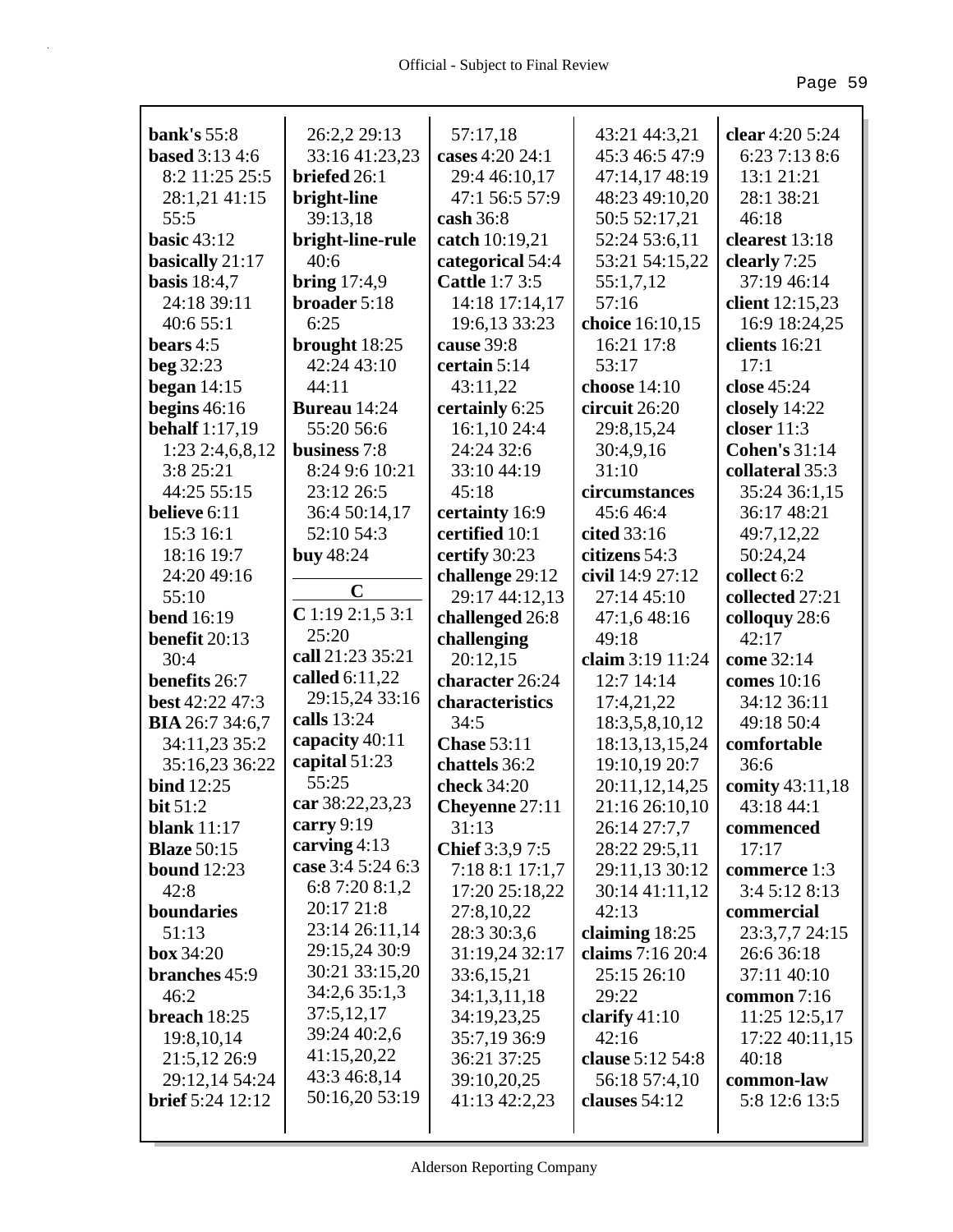| company $1:73:5$         | 40:23 46:14                    | 20:21 21:2,12              | 3:10,12,184:8                    | cultural 43:22               |
|--------------------------|--------------------------------|----------------------------|----------------------------------|------------------------------|
| 13:23 14:18              | 47:15,19,22                    | 26:9 29:13,14              | 5:1,2,3 6:8,15                   | curiae 1:23 2:9              |
| 17:14,17 19:6            | 49:2,13 51:16                  | 35:12 36:16                | 8:14 17:4,9                      | 45:1                         |
| 19:13,23,25              | 51:21                          | 37:22 49:16,21             | 18:2,6 19:1,11                   | <b>CURTIS</b> 1:21           |
| 20:3,6,13                | consent 8:2,6,7                | 50:3,6                     | 19:14,18,24                      | 2:7 44:24                    |
| 23:23 26:25              | 8:12,19,199:1                  | contracting                | 20:1,19 21:14                    |                              |
| 28:9 33:24               | 9:8,12,20                      | 18:14 19:4,4               | 21:15 22:5                       | D                            |
| compare $5:10$           | 10:15,18,23                    | contracts 15:13            | 23:14 25:23                      | D3:1                         |
| compared 42:19           | 11:2,3,4,7,7,11                | 15:14 23:3,6               | 26:9,18,19,21                    | Dakota 14:17,17              |
| competent 10:3           | $11:17$ 13:1,16                | 54:24                      | 27:1,6 28:5,23                   | 16:16 17:14,16               |
| competing 29:6           | 19:21 21:23,24                 | contractual 12:1           | 30:11,18,19,23                   | 17:18 31:17                  |
| complaint 30:13          | 22:12,13,15,16                 | 17:23 43:24                | 31:1,10,11                       | 33:18 43:10                  |
| completely 46:3          | 22:18,20 23:7                  | contrary 33:14             | 32:4,12,24                       | 44:2 48:11                   |
| 53:2                     | 23:11,19 24:17                 | control 24:14              | 33:15 40:5,10                    | 51:22                        |
| conceded 26:21           | 36:18 41:15                    | controlling 3:15           | 41:17 42:2,11                    | damages 20:25                |
| 50:18                    | 54:11                          | controls 16:24             | 43:3,5,5,9,10                    | 21:2,4,5,13                  |
| concept 32:19            | consented 7:25                 | core 26:10                 | 43:13,14,25                      | 27:21,25 28:1                |
| 33:7                     | consentual                     | corporation                | 44:7,11,17,18                    | 28:14 29:7,14                |
| concepts 42:20           | 54:13                          | 12:2 14:17,18              | 44:19,20 45:4                    | <b>DAVID</b> 1:19 2:5        |
| conceptual 48:1          | consequences                   | 15:1,11,24                 | 45:12,20,23                      | 25:20                        |
| concern 42:23            | 36:16                          | 17:14 19:10                | 46:11,24 47:3                    | deal 13:22 42:14             |
| concession               | considered 4:19                | 32:19,20,21                | 47:7 50:15                       | 52:4                         |
| 26:23                    | 50:19,21                       | 33:8,9,12,13               | 53:14,20,22                      | dealing $8:3$                |
| conclude 30:13           | consistently                   | 33:17,23,24                | 54:6 56:10,13                    | 10:22 13:25                  |
| concludes 30:20          | 21:22                          | 34:13 35:9,11              | 57:9,10                          | 15:22,23 16:7<br>16:20 33:23 |
| concomitant              | constitute 4:21                | 35:18,21 36:3              | courts 5:16 6:18                 |                              |
| 39:15 47:6               | constitutes                    | 36:11,12 47:10             | 14:3 16:16                       | 35:9,21 36:15<br>39:12 47:25 |
| condition 34:24          | 36:18                          | 47:11,12,16                | 17:11,16,18                      | 52:1 53:16                   |
| conduct 3:23 5:2         | <b>Constitution</b>            | 49:11,14,21,23             | 24:17 26:23                      | dealings $12:1,1$            |
| conducted 50:11          | 5:12 56:21                     | 50:17 54:17                | 27:13 30:23                      | 23:3,12 40:10                |
| confirms 45:5            | constitutional                 | corporations               | 31:15,16 32:9                    | 49:13 54:19                  |
| conflict 30:16           | 57:8,14                        | 15:2 34:5                  | 37:15,23 38:11                   | deals 36:13                  |
| Congress 5:6,6           | <b>Construction</b>            | 54:19                      | 38:25 41:21                      | 47:10                        |
| 45:12 55:20,21           | 50:15                          | correct 20:5,8             | 42:24 43:3                       | dealt 49:5                   |
| 55:22 56:1,2,4           | construe 14:10                 | 22:20 24:2,20              | 47:3 53:25                       | decided 15:22                |
| 56:7                     | contained 28:4                 | 29:23,24 31:22             | 55:18 56:3,19                    | 23:15 45:11                  |
| congressional            | 29:22                          | 43:17 50:23                | 56:23 57:3,15                    | decision 3:12                |
| 34:9                     | contemplated                   | 51:1                       | court's 6:24                     | 6:13 32:15                   |
| connected 49:17          | 4:10                           | counsel 25:18              | 26:25 43:6                       | decisions 8:15               |
| connection               | context 4:25                   | 55:12,17 57:16             | 45:5 46:18                       | 32:4 44:19                   |
| 52:14                    | 8:23 9:1,18,19                 | count 28:8                 | 56:5                             | 46:19                        |
| consensual 3:20          | 45:9                           | counterclaim               | created 44:10                    | deed 51:5                    |
| 7:22 22:7,8              | contract 14:16                 | 26:22                      | creates 42:11                    | deemed $27:7,20$             |
| 23:1,5,11                | 16:24 17:15,21                 | course 16:8<br>30:22 40:10 | creatures 57:3                   | 28:15 29:5                   |
| 24:15 36:24              | 18:10,12,14,24<br>19:1,8,10,14 | 46:1                       | credit 43:16,18<br>criminal 45:9 | deems $44:5$                 |
| 37:11,13,18<br>38:5 39:2 | 19:19 20:4,12                  | court 1:1,14               | crucial 56:9                     | defaulted 49:1               |
|                          |                                |                            |                                  |                              |
|                          |                                |                            |                                  |                              |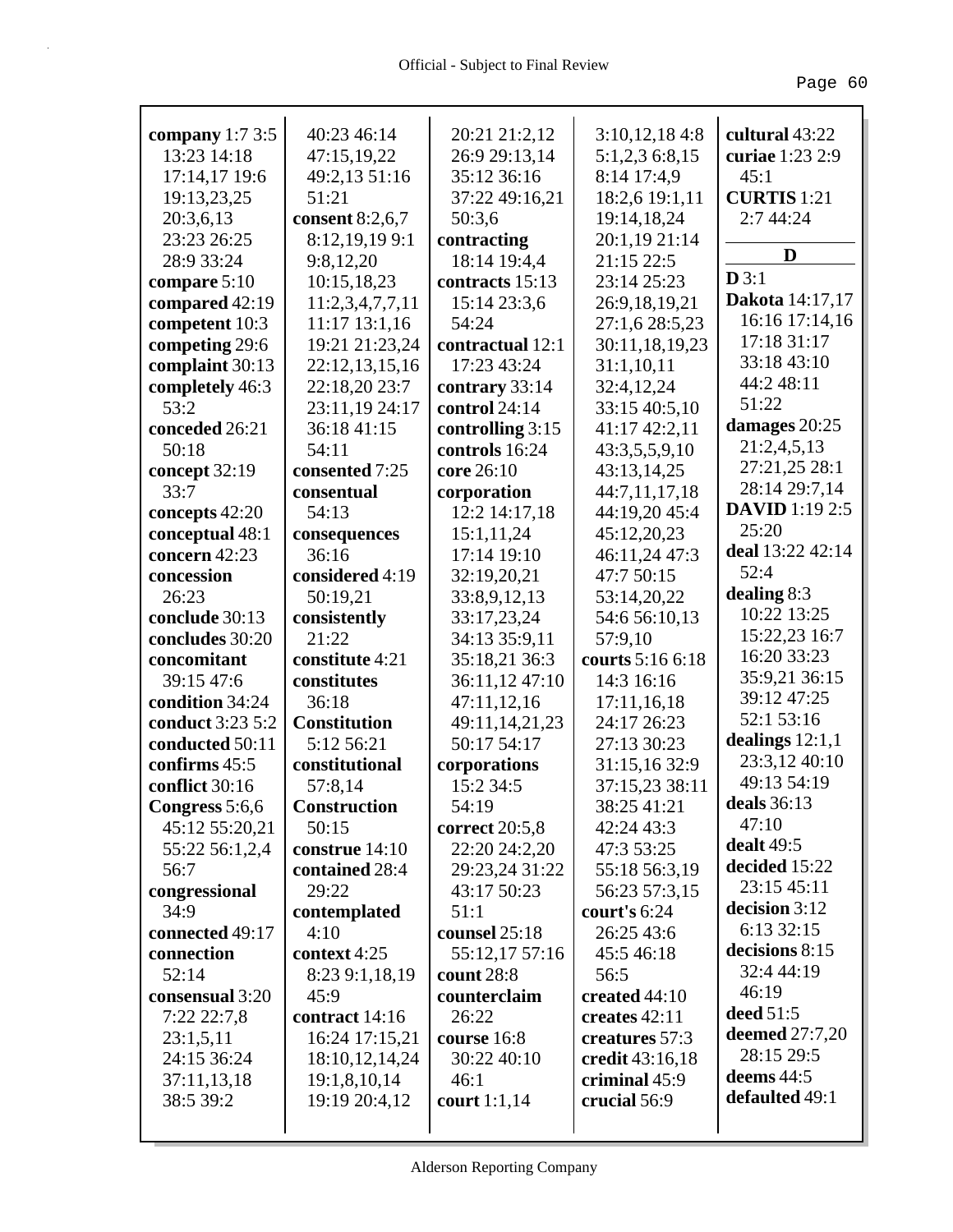| 54:18 55:9        | 18:13,17 20:21    | effect 10:23 22:4   | entitled 27:1    | exist $43:4$      |
|-------------------|-------------------|---------------------|------------------|-------------------|
| defendant 3:23    | 20:25 21:6,13     | 25:6,7 30:12        | entity 33:11     | exists 7:3        |
| 46:11,12          | 21:16 28:8        | 30:14 38:1,15       | 55:5,9           | expand $47:18$    |
| defendants 4:5,8  | 30:13 41:1,4      | 48:4                | equal 56:25      | explanation       |
| 56:10             | 41:11,12 42:16    | effective 51:7      | equity 43:23     | 18:7              |
| definitive 30:17  | 42:17 55:2        | effects 36:1        | 52:18,24 53:12   | explicit 9:13,22  |
| degree 39:7       | discussed 21:21   | effectuating        | 53:13            | 10:4 21:24        |
| denied 55:5       | discussion 47:18  | 37:1                | ESQ 1:17,19,21   | explored 44:19    |
| <b>Department</b> | 49:18             | <b>Eighth</b> 26:20 | 2:3,5,7,11       | exposed 54:23     |
| 1:22              | dismiss $41:11$   | either 13:7         | essential 45:15  | express 13:16     |
| depends 45:17     | disposed 40:6     | 23:19               | establish 47:20  | 50:12             |
| deriving 26:6     | dispute $16:15$   | elaborate 40:11     | 50:1             | extend 52:7       |
| describe 26:18    | 17:15,18 18:1     | 40:14 55:24         | established 5:21 | extends 24:12     |
| description       | 45:21 51:2        | elements 28:21      | 46:15 48:1       | extent 51:6       |
| 23:18             | disputes 16:11    | 39:16               | establishes 34:7 | F                 |
| designed 55:25    | 45:18 53:18       | emphasized          | establishment    |                   |
| determine 6:15    | distinguish       | 21:22               | 41:17 48:5       | $F$ 29:16         |
| 12:6 30:25        | 14:25             | encouraging         | estoppel 42:9    | face 16:23        |
| 34:8 36:5         | district 26:19    | 45:13               | ET1:8            | facilitating      |
| developed 38:18   | divest $45:10$    | ended 48:2          | evaluate 30:14   | 14:24             |
| development       | divested 46:3     | enforce 6:5 7:14    | everybody 41:3   | fact 13:4 27:1,16 |
| 48:4              | document 10:17    | 10:6 15:19          | evidence 29:11   | 28:20 48:11       |
| dictated 50:9     | 11:5              | 17:3,6 23:20        | 29:14,19,21      | 55:9              |
| difference 7:13   | documentation     | 24:7 43:14          | ex 48:4          | facto 48:4        |
| 13:4,7,8,10       | 34:18             | 46:23               | exactly 51:3     | factor 48:18      |
| 18:8 34:22        | doing 7:7 8:23    | enforceable         | 57:5             | facts 35:5,8,22   |
| 46:1 57:12,13     | 10:21 36:3        | 53:23               | example 5:22     | 36:14,23 37:2     |
| different 4:2,4   | 50:17             | enforced 17:11      | 6:5 8:5 9:22,22  | 38:13,18 39:19    |
| 4:24 8:18         | draw 11:15,16     | 43:9 54:12          | 10:20 22:10      | 39:23 40:1        |
| 11:11 12:13       | 11:20,22          | enforcement         | 53:9             | 49:25             |
| 18:23 31:12       | drawn $11:14,21$  | 44:10,13            | examples 11:2    | fair 13:25 42:19  |
| 33:12 34:5        | 11:23             | enforcing 43:19     | exception 4:10   | 44:6              |
| 36:10 45:21       | drive 8:12        | 44:17               | 4:11 5:1,11 7:4  | fairness 43:12    |
| 49:11 50:17       | due 56:17,25      | engage 54:3         | 7:22 9:12        | 43:23             |
| difficult 17:24   | 57:2,4,6,9        | engaged 26:4        | 21:20 22:5       | faith $26:10$     |
| 42:20 54:2        | duties $54:23,25$ | engaging $8:13$     | 23:10,18 24:1    | 43:15,18          |
| direct 44:4       | duty 13:25        | 36:24 50:14         | 24:22,24 25:2    | fall $24:16$      |
| directly 48:14    | 54:23             | enlightened 6:6     | 25:3,8,10        | family $1:63:5$   |
| disagree $11:1$   | D.C 1:10,19,22    | enlisted 36:7       | 37:10 40:9       | 14:18 17:13,16    |
| discriminate 9:9  |                   | ensure 36:8         | 47:21 52:4       | 19:6,13 26:24     |
| 10:24 54:24       | E                 | enter 23:1 51:21    | exceptions 3:13  | 33:23             |
| discriminated     | E 1:21 2:1,7 3:1  | entering $14:16$    | 3:164:13         | far 21:11 25:12   |
| 28:9,10 54:16     | 3:1 44:24         | 24:15               | 16:25 48:15      | 25:12             |
| discrimination    | earlier 12:10     | enters 22:7         | 50:22            | farmers 40:5      |
| 3:19 11:24        | 32:18 39:20,21    | entire 8:2          | exercise 5:15    | 44:9,15 54:6      |
| $12:7$ 14:6,14    | 54:22 55:9        | entirely 15:24      | 45:6             | favor $18:5$      |
| 17:22 18:3,9      | economic 25:5     | 15:25               | exercising 5:15  | favorable 37:3    |
|                   |                   |                     |                  |                   |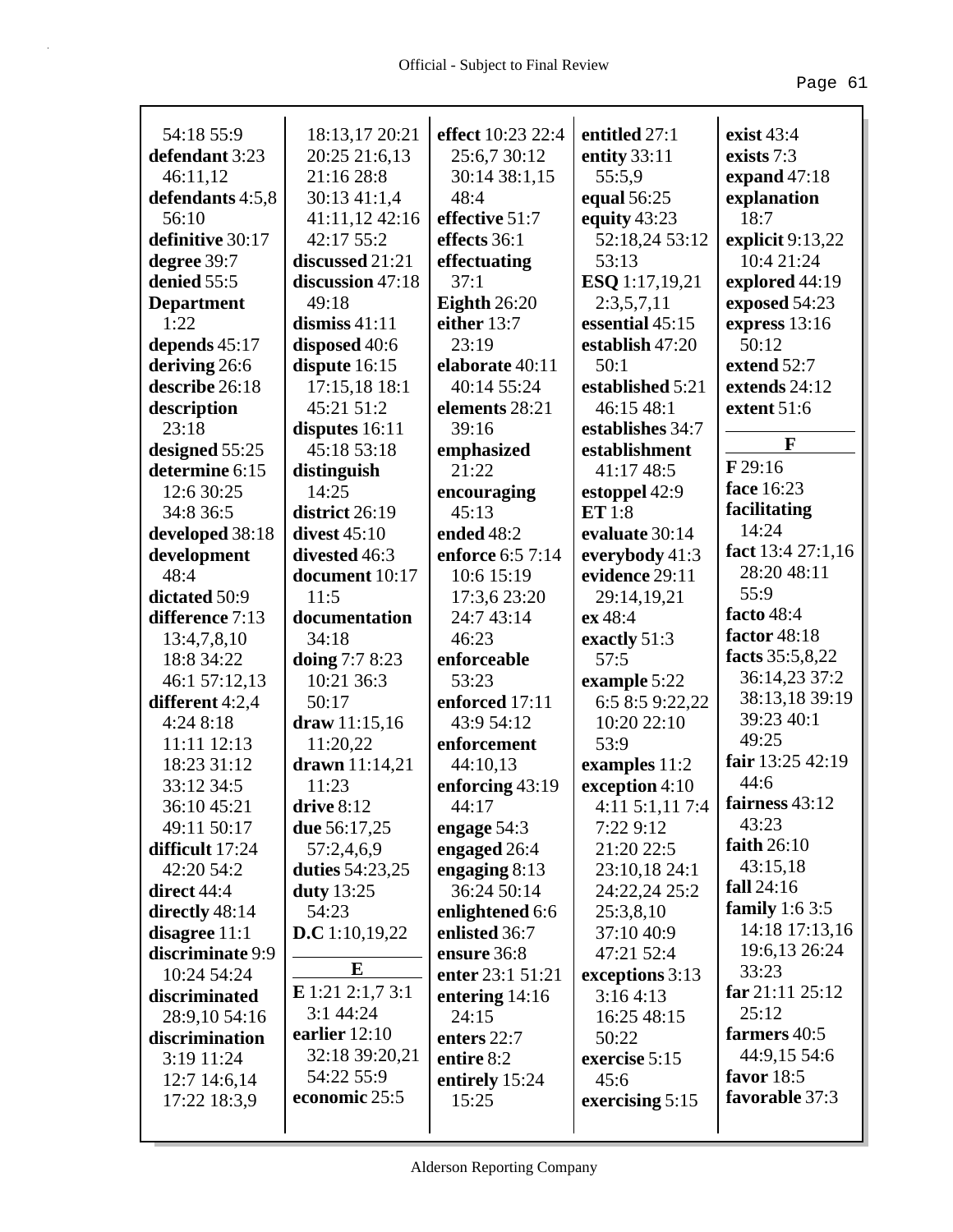| 54:17                    | 43:10 48:14                    | 44:18           | Ginsburg's 9:16  | <b>hailed</b> 46:11                    |
|--------------------------|--------------------------------|-----------------|------------------|----------------------------------------|
| feature $21:7,8$         | footnote $6:12,21$             | further 8:4     | 10:20            | hand 19:5                              |
| features 39:9,18         | 7:1                            | 25:14,16 30:24  | give 5:22 15:21  | happened 45:8                          |
| Federal $4:1,22$         | footnotes 41:23                | 35:22 44:20     | 16:19 30:17      | happens $42:25$                        |
| 13:21,24,25              | <b>forced</b> 29:18            | 49:25 52:7      | 38:2,9 39:2      | 47:9                                   |
| 14:3,8,11,11             | foreign $45:24$                | F3d 29:25       | 42:22 43:16      | headquarters                           |
| 18:3,9 27:12             | form 12:7 20:17                |                 | 44:4,14 54:17    | 36:5                                   |
| 27:13 30:11              | 32:20 35:12                    | G               | given 39:23,25   | hear $3:3,18$                          |
| 31:2,3,6,6,16            | 53:17 56:17                    | G3:1            | gives $38:10$    | heard $40:25$                          |
| 32:7,9 43:5,24           |                                | Gannon 1:21     | giving $44:1,8$  | hearing $19:21$                        |
|                          | forming $22:16$<br>forth 12:14 | 2:7 44:23,24    |                  | held 12:15 14:22                       |
| 44:8,11,14,17            |                                | 45:3,25 46:9    | go 21:19 25:12   |                                        |
| 45:13 46:11              | forum $16:15,22$               | 46:13,25 47:2   | 29:3 31:9 42:7   | help $42:5$                            |
| 54:6 56:23               | 17:8,15 53:19                  | 47:8,13,17      | 45:22 54:5       | heretofore                             |
| <b>Federal-State</b>     | 53:22 54:7,9                   | 48:8,13,22      | goes 8:4 10:7,18 | 44:18                                  |
| 56:24                    | 54:12                          | 49:3,15,25      | 37:20 38:9       | <b>Hicks</b> 6:12,19<br>6:22 7:2 23:22 |
| <b>filed</b> 30:1        | <b>found</b> 5:23              | 50:7 51:1,14    | going 7:10,23    |                                        |
| <b>filling</b> 9:25 10:1 | 26:20,22,24                    | 52:3,8,12,19    | 9:5 10:2,9 12:7  | history 24:9                           |
| final $30:1544:6$        | four 20:24,24                  | 52:22 53:1,9    | 52:15 53:2,6     | <b>home</b> 45:24                      |
| financial 36:7           | framed 28:7                    | 53:15,24 54:9   | good 20:11       | 52:17,18,19,23                         |
| financing $34:10$        | framework 45:5                 | 54:21 55:3,10   | goods 52:12      | 52:24 53:8,12                          |
| find $31:23\,32:1$       | 46:2                           |                 | governed 41:15   | 53:13                                  |
| 35:10,10                 | Frederick 1:19                 | gas 7:6,9 8:11  | 57:3             | <b>Honor</b> 41:20                     |
| finding $4:8$            | 2:5 25:19,20                   | 10:7,11         | governing 41:14  | 55:11                                  |
| 27:17 28:1               | 25:22 26:15                    | general 1:22    | government       | human $14:10$                          |
| 31:2 55:2                | 27:10 28:3,24                  | 16:24 20:17     | 56:17            | hypothesized                           |
| findings $27:1$          | 29:4,23 30:6                   | 21:4 24:11      | governments      | 7:20                                   |
| fine 30:7 38:13          | 30:10 31:4,9                   | 26:16 27:4,15   | 45:15            | hypothetical                           |
| 41:2                     | 31:22 32:3,11                  | 27:19 28:13,19  | gradations       | 35:8 36:21                             |
| finish $42:22$           | 32:16,23 33:2                  | 28:21 29:2,4,7  | 38:13            | I                                      |
| firm 45:13               | 33:14,25 34:3                  | 29:10,17,22     | grant $53:13$    |                                        |
| first $3:44:10,15$       | 34:17,22 35:4                  | 31:17 35:1      | grants 15:1      | identity 34:8                          |
| 4:165:1,107:3            | 35:15,22 36:20                 | 36:20 37:6,6    | 25:11            | 35:17 55:6                             |
| 7:22,24 9:12             | 37:8,16,24                     | 38:2,14 52:12   | grazing 49:8     | impede $54:19$                         |
| 14:15 21:20              | 38:7,12 39:1,6                 | 54:11 56:15,18  | gross 7:8        | implementation                         |
| 22:4 23:10               | 39:14,23 40:4                  | generally 45:10 | ground 28:8      | 55:23                                  |
| 24:22,23 25:1            | 40:12,16,19,24                 | 47:8 51:1       | guarantee 15:11  | implicit $9:1,13$                      |
| 25:2,8,9 26:4            | 41:8,19 42:1,6                 | Gillespie 29:24 | guarantees       | 9:15,20 10:15                          |
| 29:24 30:5               | 42:10.21 43:7                  | Ginsburg 5:22   | 15:13,16,18,19   | 10:23 11:11                            |
| 32:4,8 37:10             | 43:17 44:2,22                  | 6:17 8:7,10,18  | 16:6 26:8 33:4   | 47:23                                  |
| 40:1 42:4 46:8           | 46:647:19                      | 13:20 14:7,20   | 34:24 35:2,16    | implicitly 9:8                         |
| 47:21                    | freestanding                   | 19:15,22 20:2   | 35:25 36:1       | important 4:7                          |
| <b>flavor</b> 15:22      | 18:18,20                       | 20:6,9 23:5     | guaranty 55:21   | 12:3 14:13                             |
| flow 36:8                | fried $45:24$                  | 24:4 26:12,16   | 56:7             | 24:9 26:23                             |
| focus $14:13$            | friend 46:6                    | 27:4 28:17      | guess 33:22 50:5 | 35:548:18                              |
| follow $46:21$           | front $22:2$                   | 30:8 40:14      | guidance 13:18   | 50:2                                   |
| 56:6 57:9                | full 43:18                     | 42:21 43:8,15   |                  | importantly                            |
| <b>follows</b> 31:17     | <b>fully</b> 16:21 17:2        | 54:5            | $\bf H$          | 44:7                                   |
|                          |                                |                 |                  |                                        |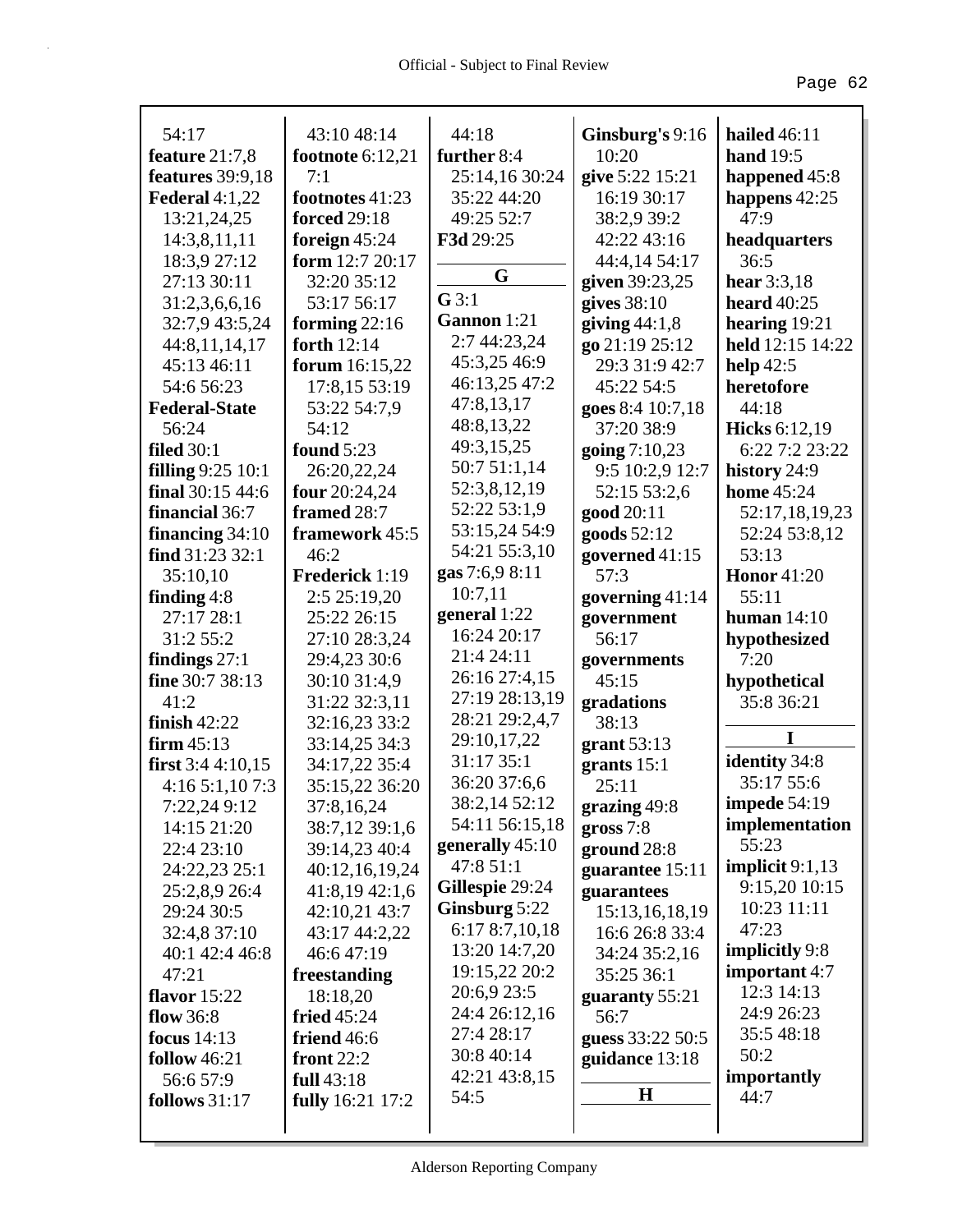| impose $10:10$      | 15:10 19:7            | Italian 32:21                   | 3:9,24 4:14 5:5 | 52:5,9,17,21                     |
|---------------------|-----------------------|---------------------------------|-----------------|----------------------------------|
| imposed 8:10        | 50:12                 | i.e $25:4$                      | 5:17,22 6:17    | 52:24 53:6,11                    |
| 37:17               | individuals 20:3      | ${\bf J}$                       | 7:5,18 8:1,7,10 | 53:21 54:5,15                    |
| imposition 5:25     | 20:10 28:10           | joint $20:18$                   | 8:18,25 9:5,14  | 54:22 55:1,7                     |
| impossible          | 49:23                 | 27:23 28:12                     | 9:16,21 10:14   | 55:12 56:15                      |
| 21:10               | indulgence            |                                 | 10:17,20 11:6   | 57:2,7,16                        |
| impress 32:7        | 32:24                 | judge 29:15 30:6<br>42:15       | 11:10,15 12:9   | Justices 32:20                   |
| impression 32:5     | <b>infer</b> 56:8     |                                 | 12:21 13:3,11   | Justice's 38:1                   |
| improve 37:9        | inherent 3:11         | judgment 20:10<br>20:11 21:17   | 13:14,20 14:7   | justification                    |
| include 3:25 5:8    | 40:8                  | 26:22 30:15                     | 14:20,25 15:4   | 55:8                             |
| 51:11               | inquiry 30:24         |                                 | 15:8,21 16:3,6  | $\mathbf K$                      |
| included 53:16      | inserting 16:10       | 41:12 43:6,9                    | 16:18 17:1,7    | <b>KENNEDY</b>                   |
| including $27:24$   | instance 7:24         | 43:14,16,20                     | 17:20 18:10,12  |                                  |
| 49:6                | 14:15 50:13           | 44:6,13,17                      | 18:18,22 19:9   | 15:4 40:8,18<br>40:22 41:25      |
| incorporate         | instances 48:16       | 54:15                           | 19:15,16,22     |                                  |
| 15:4,6              | 56:2                  | judgments                       | 20:2,6,9 21:18  | 42:3,7 46:20                     |
| incorporated        | instructed 21:4       | 44:11                           | 23:5,16,25      | 47:1,5 56:15                     |
| 33:11               | instruction 55:4      | judicial 21:25<br>47:6          | 24:3,4,10,21    | 57:2,7                           |
| incorporates        | insufficient          |                                 | 25:1,18,23      | <b>Kennedy's</b><br>40:20        |
| 31:12               | 56:20                 | jurisdiction                    | 26:12,16 27:3   | key 49:15                        |
| independent         | interest 48:25        | 3:18 6:1 7:19                   | 27:8,10,22      | kind 3:21 8:25                   |
| 25:3                | 49:8                  | 12:4 13:18                      | 28:4,17,18,24   |                                  |
| Indian $4:2,4,19$   | internal 3:15         | 18:23 19:2,18                   | 29:1,21 30:3,8  | 21:24 22:15,16                   |
| 5:12 8:16 9:10      | 24:14                 | 21:16,25 22:1                   | 31:1,5,11,19    | 38:1,15,21                       |
| 14:24 15:1,2        | interpret 47:4        | 22:10,11,14,18                  | 31:24 32:6,11   | 39:2 42:9                        |
| 17:22 26:24         | interpretation        | 22:19 23:20                     | 32:14,17 33:3   | knew 36:3 47:25                  |
| 28:23 31:3,14       | 23:9,24               | 24:6,6,12,17                    | 33:6,15,21      | 50:10                            |
| 32:18 33:13,24      | interpreted 5:7       | 24:18 26:9,21                   | 34:1,3,11,18    | know $5:9,13$<br>6:23 7:8,16 8:5 |
| 34:8,9,15,21        | interrogatories       | 31:12 35:14,20                  | 34:19,23,25     |                                  |
| 35:21 36:12         | 20:20 27:24           | 37:14,22 38:11                  | 35:7,19 36:9    | 8:14,22 9:11<br>9:18 10:25       |
| 37:20 38:8,9        | 28:7                  | 38:25 39:11,12                  | 36:21 37:2,8    |                                  |
| 38:24 40:2,9        | interrogatory         | 40:3 42:12                      | 37:12,20 38:4   | 11:23 12:3                       |
| 45:6 47:10,15       | 27:19 28:11           | 44:9,14 45:10<br>46:3,7,8,10,16 | 38:8,12,20      | 14:2,3,15                        |
| 48:12 49:11         | intimate 52:14        |                                 | 39:4,10,20,25   | 17:25 19:4                       |
| 50:25 51:22         | intimately 49:17      | 46:17,21,23                     | 40:8,14,18,20   | 21:7,10 23:15                    |
| 52:2,9 54:16        | invalid $27:7$        | 47:6,7,20                       | 40:22 41:5,13   | 29:1 33:10,24<br>34:11 35:17     |
| 54:19 55:21         | 28:22 29:5,10         | 48:16 49:19,24                  | 41:25 42:2,3,7  |                                  |
| 56:6 57:10          | invalidate 21:17      | 50:2 52:4,16                    | 42:21,24 43:8   | 36:13,17 40:20                   |
| Indians 13:22       | involve $51:4$        | 54:7 55:19,22                   | 43:15,21 44:3   | 42:13 48:11                      |
| 13:24 14:21         | involves 36:25        | 56:4                            | 44:21 45:3,14   | 51:23 53:15                      |
| 15:10,23 16:7       | 44:5                  | jurisdictional                  | 45:16,25 46:5   | 55:18 56:22                      |
| 16:8,20 26:6        | involving $46:10$     | 39:18 44:8,12                   | 46:12,20 47:1   | knowing $10:11$                  |
| 36:24 47:12         | <b>Iowa</b> 40:5 47:2 | 51:15                           | 47:5,9,14,18    | 13:2 26:5                        |
| 49:1,22 51:12       | issue $15:15$         | jury 20:19,19,23                | 48:6,8,10,13    | 36:23                            |
| <b>Indian-owned</b> | 18:23 21:20           | 21:1,4,9 27:17                  | 48:19,23 49:10  | knowledge                        |
| 33:7 35:9,11        | 33:19                 | 55:4                            | 49:20 50:5,23   | 47:24,24                         |
| individual 13:22    | issues 44:5           | justice $1:22\,3:3$             | 51:2,9,20 52:3  | <b>known</b> 38:4,5              |
|                     |                       |                                 |                 |                                  |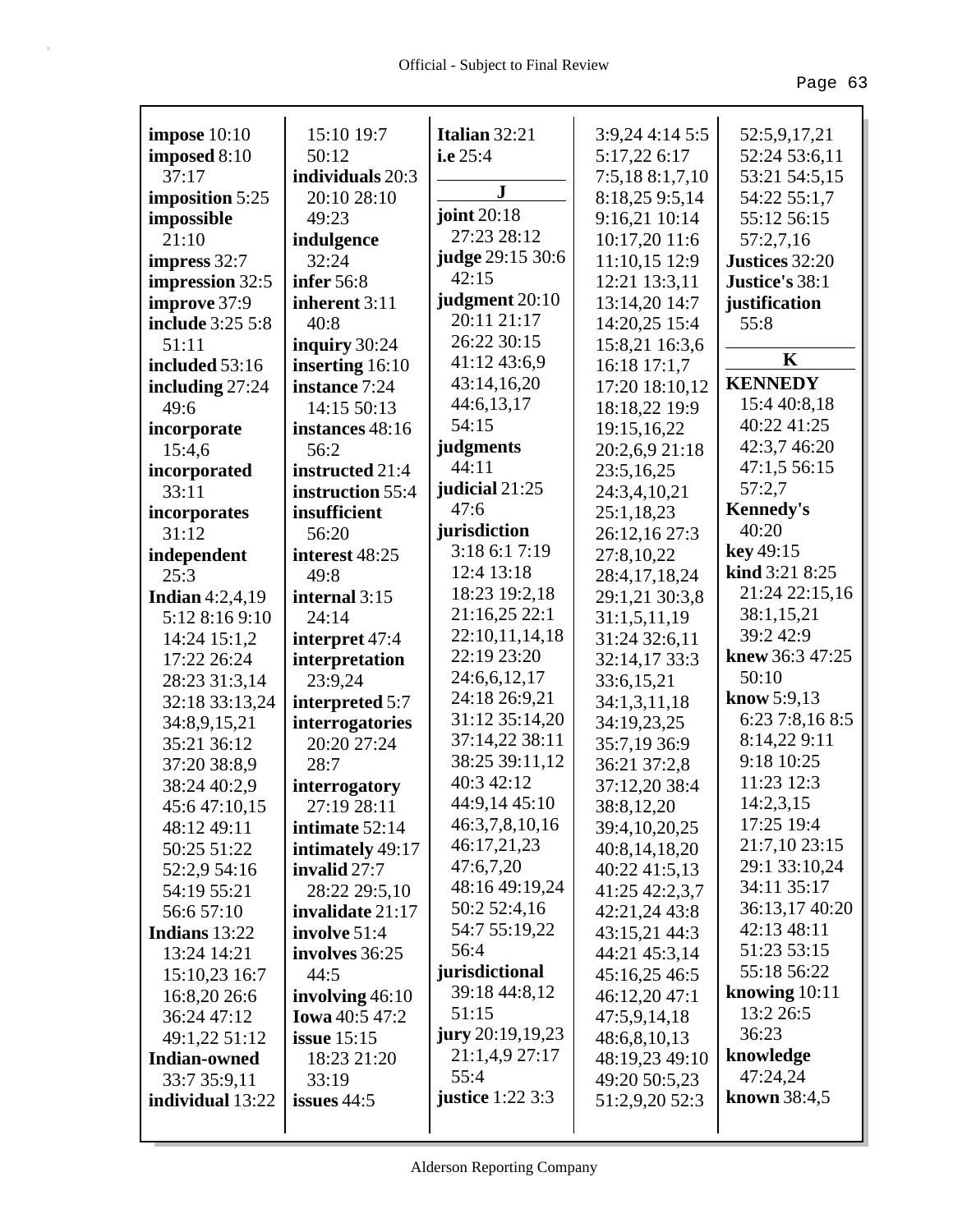| Kozinski 29:15   | 6:25                    | 39:12 55:20         | 51:17 53:16        | move 7:14 41:11    |
|------------------|-------------------------|---------------------|--------------------|--------------------|
|                  | legitimate 45:7         | 56:19               | members 9:6,9      | 41:11              |
| L                | lending $15:15$         | looking 27:23       | 14:23 17:6         | <b>Mutual 40:5</b> |
| lack 3:11 56:12  | let's 7:6 35:1          | 30:11               | 19:7 22:8 23:2     | 47:2               |
| 56:13            | 52:9                    | lot 50:9            | 23:13 35:25        |                    |
| lacks 6:4        | liability 15:9          | lots 34:18 50:9     | 42:18 45:19        | N                  |
| land $1:63:5$    | 20:20,20,21,24          | loudly $8:19$       | 49:12 54:20        | $N$ 2:1,1 3:1      |
| 14:18 17:13,17   | 28:2 37:17              | <b>lower</b> 30:23  | 56:1               | name 16:20         |
| 19:6 33:23       | license 10:3            | lurking $42:23$     | member-owned       | narrow $3:13$      |
| 45:7 48:21,24    | licensing 9:23          |                     | 50:16              | nation 6:3         |
| 49:2,5,9,23      | 10:5,6,9,12,20          | M                   | mentioned 9:23     | national 40:5      |
| 50:24,24,25      | 11:2,19 22:25           | Maguire 29:16       | 32:18              | 43:14 44:9,15      |
| 51:4,11,19       | 37:11                   | majority 15:24      | mere 48:11         | nature 7:22 18:2   |
| 52:1,2,5,6       | light $26:1$            | 15:25               | merely $13:1$      | 21:20 38:2         |
| lands 36:4,25    | line 11:14,15,16        | majority-owned      | 24:15              | 41:16 54:10        |
| language $5:10$  | 11:20,23 43:2           | 33:17               | merits $14:4.5$    | necessarily        |
| 5:11 22:24       | listening $55:17$       | making $12:11$      | 25:25 26:3         | 37:25 38:2         |
| 23:21 37:9       | <b>little</b> 18:8 51:2 | 34:24               | met 25:4           | 39:2 46:23         |
| Laughter 8:9     | live 29:18              | mandates 34:9       | mind 6:13 7:2      | necessary 24:13    |
| 11:8,12 32:22    | loan 13:23 14:24        | <b>Manhattan</b>    | Minn $1:17$        | 38:20 39:15        |
| 33:1,5 41:7      | 15:11,13,14,16          | 53:12               | <b>Minneapolis</b> | 40:23 47:20        |
| law 4:2,4,19     | 26:8 33:3               | matter $1:13$       | 1:17               | need 9:17 13:15    |
| 7:17 8:16        | 34:13,20,23             | 31:13 35:6,8        | minority-owned     | 21:23 23:19        |
| 11:25 12:5,13    | 35:2,16,23              | 54:2 57:19          | 33:7               | 25:4 26:13         |
| 12:17 13:1,24    | 36:6,22 37:1            | <b>McCord</b> 29:16 | minutes $55:13$    | needs 7:25 9:13    |
| 13:25 14:11,11   | 37:21,22,25             | mean 5:23 8:8       | missing $22:21$    | 11:4 43:9          |
| 15:5,7 16:11     | 38:2,10,10              | $10:8,12$ 11:6      | 39:5,6             | neither 3:15       |
| 17:3,11,22       | 48:24 49:21             | 23:9,10 31:25       | mission $41:8$     | 31:24,25 43:4      |
| 18:3,5,8,9       | 50:7 52:10,18           | 32:9,10,15          | mistake 42:8       | Nevada 6:12        |
| 26:17 27:6,9     | 53:12,13 54:19          | 39:9 40:25          | modified 24:1      | new 53:7,7         |
| 27:11 28:14      | 55:21,24 56:7           | 42:4 45:17,17       | Monday 1:11        | newspaper          |
| 30:11,24 31:2    | loans $15:17$           | 48:7 50:6,8         | Montana 3:12       | 38:22              |
| 31:3,3,6,12,14   | 34:24 36:10             | 52:5,6 57:6         | 4:6 5:10,24,24     | nexus $37:17$      |
| 31:14 32:13      | 52:25                   | meaning $25:10$     | 6:19 9:12,23       | <b>Ninth 29:15</b> |
| 33:18 37:4       | <b>Long</b> 1:6 3:5     | means 3:22 5:2      | 21:20 22:2,3,5     | 30:4 31:10         |
| 40:11,15,18      | 14:18 17:13,16          | 22:25 29:17         | 22:13,22,23,24     | non $15:1$         |
| 41:10 42:14,20   | 19:5, 12, 23, 25        | 43:11               | 23:10,18,22        | nonconsensual      |
| 43:13,22,24      | 20:3,6,13               | meant 5:3 23:11     | 24:1,12 37:9       | 25:15              |
| 44:5 47:4        | 26:24 33:23             | 50:6                | 38:18 39:3,22      | nondiscrimin       |
| 53:17 56:17      | longer $51:12$          | mechanic 10:1       | 40:9 45:5,11       | 11:20              |
| laws $4:1$       | 52:2                    | 10:10,10            | 46:1,6 48:14       | nonmember          |
| lawsuit $46:15$  | longevity 39:7          | mechanics 10:3      | 48:15 50:20        | 3:19,234:5,8       |
| leases $23:3,6$  | <b>Longs</b> $3:19$     | member 14:19        | 52:4 56:5          | 5:2 8:3 12:2,3     |
| left $24:22,23$  | 21:11 26:5,7            | 33:9,18 36:19       | Montana's          | 13:1 14:16         |
| 49:1             | look 4:6 5:9 19:3       | 37:13 45:22         | 47:21 49:18        | 22:6 37:14         |
| legislate 6:4    | 20:17 27:8              | 47:23,25 48:3       | morning $3:4$      | 40:3 42:15         |
| legislative 5:14 | 31:15 32:12             | 50:14,19,21         | motion $26:21$     | 45:7,22 46:7       |
|                  |                         |                     |                    |                    |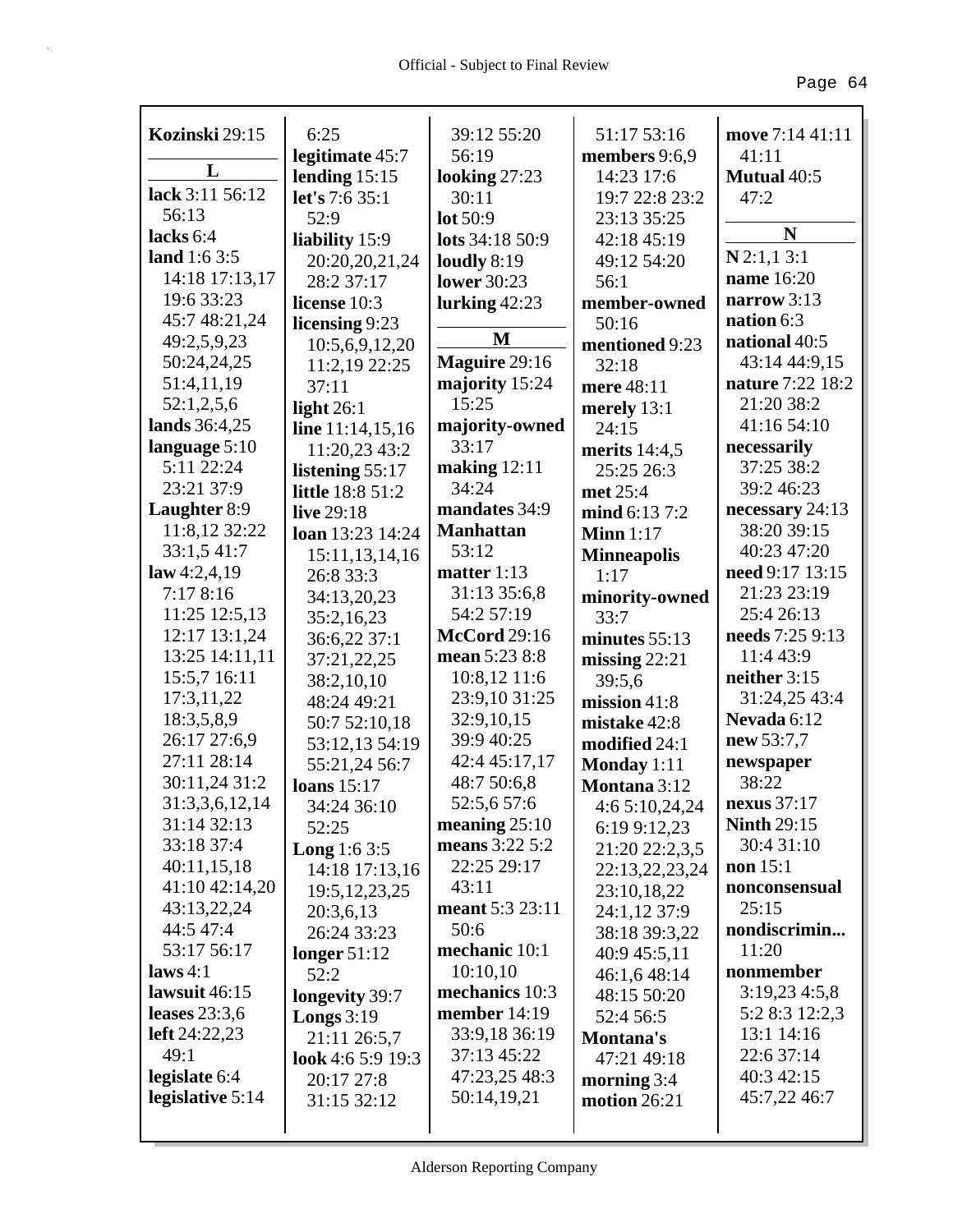| 46:11 48:2          | officers 36:7     | 41:19 51:19           | policy $45:13$    | probably 52:15   |
|---------------------|-------------------|-----------------------|-------------------|------------------|
| 51:7 56:10          | 37:1              | particularly          | political 45:9    | 53:24            |
| 57:6                | <b>Oh</b> 12:9    | 35:11 52:13           | 46:2              | probate $51:3$   |
| nonmembers          | okay 10:14,19     | particulars 34:2      | portion 12:17     | problem 30:20    |
| 3:12 5:15 23:1      | 24:3              | parties 19:4,5        | position 29:25    | problems 56:12   |
| 42:19 45:7,11       | oneself 9:25      | 50:18 52:15           | 37:3 46:22        | procedural 27:6  |
| 46:4 54:20          | operation 50:11   | <b>PAUL</b> 1:17 2:3  | 47:5              | procedure 27:12  |
| 55:19,23 56:4       | operations        | 2:11 3:7 55:14        | possessed 3:18    | 27:13,14         |
| 57:14               | 36:16 49:6        | pay 7:10 8:20         | 49:7              | procedures       |
| non-Indian          | opining $31:13$   | percent 7:8 16:2      | possibility 12:20 | 41:10 42:14      |
| 33:22               | opinion 7:2 56:5  | perfectly 41:2        | 12:20             | proceedings      |
| non-Indians         | opinions 6:24     | <b>person</b> 55:4,5  | possible 12:5     | 51:3             |
| 48:17               | 30:7              | personal 15:17        | post 48:4         | proceeds 7:8     |
| non-Irish 33:22     | opposing 55:17    | 15:19 35:25           | Pourier 33:16     | process 4:18     |
| non-Italian         | oral 1:13 2:2 3:7 | 36:1 49:8             | power 3:11 5:15   | 56:17,25 57:2    |
| 33:22               | 25:20 44:24       | person's 55:6         | 6:9,10,14         | 57:4,6,10        |
| normal 33:21        | order 10:5        | <b>Petitioner</b> 1:4 | practices 50:10   | program 34:7     |
| 36:15               | ordinance 12:14   | 1:18 2:4,12 3:8       | pragmatic 54:2    | 55:21,23,24      |
| notable 26:25       | 13:6              | 40:25 55:15           | precedent 31:20   | 56:7             |
| note 26:23          | organization      | <b>Petitioners</b>    | 31:23             | prohibition      |
| <b>notice</b> 12:20 | 13:23 14:20       | 38:15                 | Precisely 28:24   | 56:21 57:8       |
| 13:21 38:21         | organized 14:23   | piece 36:22           | preclude 43:25    | property 49:8    |
| 41:3                | original 48:5     | 51:19                 | predicate 39:11   | protect 16:21    |
| notion 40:7         | ought 54:12       | place 13:4            | predict 12:5      | 17:2 24:13       |
| number 6:22         | outside 54:19,20  | placed 16:15          | premised 22:1     | protecting 3:14  |
| 8:15 27:11,19       | 56:23             | places 49:6           | present 39:24     | protection 57:1  |
| 27:24,25 28:8       | outsider 12:6     | <b>Plains</b> 1:3 3:4 | presented 18:1    | protections      |
| 38:19 40:9          | 42:24,25          | plaintiff 17:13       | preserved 29:10   | 57:14            |
|                     | owned 15:10,24    | 19:13,17,23           | presided 42:15    | provide 14:4     |
| $\mathbf 0$         | 15:25 49:11,21    | 20:1                  | pressed 41:6      | 55:20,22,25      |
| <b>O</b> 2:1 3:1    | 51:12             | play $41:16$          | presumably        | 56:13            |
| object $28:13$      | owner 7:9         | please 3:10           | 31:19 56:5        | provided 56:3    |
| objected 28:7       | owners $35:17$    | 25:23 45:4            | presumptively     | provides 13:17   |
| objecting 28:19     | owns 49:23        | point 4:17 12:10      | 6:9,10            | 27:16 43:19      |
| 28:20               |                   | 21:9,19 22:21         | pretty $45:24$    | 46:16            |
| objection 27:16     | ${\bf P}$         | 22:21 23:16           | previous 46:10    | providing 16:11  |
| 27:18,20 28:11      | P3:1              | 26:16,19 27:4         | $pre$ -empt 4:22  | provision 16:11  |
| 28:17 29:9          | page 2:2 20:18    | 28:3 30:19            | pre-emption 4:1   | 16:22 17:8       |
| 30:1                | 20:22             | 33:2,8,16 35:5        | 4:22              | provisions 27:14 |
| objective 47:24     | pages 28:5        | 36:23 41:6,14         | price 8:23        | 53:17,22         |
| obtained 16:10      | panoply 44:5      | 42:6,12 44:8          | principle 24:11   | published 32:2,3 |
| obtaining 15:9      | parallel 5:13     | 51:5 56:16            | 37:6 56:15,18     | purchase 38:23   |
| occasion 42:4       | part 15:8,10,19   | 57:5                  | principles 3:14   | purchases 38:23  |
| occasions 41:21     | 17:25 18:14       | pointed 54:21         | 4:7 34:8 39:19    | 50:12            |
| occurred 51:18      | 24:9 45:15        | points 26:2           | 41:3 43:12,22     | purpose 14:23    |
| occurring 53:5      | 49:5              | 29:13 31:15           | privilege 55:5    | purposefully     |
| odd 39:10           | particular 9:24   | 32:17                 | pro 8:16          | 41:21            |
|                     |                   |                       |                   |                  |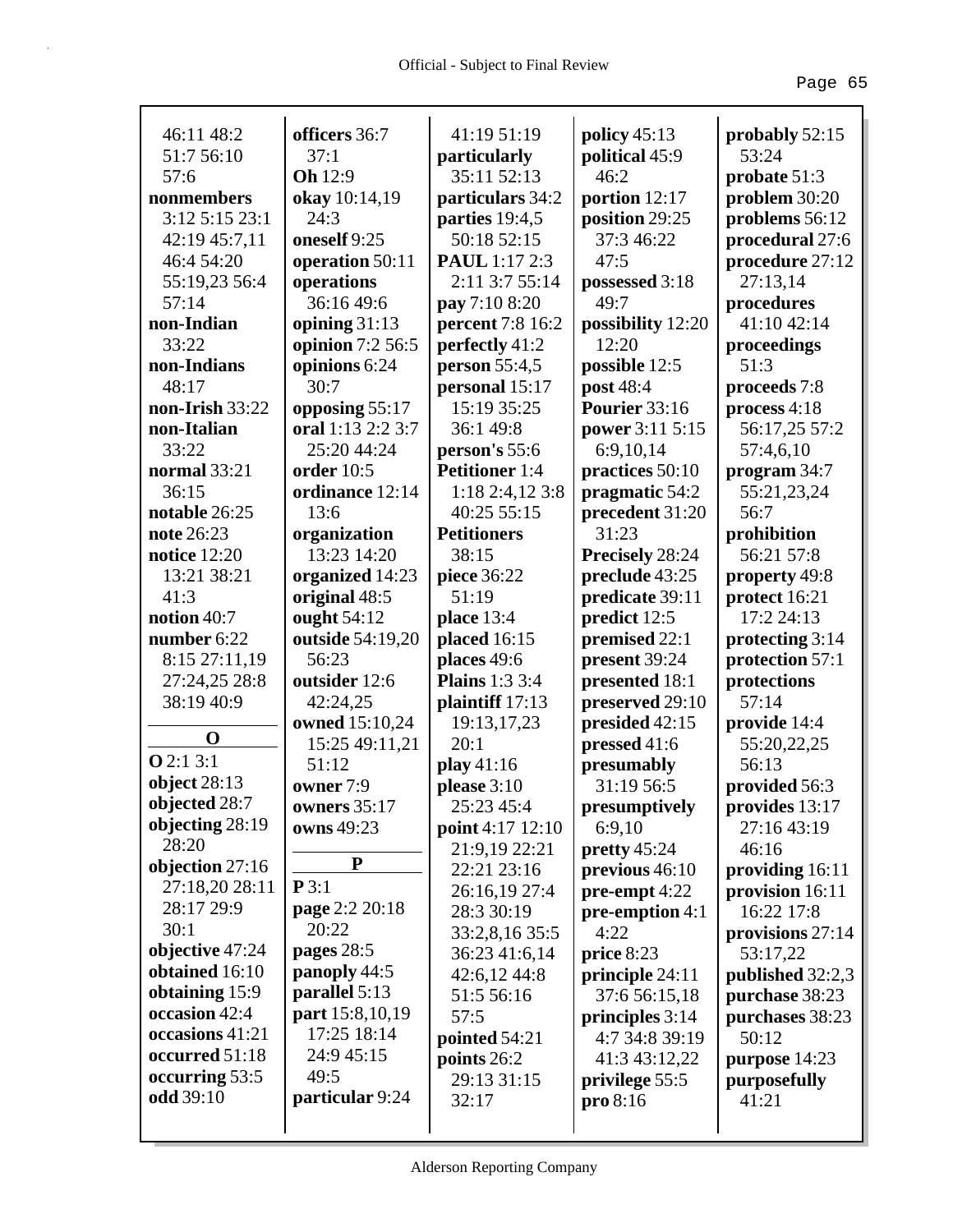| purposes 3:25               | really 11:6         | 3:21 7:23            | 35:24 37:21            | 38:8 43:2          |
|-----------------------------|---------------------|----------------------|------------------------|--------------------|
| 4:19,21 33:19               | 25:12               | 17:23 22:7,9         | 48:7,12,17,20          | 48:21 56:12,13     |
| 50:8,19,21                  | reason $4:3,12$     | 22:16 23:6,8         | 48:24 49:2,4,5         | 57:6               |
| 51:25                       | 11:22 48:20,20      | 23:12 26:5           | 49:12,13,17,22         | rights $4:5$ 14:9  |
| put 11:17 41:3              | 48:22               | 36:18,24 37:13       | 49:24 50:3,14          | 14:11 56:11        |
| 49:12,22                    | <b>REBUTTAL</b>     | 37:18 38:5           | 50:18,25 51:8          | rise 38:3 39:2     |
| puts 38:21                  | 2:10 55:14          | 39:3,7 43:25         | 51:11,11,13,24         | 44:8,14            |
| putting 34:1                | recall 6:19 12:11   | 46:15 47:15,20       | 51:25 52:1,6,6         | <b>River</b> 27:11 |
| Q                           | 22:5 29:12          | 47:22 48:1,5         | 52:11,11,13,14         | 31:13              |
|                             | recognize 4:7       | 51:16,21,22          | 52:18,20 53:3          | <b>ROBERTS</b> 3:3 |
| qualified 47:3              | 13:20 22:9          | 54:14 56:24          | 53:5                   | 7:5,18 8:1 17:1    |
| qualifying 3:20<br>3:21     | 46:8                | relationships        | reservations           | 17:7,20 25:18      |
| question 3:17               | recognized 3:13     | 15:15 23:2           | 45:8                   | 27:8,22 30:3       |
|                             | 43:23 44:7,15       | 40:23 54:3           | reserve $25:17$        | 31:19,24 32:17     |
| 6:11,15,227:1<br>9:16 12:10 | 45:14 46:14         | relevant 54:13       | residing 39:16         | 33:6,21 34:1       |
|                             | recognizes 46:2     | reliance 32:6        | resolution 16:16       | 34:11,19,25        |
| 14:9 16:4,13                | <b>record</b> 15:20 | <b>rely</b> 56:18    | 17:16                  | 35:7,19 36:9       |
| 16:14 17:12,25              | 28:6                | remainder            | <b>resolve</b> 30:9,12 | 39:10,20,25        |
| 18:1 19:16                  | redressibility      | 25:17                | 30:18 53:18            | 41:13 43:21        |
| 20:22,23,24<br>23:17 25:11  | 30:20               | remained 56:7        | resolved 16:12         | 44:21 46:5         |
|                             | regarding 8:16      | remaining 55:13      | 17:19 18:4             | 47:9,14 48:19      |
| 26:1 27:3,5<br>28:13 29:8   | regulate $5:16:4$   | remand 30:22         | 45:19                  | 48:23 49:10,20     |
|                             | 6:10 7:14,24        | remodeling           | respect 22:4           | 50:5 52:17,21      |
| 30:16,23 31:7               | 22:24 23:14         | 52:22                | 27:2                   | 52:24 53:6,11      |
| 32:4,24 35:8<br>38:1 40:20  | 24:6,24 25:7        | <b>remove</b> 43:2,4 | respectfully           | 53:21 54:15        |
| 44:14 54:10,25              | 25:11               | 56:12                | 30:21                  | 55:1,7,12          |
| 56:24,25                    | regulating 3:22     | repeatedly           | responded 9:15         | 57:16              |
| questioned 6:13             | 40:23 53:4          | 45:12                | <b>Respondents</b>     | Roebuck 29:25      |
| questions 20:24             | regulation 3:24     | reply $26:2$         | 1:20,242:6,9           | role 41:16         |
| 25:16 34:14                 | 3:254:16,18         | republican           | 25:21 45:2             | <b>room</b> 53:7   |
| 44:20                       | 4:19,21,23 5:7      | 56:17                | responds $42:12$       | rose 18:3          |
| quid 8:16                   | 5:11 6:5,17         | requested 27:17      | response 22:22         | roughly 28:5       |
| quite $45:20$               | 7:15,25 12:8        | require 34:17        | responses 43:8         | rule 16:24 27:1    |
| quo 8:16                    | 13:5,6 23:19        | 35:1,2               | rest 49:6              | 27:15 28:14        |
| quote 48:16                 | 23:20 24:7          | required 12:25       | restriction 10:6       | 29:17,20,22        |
| quoted $24:5$               | 51:15               | 34:23 35:4,16        | 57:8                   | 31:11,16,17        |
|                             | regulatory 5:18     | 35:23,25 50:11       | restrictions           | 37:4,7 38:14       |
| $\bf{R}$                    | 5:21 21:25          | requirement          | 17:10                  | 39:13 41:1,10      |
| $\mathbf{R} 3:1$            | 22:10,14,17         | 10:12 13:22          | result 22:8            | 42:4 43:11         |
| race 55:6                   | 46:16,21,22         | 37:17 38:6           | 23:13                  | 53:22 54:1         |
| racial 34:5                 | 47:6                | requirements         | returned 21:9          | rules 27:12,13     |
| raised 7:1 21:19            | rejected 40:7       | 43:12                | review 14:4 43:6       | 31:6 32:7,9        |
| ranch $50:10$               | relate $22:19$      | requires 13:25       | 43:19 56:14            | running $9:25$     |
| ranch's 49:6                | related 49:4        | 47:21                | right $4:169:21$       | runs 20:13         |
| rational 45:18              | relations 3:15      | reservation 7:7      | $11:7,15$ $12:15$      | S                  |
| reading $23:22$             | 24:14 37:11         | 8:14 9:7 10:2        | 17:7 20:10             | $S$ 2:1 3:1        |
| 23:22,23                    | relationship        | 15:23 16:7,8         | 31:25 32:2,10          |                    |
|                             |                     |                      |                        |                    |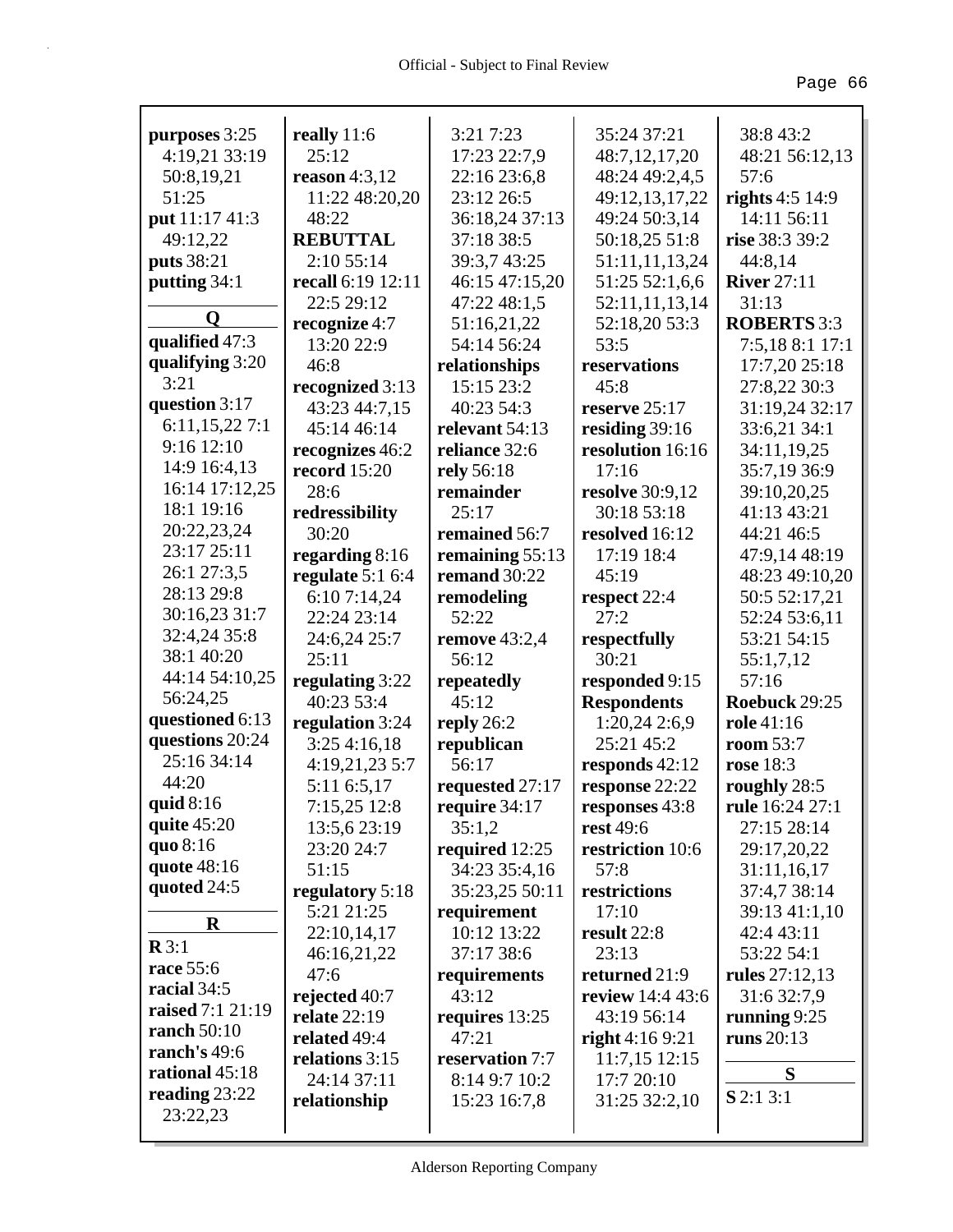| sale 52:12              | 25:5                  | 32:12                   | 10:7,11                 | sue 6:2 19:14                    |
|-------------------------|-----------------------|-------------------------|-------------------------|----------------------------------|
| sales 48:3              | sell 38:22 47:12      | <b>SOUTER 5:17</b>      | status 9:10 15:1        | sued 19:11 43:1                  |
| satisfied 25:4          | sense 9:8 25:10       | 8:25 9:5,14,21          | 26:7 51:3               | 53:14,18,20                      |
| satisfies 34:9          | 47:21                 | 10:14,17 11:15          | statute $12:19$         | suffice $11:19$                  |
| satisfy 43:11           | separate 7:16         | 21:18 23:16,25          | 13:6 44:3               | suffices 11:18,19                |
| saying 5:13,17          | set 12:14 34:7        | 24:3,21 25:1            | statutes 4:22           | sufficient 10:23                 |
| 9:24 10:4,18            | 41:22                 | <b>South 14:17,17</b>   | stay $14:10$            | 36:8                             |
| 11:3 23:25              | seven-year 26:4       | 16:16 17:14,16          | step 34:4 55:16         | suggest $36:14$                  |
| 24:5 30:10              | shareholders          | 17:17 31:17             | <b>STEVENS</b>          | suggested 43:7                   |
| 42:10,12                | 34:15 47:11           | 33:17 43:10             | 18:22 19:9,16           | suggests $12:10$                 |
| says 7:9 10:2,19        | shares $47:12$        | 44:2 48:11              | story $14:5$            | suit 18:25                       |
| 11:5 17:9               | 48:3                  | 51:22                   | straightforward         | summary $26:22$                  |
| 29:16 33:17             | shows 38:22           | sovereign $3:11$        | 38:17 39:22             | 41:12                            |
| 34:12,13,20             | side 14:5             | sovereignty             | 42:18                   | supply $10:23$                   |
| 38:9,24 48:15           | sign $10:17$          | 39:16                   | stranger $42:1$         | supporting $1:24$                |
| <b>Scalia</b> 3:24 4:14 | significant           | speaking 39:3           | <b>Strate 6:8 23:22</b> | 2:9 45:2                         |
| 5:5 11:6,10             | 26:20 27:2            | special 27:14,24        | 24:4,8 37:16            | supports 29:11                   |
| 12:9,21 13:3            | silence 16:17,24      | 28:6,11,15              | 46:18                   | 29:14,19,21                      |
| 13:11,14 14:25          | silent 56:1,7         | 33:3                    | stretch 25:13           | suppose $41:25$                  |
| 15:8,21 16:3,6          | simply $12:16$        | specific 9:18           | stretches 25:13         | 42:3                             |
| 16:18 18:10,12          | 40:6                  | 15:12 22:14             | 25:14                   | supposed 7:6                     |
| 18:18 28:18,25          | <b>Sioux</b> 27:11    | 27:16,18 29:9           | strongly 36:23          | 30:12 34:14                      |
| 29:1,21 31:1,5          | 31:14                 | 50:8,9                  | structural 56:12        | 35:10                            |
| 31:11 32:6,12           | sister $43:16$        | specifically            | structure 56:19         | <b>Supposing</b>                 |
| 32:14,20 33:3           | situation 7:15        | 32:25 46:9              | 56:20                   | 18:24                            |
| 38:441:5                | 9:2,15 10:8           | split 29:8 30:9         | subject 6:20            | supreme $1:1,14$                 |
| 45:16,25 46:12          | 36:11,14              | squarely 16:16          | 35:19 37:14,22          | 33:15                            |
| 48:6,9,10,13            | situations 7:13       | stand 56:23             | 38:10,25 49:16          | sure 10:3 35:7                   |
| 50:23 51:2,9            | 22:6                  | standard 14:8           | 49:20 50:2,6            | 49:4                             |
| 51:20 52:3              | smell 16:20           | standing $25:24$        | 53:14 57:4              | surely $6:1$                     |
| scope 54:13             | smells 16:7           | 26:1,3 27:3             | subjected $41:18$       | surprise 42:13                   |
| scrutinize 35:24        | solely 55:5           | start 34:14             | 42:24                   | surprising 5:23                  |
| <b>Sears</b> 29:25      | <b>Solicitor 1:21</b> | started 10:21           | subjecting 35:13        | sustained 28:11                  |
| second 4:10 6:12        | somebody 9:5          | state 4:22 6:3          | submission              | sweeping 38:15                   |
| 7:1 25:3,8 26:8         | 10:6 34:12            | 14:8,10,25              | 39:19                   | system $31:13$                   |
| second-guess            | 38:21 48:2            | 17:4,9,11               | submit 30:21            | 41:14                            |
| 21:3                    | 53:13                 | 31:16 33:10,15          | 44:9                    | systems 45:15                    |
| security 49:7           | somewhat 39:17        | 33:18 43:1,5            | submitted 57:17         | T                                |
| see 5:12 9:1            | sorry 27:22           | 43:10,13,13,16          | 57:19                   | T2:1,1                           |
| 20:19 28:12             | 39:21                 | 43:24,25 44:5           | subsequent              |                                  |
| selection 16:15         | sort 10:13 19:21      | 44:17 45:24             | 46:18                   | tainted $30:12,14$               |
| 53:17,22 54:7           | 39:10 43:23           | 47:3 51:23              | subsequently            | <b>take</b> 9:21                 |
| 54:12                   | 45:23                 | <b>States</b> 1:1,14,23 | 48:2                    | takes 29:25                      |
| self-government         | sought $17:3,6$       | 2:8 39:16,17            | substantial 26:6        | talking $4:15$<br>15:14 22:13    |
| 3:1424:14               | <b>source</b> 41:10   | 44:25                   | 38:19                   | talks 5:24                       |
| 25:5 45:14              | 54:25                 | station $7:6,9$         | substantive 14:4        |                                  |
| self-protection         | sources 31:16         | 8:11 9:25 10:1          | 43:19 56:14             | $\textbf{tax } 5:25,25 \; 6:1,2$ |
|                         |                       |                         |                         |                                  |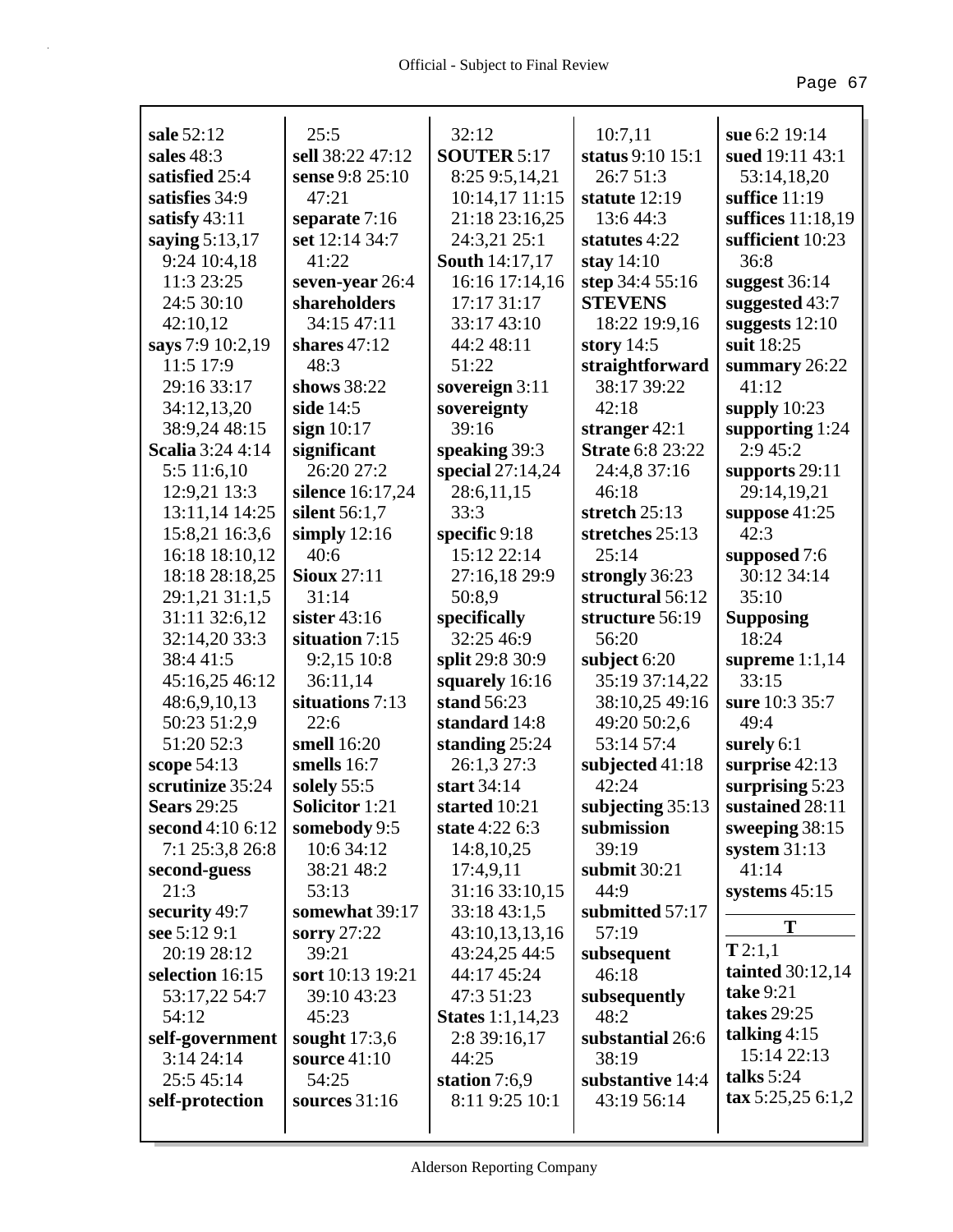| 7:7 8:8,12,21         | 56:24,25 57:13    | 28:5 30:11,17       | turns $25:8$            | validity 56:16     |
|-----------------------|-------------------|---------------------|-------------------------|--------------------|
| 9:1,1522:10           | third 26:18       | 30:23 31:1,15       | two 3:13 4:13           | various 32:12      |
| 33:19                 | thought 9:14      | 31:20,20 32:9       | 26:25 36:10,10          | 36:6               |
| taxation 8:6,15       | 17:10 19:22,23    | 35:25 36:4,5,7      | 43:7 44:16              | vehicle 52:10      |
| 8:23 9:18,19          | 24:10,19 40:25    | 36:25 37:15,23      | 55:13                   | verdict 20:17      |
| 10:22 11:2,18         | three 26:2        | 38:11,25 40:2       | type 33:12 43:24        | 21:9 26:16         |
| 22:25 50:20           | time 25:17 31:11  | 40:9,14,18          | types 5:14 36:10        | 27:5 28:13,15      |
| taxed $8:6,8$         | 52:15             | 41:21 42:2,11       | typically 34:17         | 28:19,21 29:3      |
| taxing $9:23$         | times 21:19 42:8  | 42:14,14,17         |                         | 29:8,10,18,19      |
| tension 6:8           | today 3:17 41:1   | 43:3,6,9,14,22      | U                       | 31:17              |
| term 5:7 11:11        | told 13:11,14     | 44:18 45:13,14      | ultimately 11:24        | verdicts 27:15     |
| terms 48:14           | 32:8              | 45:15,17,20,23      | 21:10 27:5              | 27:15 29:5         |
| 50:9 54:18            | tort 18:18,20     | 46:24 47:3,4,7      | 44:6                    | versus 3:5 5:15    |
| <b>Thank</b> 25:18,22 | 20:7,11,14        | 47:25 49:8          | uncommon 14:8           | 6:12 29:25         |
| 44:21 55:11,12        | 21:3 25:15        | 51:16 53:14,20      | 14:13                   | view 28:20         |
| 57:16                 | 51:18             | 53:21,25 55:6       | underlying 3:13         | 46:20              |
| theory 9:2            | town 48:10        | 55:18,25 56:3       | 4:6 18:2,4,7,9          | views 29:6         |
| thing 5:6 15:22       | Trading 23:23     | 56:10,23 57:3       | 21:17 42:23             | violates 56:20     |
| 36:12 38:5            | transaction 15:9  | 57:15               | underlyng 54:11         | vote 42:25         |
| 45:21 49:15           | 49:4 51:4         | tribal-court        | underscores             |                    |
| 51:14                 | transactions      | 7:19 35:13,20       | 56:16                   | W                  |
| things $24:13$        | 24:16             | tribal-law $4:25$   | understand 4:14         | wait 28:18 51:20   |
| 50:12                 | transcript 28:4   | tribe 6:3 7:5,7     | 18:6 20:2 25:2          | waive 29:2         |
| think $4:3,7,9,12$    | 42:17             | 7:17 8:3 9:6,7      | 27:23 32:19             | waived 27:17,20    |
| 4:245:3,4,20          | transfer $51:4,6$ | 10:2,5,9 12:13      | 33:6 44:12              | 28:15 29:18        |
| 6:7,14,23 7:12        | treat $27:6$      | 17:2,5 22:7,17      | understanding           | 30:1               |
| 7:18,21,21,23         | treated 29:7      | 22:24 23:2,12       | 22:1,3,12               | waiver 29:16       |
| 8:4,23 9:11,13        | 33:18             | 25:11 27:11         | 26:18                   | walks 48:10        |
| 9:17,19 10:16         | treating $42:18$  | 31:14 33:9,19       | understood              | want 11:16,18      |
| 11:13 12:12,25        | 42:19             | 36:5 37:1,13        | 40:16,19                | 11:18,21,23        |
| 13:9, 13, 16, 17      | treatise 31:14    | 45:19,22,22         | undifferentiat          | 21:21 31:8         |
| 14:13 16:23           | trial 28:4 42:16  | 51:16 54:1          | 21:1                    | 36:17 48:23        |
| 17:12,18 19:12        | tribal $3:14,17$  | tribes 3:11 5:14    | unenforceable           | 53:18              |
| 19:17,20 24:8         | 4:8 9:6,9 10:22   | 39:15 45:6,10       | 6:18                    | wanted 48:24       |
| 25:9,13,14            | 11:25 12:3,5,6    | 46:3 55:19,25       | unfortunately           | <b>Washington</b>  |
| 31:11 32:11           | 12:14,17,18       | 56:3                | 30:16 44:3              | 1:10,19,22         |
| 33:10 36:20,22        | 13:1,2,18         | tribe's $25:6$      | <b>United 1:1,14,23</b> | <b>Wasn't 15:8</b> |
| 37:8, 16, 17, 24      | 14:19,22 15:5     | 41:23               | 2:8 39:17               | way 4:4 9:6        |
| 37:25 38:12           | 15:7 17:3,5,10    | tried 20:17 21:8    | 44:25                   | 20:16 21:8         |
| 39:1,6,14 40:8        | 18:2,5,6,8 19:1   | trigger $52:16$     | <b>use</b> 11:10        | 29:4 34:6          |
| 40:13,22,24           | 19:7,11,14,18     | triggers $51:14$    | usually 39:11,12        | 38:24 42:19        |
| 43:3 44:16            | 19:24 20:1,19     | true 24:8 40:1      | V                       | 44:2 50:11         |
| 46:13 47:17,23        | 21:14,14 22:8     | 46:1                |                         | 55:18              |
| 48:4 50:1 51:9        | 23:13 24:12,13    | trust $36:4,25$     | v 1:5 29:16             | ways $13:7$        |
| 53:1,10,24            | 24:17,24 25:4     | trying $33:8$       | vacate 30:22            | weight 13:4        |
| 54:11 55:16           | 26:7,9,21 27:5    | <b>turned</b> 11:25 | vacature 27:7           | went 10:11         |
| 56:9,9,11,22          | 27:6,9,11,13      | 48:25               | valid 29:11             | 35:23 36:4,25      |
|                       |                   |                     | validate 25:6           |                    |